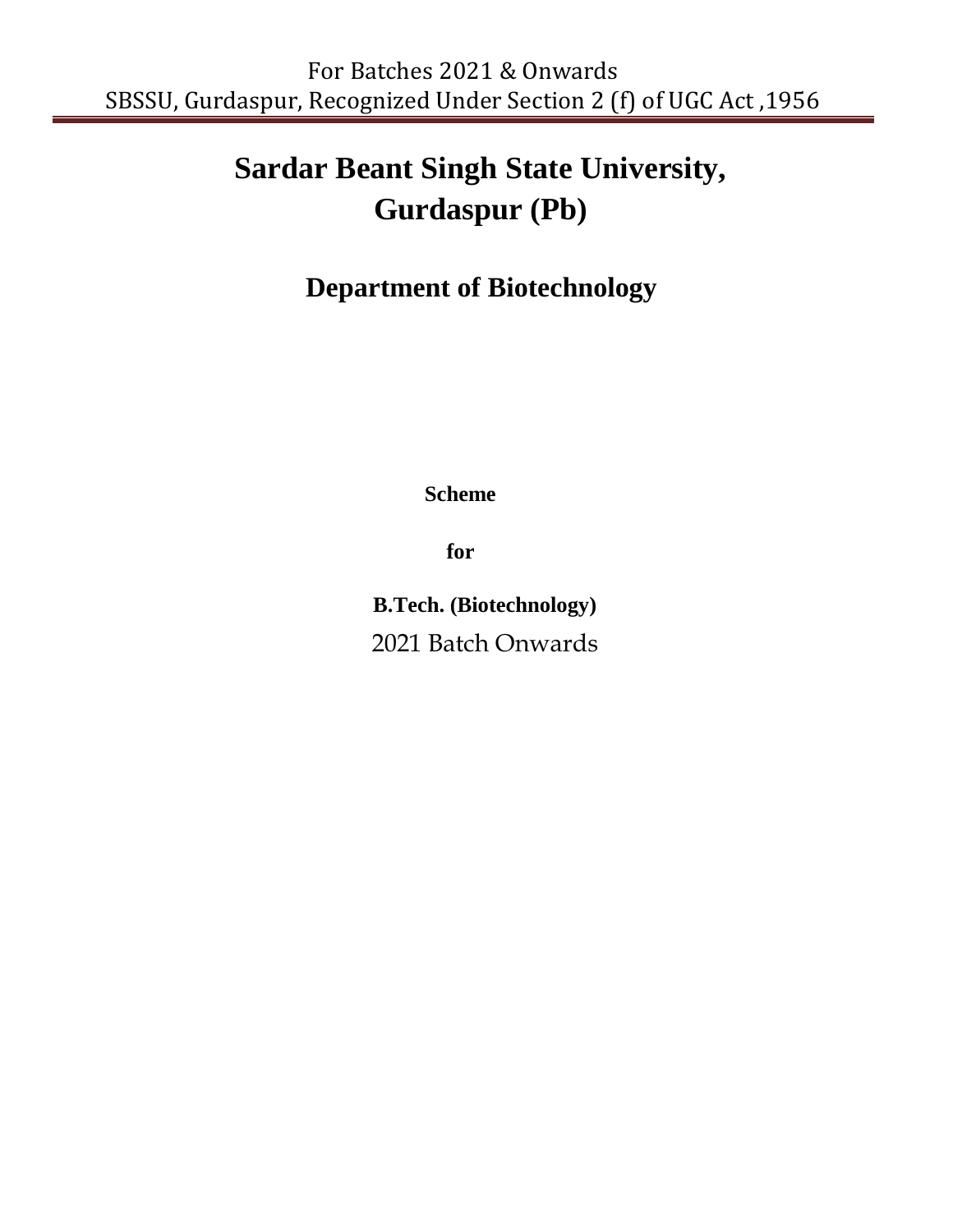# **Sardar Beant Singh State University, Gurdaspur, Punjab**

 **Department of Biotechnology B.Tech. (Biotechnology)**

#### **3 rd Semester (Second Year) – Curriculum**

#### **Contact Hours: 25**

| <b>Course code</b> | Course name                                                             | <b>Hours</b> per<br>week |              |                          |                 | <b>Marks Distribution</b> | <b>Total</b> | <b>Credits</b> |
|--------------------|-------------------------------------------------------------------------|--------------------------|--------------|--------------------------|-----------------|---------------------------|--------------|----------------|
|                    |                                                                         | L                        | T            | ${\bf P}$                | <b>Internal</b> | <b>External</b>           | marks        |                |
| BTBT-21301         | Mathematics-III                                                         | 3                        | $\mathbf{1}$ | $\overline{\phantom{0}}$ | 40              | 60                        | 100          | $\overline{4}$ |
| BTBT-21302         | Microbiology                                                            | 4                        |              |                          | 40              | 60                        | 100          | $\overline{4}$ |
| BTBT-21303         | Biochemistry                                                            | 3                        |              | $\overline{a}$           | 40              | 60                        | 100          | 3              |
| BTBT-21304         | Bioanalytical<br>Techniques                                             | 3                        |              | $\overline{\phantom{0}}$ | 40              | 60                        | 100          | 3              |
| BTBS-21305         | <b>Biology</b>                                                          | 3                        |              |                          | 40              | 60                        | 100          | 3              |
| BTBT-21306         | Biotech Lab $- I$<br>(Microbiology Lab)                                 |                          |              | $\overline{4}$           | 30              | 20                        | 50           | $\overline{2}$ |
| BTBT-21307         | Biotech Lab-II<br>(Biochemistry and<br>Bioanalytical<br>Techniques Lab) |                          |              | $\overline{4}$           | 30              | 20                        | 50           | $\overline{2}$ |
| <b>Total</b>       |                                                                         |                          | $\mathbf{1}$ | 8                        | 260             | 340                       | 600          | 21             |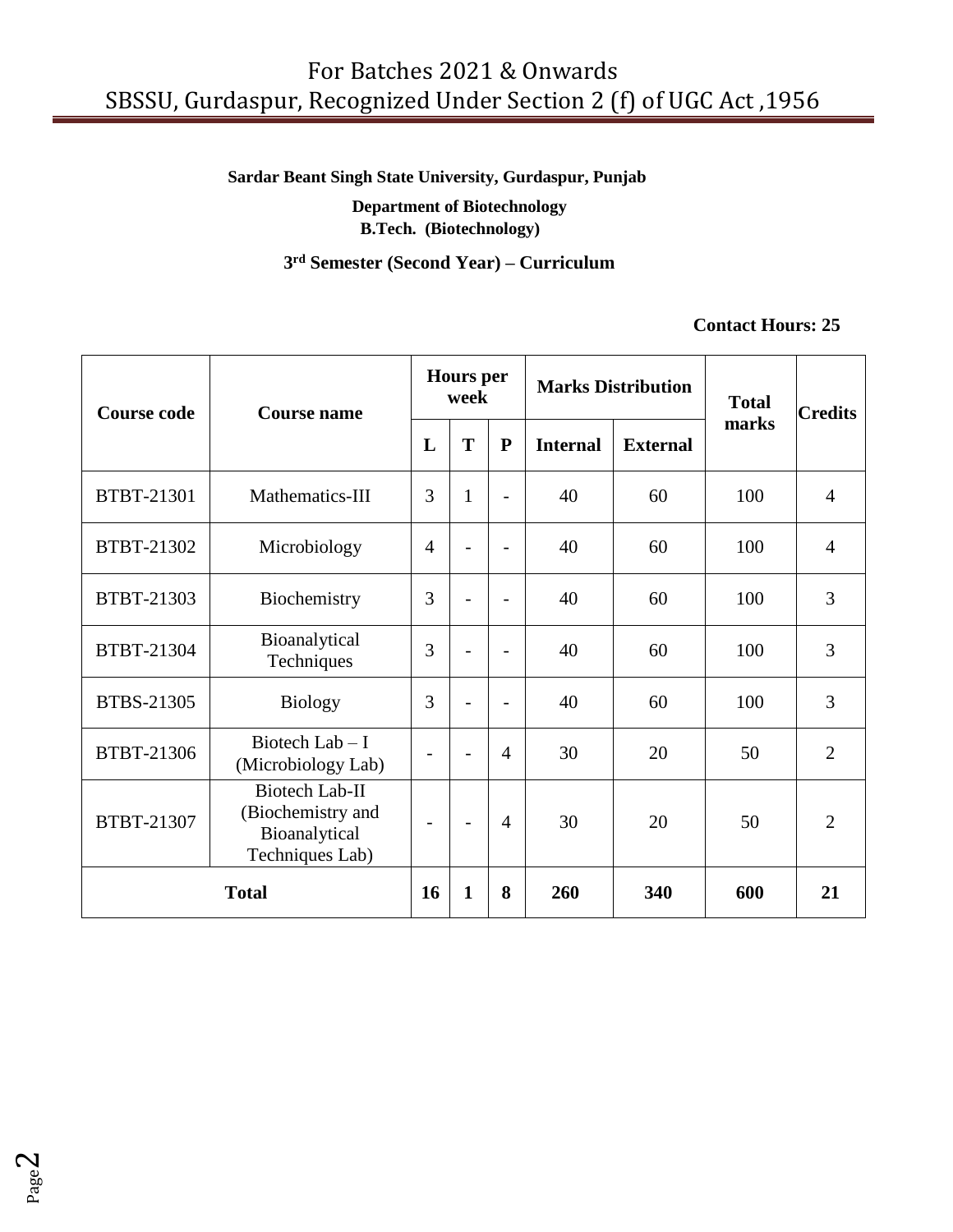**Sardar Beant Singh State University, Gurdaspur, Punjab** 

 **Department of Biotechnology**

**B.Tech. (Biotechnology )**

 **4 th Semester (Second Year) – Curriculum**

#### **Contact Hours: 26**

| <b>Course code</b>                                                                       | <b>Course name</b>                                          |                | <b>Hours</b> per<br>week |                |                 | <b>Marks Distribution</b> | <b>Total</b> | <b>Credits</b> |  |
|------------------------------------------------------------------------------------------|-------------------------------------------------------------|----------------|--------------------------|----------------|-----------------|---------------------------|--------------|----------------|--|
|                                                                                          |                                                             | L              | T                        | ${\bf P}$      | <b>Internal</b> | <b>External</b>           | marks        |                |  |
| BTBT-21401*                                                                              | <b>Biostatistics</b>                                        | 3              | $\mathbf{1}$             | $\overline{a}$ | 40              | 60                        | 100          | $\overline{4}$ |  |
| BTBT-21402                                                                               | Immunology and<br>Immunotechnology                          | $\overline{4}$ | $\overline{a}$           | $\blacksquare$ | 40              | 60                        | 100          | $\overline{4}$ |  |
| BTBT-21403                                                                               | <b>Animal Cell Culture</b><br>and Biotechnology             | 3              | $\overline{\phantom{0}}$ | $\overline{a}$ | 40              | 60                        | 100          | 3              |  |
| BTBT-21404                                                                               | <b>Transport Phenomena</b>                                  | 3              | $\mathbf{1}$             | $\overline{a}$ | 40              | 60                        | 100          | $\overline{4}$ |  |
| <b>BTHS-21901</b>                                                                        | <b>Fundamentals</b><br>of<br>for<br>Management<br>Engineers |                | ÷                        | $\blacksquare$ | 40              | 60                        | 100          | 3              |  |
| BTBT-21405                                                                               | <b>Biotech Lab-III</b><br>(Immunology Lab)                  |                | $\overline{\phantom{0}}$ | $\overline{4}$ | 30              | 20                        | 50           | $\overline{2}$ |  |
| <b>Biotech Lab-IV</b><br>(Animal Cell Culture<br>BTBT-21406<br>and Biotechnology<br>Lab) |                                                             |                | $\overline{\phantom{0}}$ | $\overline{4}$ | 30              | 20                        | 50           | $\overline{2}$ |  |
| <b>BTMC-I</b>                                                                            | Environmental<br>Sciences                                   |                |                          |                |                 |                           |              | $\overline{0}$ |  |
| <b>Total</b>                                                                             |                                                             |                | $\overline{2}$           | 8              | 260             | 340                       | 600          | 22             |  |

**\*This Subject shall be taught by the faculty of Applied Sciences Department.**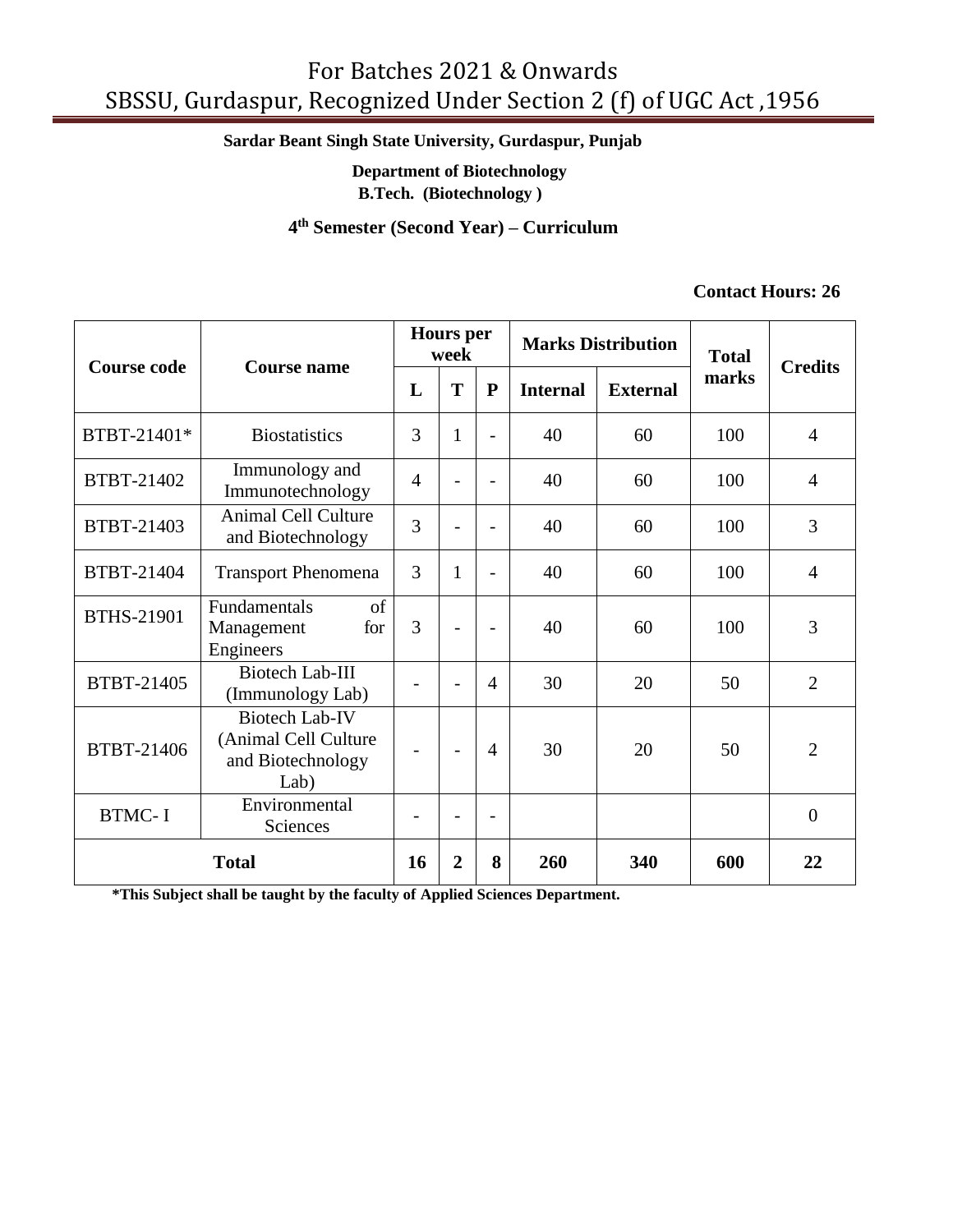#### **Sardar Beant Singh State University, Gurdaspur, Punjab**

# **Department of Biotechnology B.Tech. (Biotechnology ) 5 th Semester (Third Year) – Curriculum**

#### **Contact Hours: 27**

| <b>Course code</b> | <b>Course name</b>                                                     |                | <b>Hours</b> per<br>week |                |                 | <b>Marks Distribution</b> | <b>Total</b> | <b>Credits</b> |
|--------------------|------------------------------------------------------------------------|----------------|--------------------------|----------------|-----------------|---------------------------|--------------|----------------|
|                    |                                                                        | L              | T                        | $\mathbf{P}$   | <b>Internal</b> | <b>External</b>           | marks        |                |
| BTBT-21501         | <b>Chemical Engineering</b><br>Principles                              | 3              | 1                        |                | 40              | 60                        | 100          | $\overline{4}$ |
| BTBT-21502         | Genetic Engineering                                                    | 3              |                          | $\overline{a}$ | 40              | 60                        | 100          | 3              |
| BTBT-21503         | Cell and Molecular<br>3<br>40<br>60<br><b>Biology</b>                  |                | 100                      | 3              |                 |                           |              |                |
| BTBT-21XXX         | $DE-I$                                                                 | 3              |                          |                | 40              | 60                        | 100          | 3              |
| BTXX-21XXX         | $OE-I$                                                                 | 3              |                          |                | 40              | 60                        | 100          | 3              |
| BTHS-21902         | Entrepreneurship and<br>Project Management                             | 3              |                          | $\overline{a}$ | 40              | 60                        | 100          | 3              |
| BTBT-21504         | Biotech Lab-V (Genetic<br>Engineering Lab)                             |                |                          | $\overline{4}$ | 30              | 20                        | 50           | $\overline{2}$ |
| BTBT-21505         | Biotech Lab- VI (Cell and<br>Molecular Biology Lab)                    |                |                          | $\overline{4}$ | 30              | 20                        | 50           | $\overline{2}$ |
| <b>BTMC-II</b>     | Constitution of<br>India/Essence of Indian<br>Traditional<br>Knowledge | $\overline{a}$ |                          |                |                 |                           |              | $\Omega$       |
| <b>Total</b>       |                                                                        |                | 1                        | 8              | 300             | 400                       | 700          | 23             |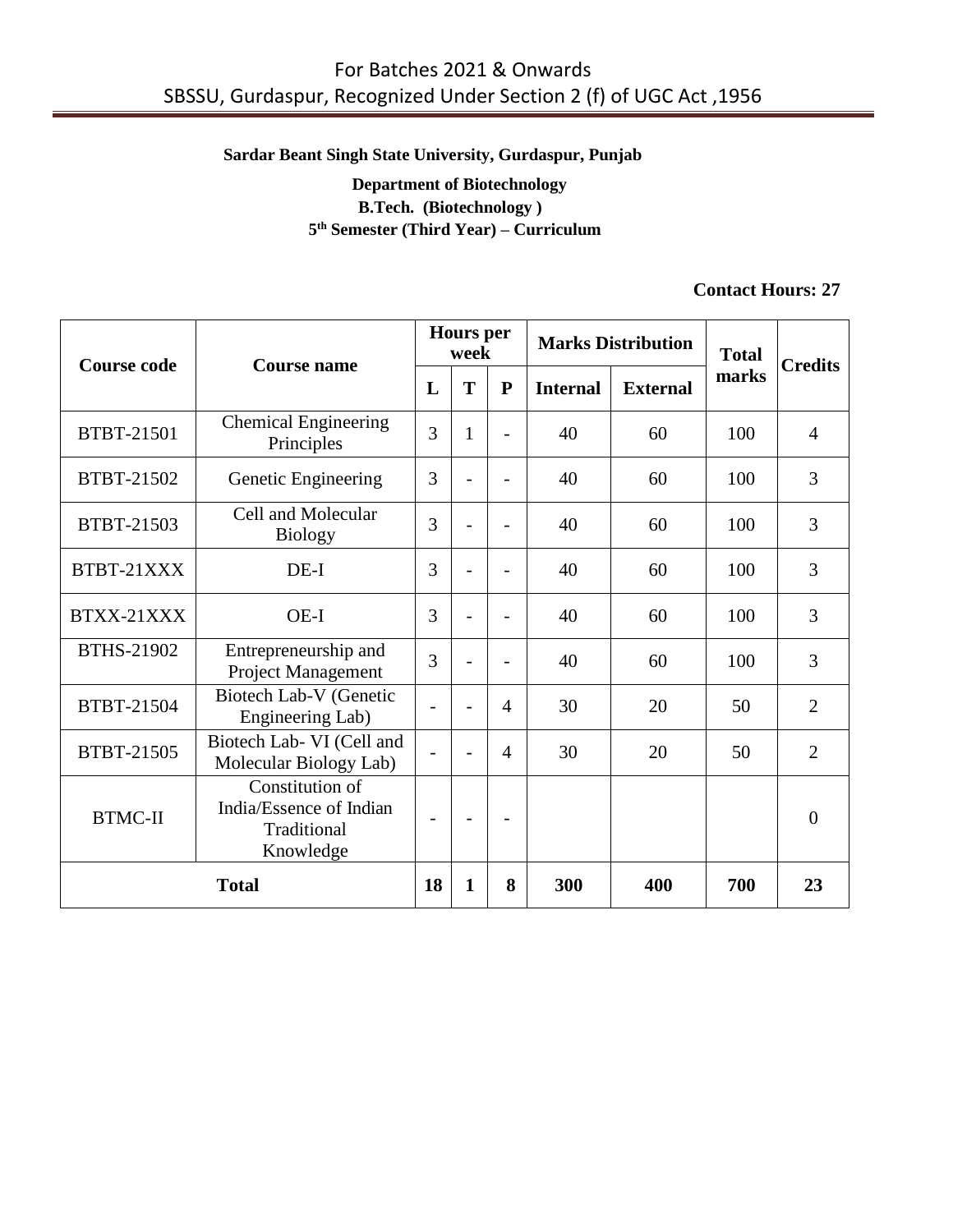# **Sardar Beant Singh State University, Gurdaspur, Punjab**

 **Department of Biotechnology**

**B.Tech. (Biotechnology )**

**6 th Semester (Third Year) – Curriculum**

#### **Contact Hours: 25**

| <b>Course code</b>    | <b>Course name</b>                                                                                     | <b>Hours</b> per<br>week |                          |                          |                 | <b>Marks Distribution</b> | <b>Total</b> | <b>Credits</b> |
|-----------------------|--------------------------------------------------------------------------------------------------------|--------------------------|--------------------------|--------------------------|-----------------|---------------------------|--------------|----------------|
|                       |                                                                                                        | L                        | T                        | ${\bf P}$                | <b>Internal</b> | <b>External</b>           | marks        |                |
| BTBT-21601            | Fundamentals of<br>3<br>$\mathbf{1}$<br>40<br>60<br>$\overline{a}$<br><b>Biochemical Engineering</b>   |                          | 100                      | $\overline{4}$           |                 |                           |              |                |
| BTBT-21602            | $\overline{4}$<br>60<br><b>Plant Biotechnology</b><br>40<br>$\overline{a}$<br>$\overline{\phantom{0}}$ |                          | 100                      | $\overline{4}$           |                 |                           |              |                |
| BTBT-21603            | Food and Fermentation<br>Technology                                                                    | 3                        | $\overline{\phantom{0}}$ | $\overline{\phantom{a}}$ | 40              | 60                        | 100          | 3              |
| BTHS-21903            | <b>Human Resource</b><br>Management                                                                    | 3                        | $\overline{\phantom{0}}$ | $\overline{\phantom{0}}$ | 40              | 60                        | 100          | 3              |
| BTXX-<br><b>21XXX</b> | $OE-II$                                                                                                | 3                        |                          | $\overline{\phantom{0}}$ | 40              | 60                        | 100          | 3              |
| BTBT-21604            | Biotech Lab-VII (Plant<br>Biotechnology Lab)                                                           | $\overline{\phantom{a}}$ | $\blacksquare$           | $\overline{4}$           | 30              | 20                        | 50           | $\overline{2}$ |
| BTBT-21605            | <b>Biotech Lab-VIII</b><br>(Biochemical Engineering<br>Lab)                                            | $\overline{\phantom{a}}$ | $\blacksquare$           | $\overline{4}$           | 30              | 20                        | 50           | $\overline{2}$ |
| <b>Total</b>          |                                                                                                        |                          | $\mathbf{1}$             | 8                        | 260             | 340                       | 600          | 21             |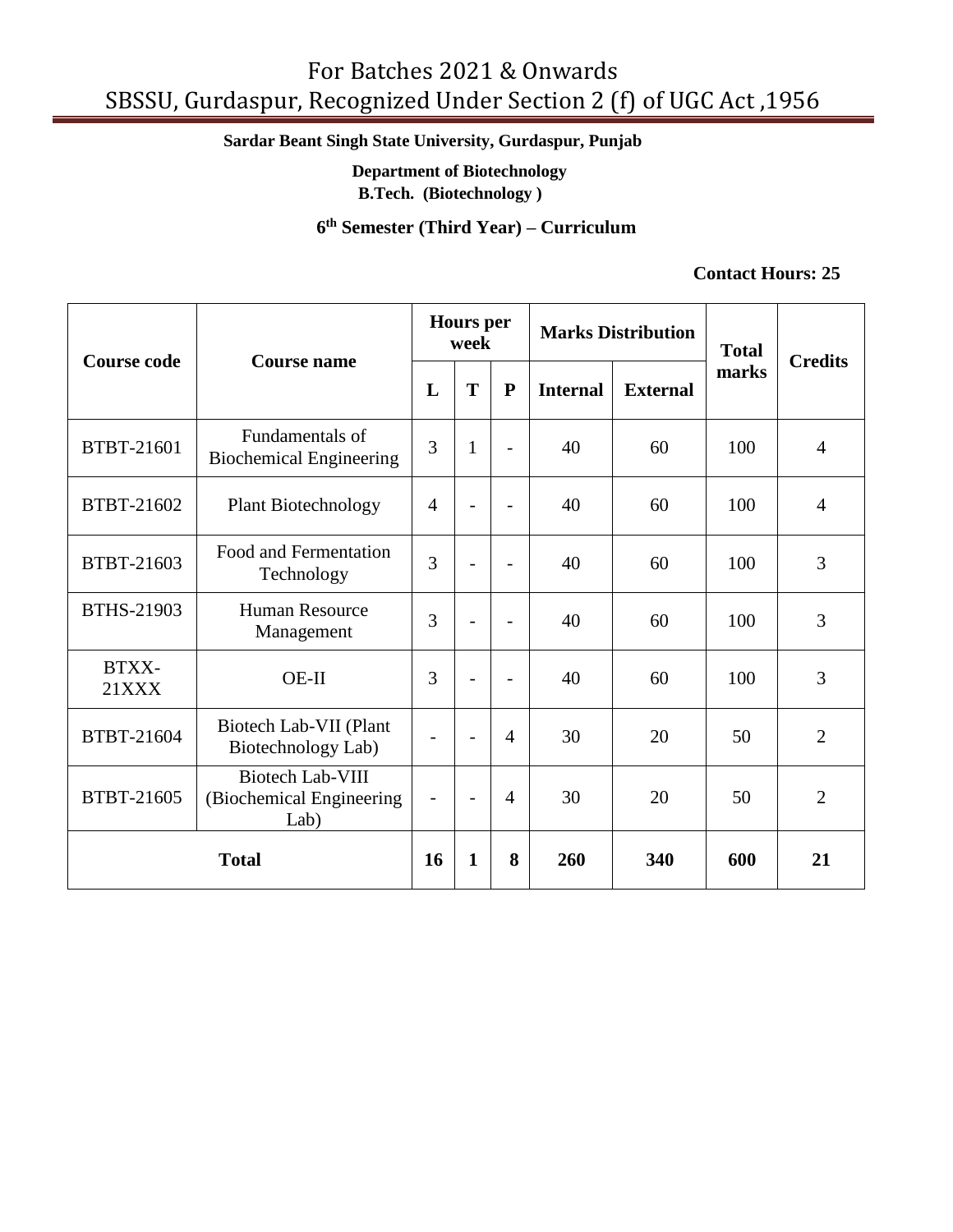Gurdaspur, Recognized Under Section 2 (f) of UGC Act ,1956

# **Sardar Beant Singh State University, Gurdaspur, Punjab**

# **Department of Biotechnology**

**B.Tech. (Biotechnology)**

#### **7 th Semester (Fourth Year) – Curriculum**

#### **Contact Hours: 24**

| <b>Course code</b> | <b>Course name</b>                                                    |   | <b>Hours</b> per<br>week |                          |                 | <b>Marks Distribution</b> | <b>Total</b> | <b>Credits</b> |  |
|--------------------|-----------------------------------------------------------------------|---|--------------------------|--------------------------|-----------------|---------------------------|--------------|----------------|--|
|                    |                                                                       | L | T                        | ${\bf P}$                | <b>Internal</b> | <b>External</b>           | marks        |                |  |
| BTBT-21701         | Enzymology and<br>3<br><b>Enzyme Technology</b>                       |   | $\mathbf{1}$             |                          | 40              | 60                        | 100          | $\overline{4}$ |  |
| BTBT-21702         | 3<br><b>Bioinformatics</b><br>40<br>60                                |   | 100                      | 3                        |                 |                           |              |                |  |
| BTBT-21703         | <b>Biomedical</b><br>3<br>40<br>60<br>Instrumentation                 |   | 100                      | 3                        |                 |                           |              |                |  |
| BTBT-21XXX         | DE II                                                                 | 3 |                          |                          | 40              | 60                        | 100          | 3              |  |
| BTXX-21XXX         | <b>OE III</b>                                                         | 3 |                          |                          | 40              | 60                        | 100          | 3              |  |
| BTBT-21704         | Biotech Lab-IX<br>(Enzymology and<br><b>Enzyme Technology</b><br>Lab) |   |                          | $\overline{4}$           | 30              | 20                        | 50           | $\overline{2}$ |  |
| BTBT-21705         | Biotech Lab-X<br>(Bioinformatics Lab)                                 |   |                          | $\overline{4}$           | 30              | 20                        | 50           | $\overline{2}$ |  |
| BTBT-21706         | Summer Internship<br>$(6-8 \text{ weeks})$ *                          |   | $\overline{\phantom{a}}$ | $\overline{\phantom{a}}$ | 40              | 60                        | 100          | 3              |  |
| <b>Total</b>       |                                                                       |   | 1                        | 8                        | 300             | 400                       | 700          | 23             |  |

**\*This internship is during the summer break after 6th Semester (3rd Year).**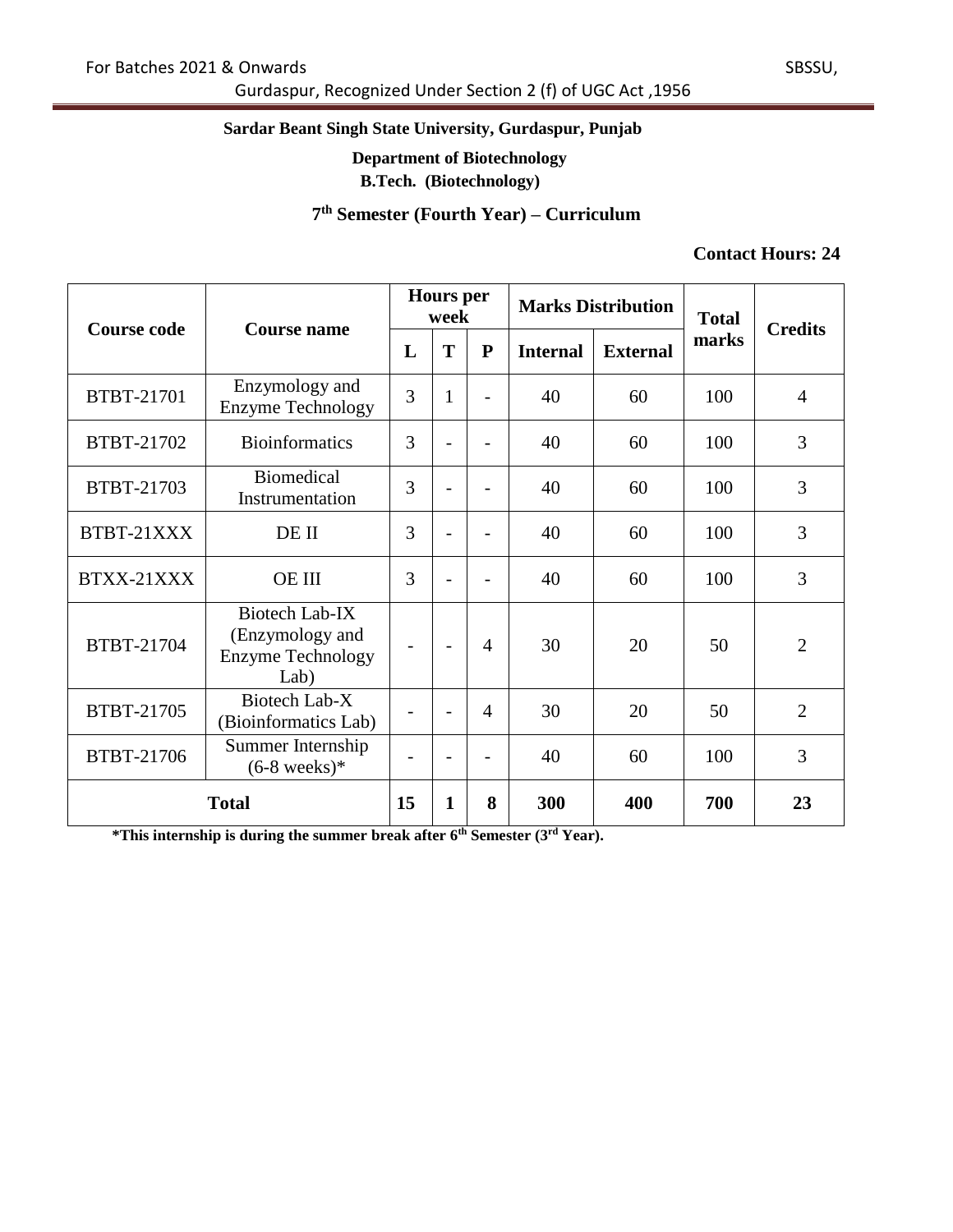# **Sardar Beant Singh State University, Gurdaspur, Punjab**

 **Department of Biotechnology B.Tech. (Biotechnology)**

**8 th Semester (Fourth Year) - Curriculum**

|                    |                     |                                    | <b>Marks Distribution</b> |                    |                |  |
|--------------------|---------------------|------------------------------------|---------------------------|--------------------|----------------|--|
| <b>Course Code</b> | <b>Course Name</b>  | <b>External</b><br><b>Internal</b> |                           | <b>Total Marks</b> | <b>Credits</b> |  |
| <b>BTBT-21801</b>  | Industrial training | 200                                | 200                       | 400                | 12             |  |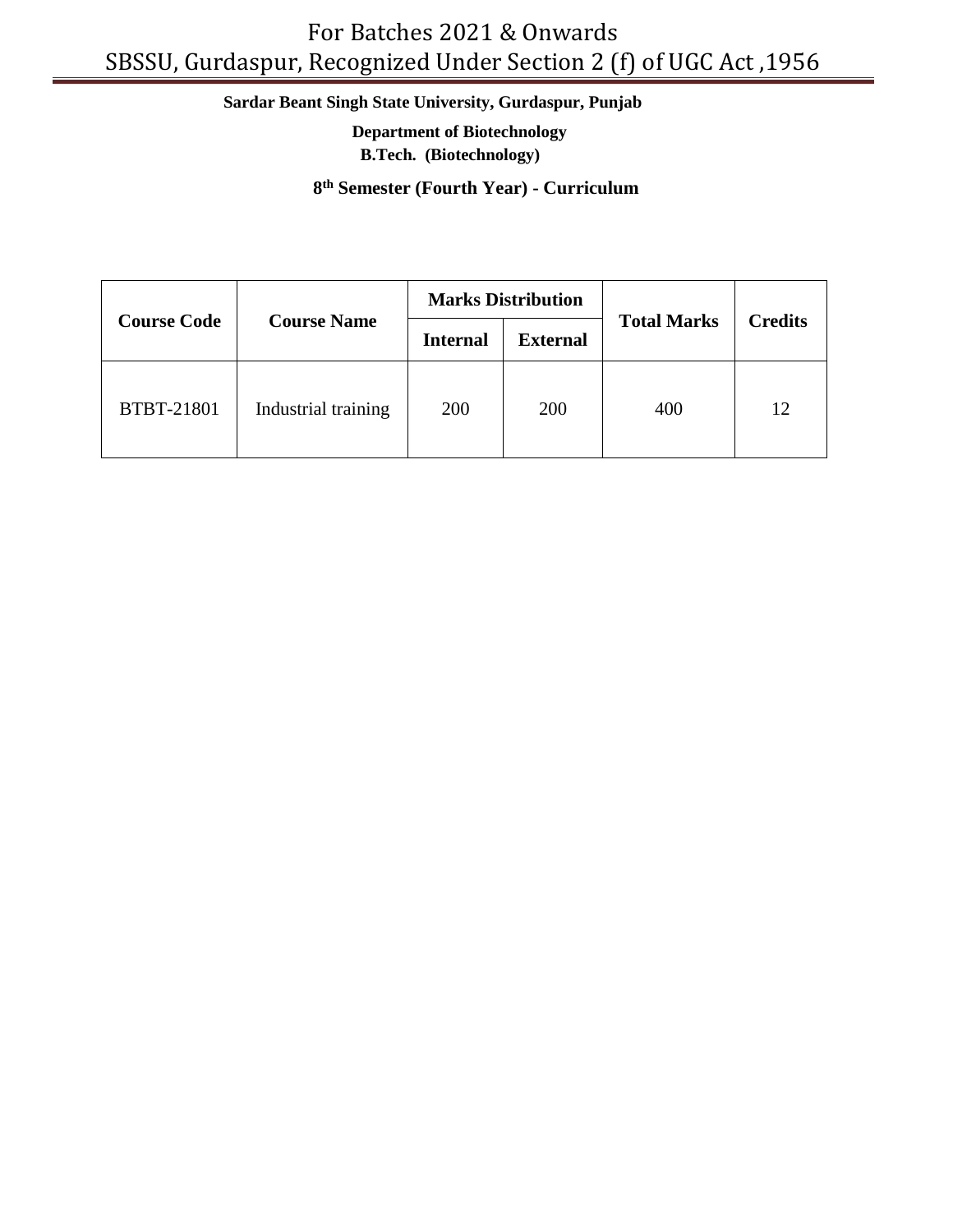# **Department Electives-Biotechnology ( 2021 Batch Onwards )**

| Departmentar Biech (et a centester) |                   |                                        |   |                |          |         |
|-------------------------------------|-------------------|----------------------------------------|---|----------------|----------|---------|
| Sr No                               | Course Code       | Course name                            |   | Hours Per week |          | Credits |
|                                     |                   |                                        |   |                |          |         |
|                                     | <b>BTBT-21951</b> | <b>IPR Management in Biotechnology</b> | 3 | $\Omega$       | $\Omega$ | 3       |
|                                     | BTBT-21952        | <b>Stem Cell Technology</b>            |   | 0              | 0        | 3       |
| $\mathbf{3}$                        | BTBT-21953        | Advances in Drug Designing and         |   | 0              | $\Omega$ | 3       |
|                                     |                   | Pharmacogenomics                       |   |                |          |         |
| 4                                   | <b>BTBT-21954</b> | <b>Biological Waste Treatment</b>      |   | $\Omega$       | $\Omega$ | 3       |
|                                     | BTBT-21955        | <b>Introduction to Cancer Biology</b>  |   | 0              | $\Omega$ | 3       |

#### **Departmental Elective I (5th Semester)**

# **Departmental Elective II (7th Semester)**

|   | Sr No   Course Code | Course name                         | Hours Per week | Credits |  |
|---|---------------------|-------------------------------------|----------------|---------|--|
|   |                     |                                     |                | p       |  |
|   | BTBT -21956         | Protein Engineering                 |                |         |  |
|   | <b>BTBT-21957</b>   | Molecular Farming                   |                |         |  |
|   | <b>BTBT-21958</b>   | <b>Environmental Biotechnology</b>  |                |         |  |
| 4 | <b>BTBT-21959</b>   | <b>Pharmaceutical Biotechnology</b> | っ              |         |  |
|   | <b>BTBT-21960</b>   | <b>Agricultural Biotechnology</b>   | っ              |         |  |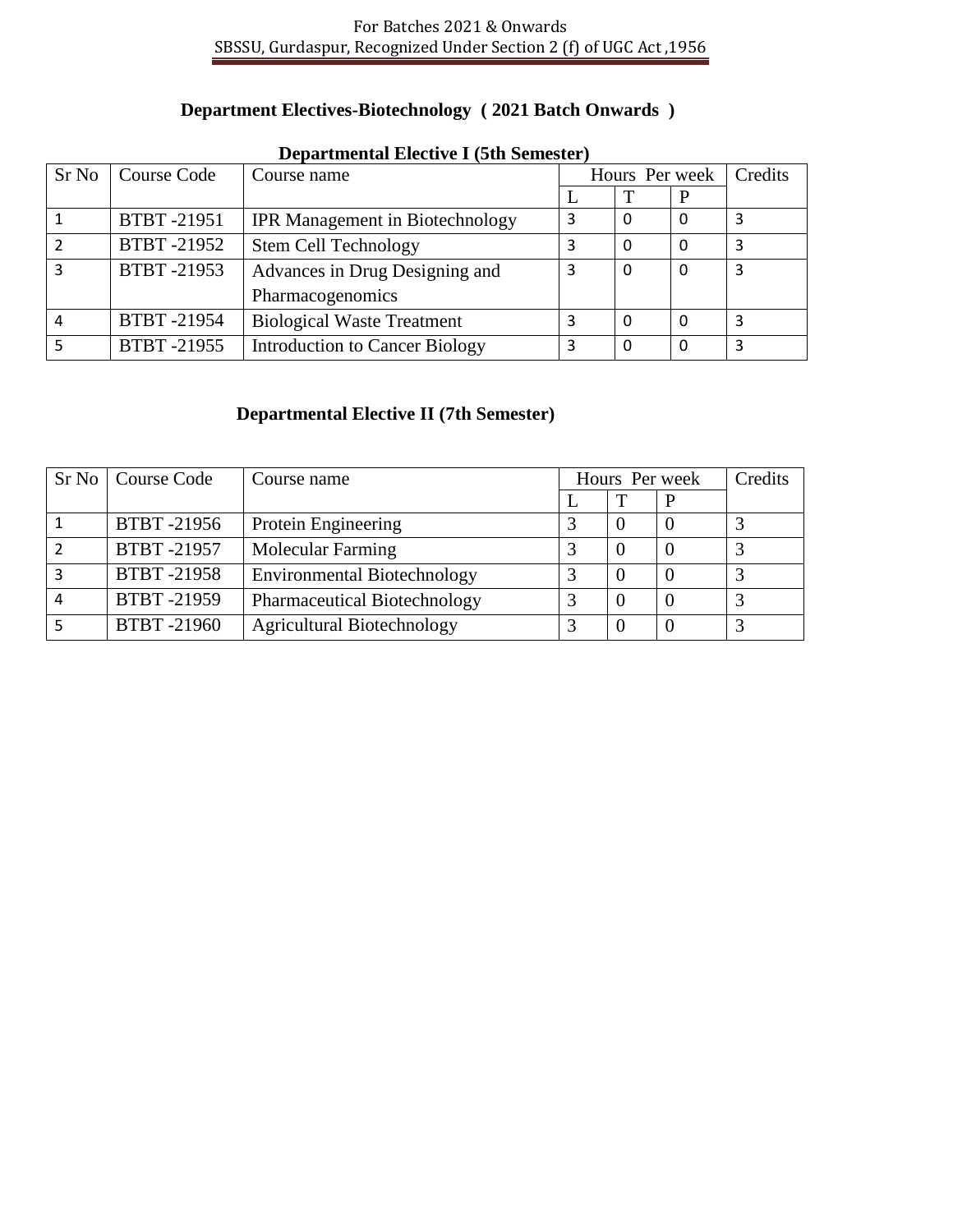## **For Batches 2021 & Onwards Open Electives (Biotechnology 2021 Scheme)**

# **Departmental Open Elective I (5th Semester)**

| Sr No   Course Code | Course name                        |  | Hours Per week   Credits |
|---------------------|------------------------------------|--|--------------------------|
|                     |                                    |  |                          |
| <b>BTBT-21970</b>   | <b>Industrial Waste Management</b> |  |                          |
| <b>BTBT-21971</b>   | <b>Bioinformatics</b>              |  |                          |
| <b>BTBT-21972</b>   | <b>Food Safety</b>                 |  |                          |
| <b>BTBT-21973</b>   | <b>IPR</b>                         |  |                          |

# **Departmental Open Elective II (6th Semester)**

| Sr No Course Code | Course name                             | Hours Per week   Credits |  |  |
|-------------------|-----------------------------------------|--------------------------|--|--|
|                   |                                         |                          |  |  |
| <b>BTBT-21974</b> | <b>Biomedical Instrumentation</b>       |                          |  |  |
|                   | BTBT-21975   Human Disease and Control  |                          |  |  |
|                   | BTBT -21976   Bio-fertilizer Technology |                          |  |  |

# **Departmental Open Elective III (7th Semester)**

| Sr No   Course Code | Course name                  | Hours Per week |  | Credits |  |
|---------------------|------------------------------|----------------|--|---------|--|
|                     |                              |                |  |         |  |
| BTBT-21977          | <b>Bio-Nanotechnology</b>    |                |  |         |  |
| <b>BTBT-21978</b>   | <b>Biofuels</b>              |                |  |         |  |
| <b>BTBT-21979</b>   | <b>Computational Biology</b> |                |  |         |  |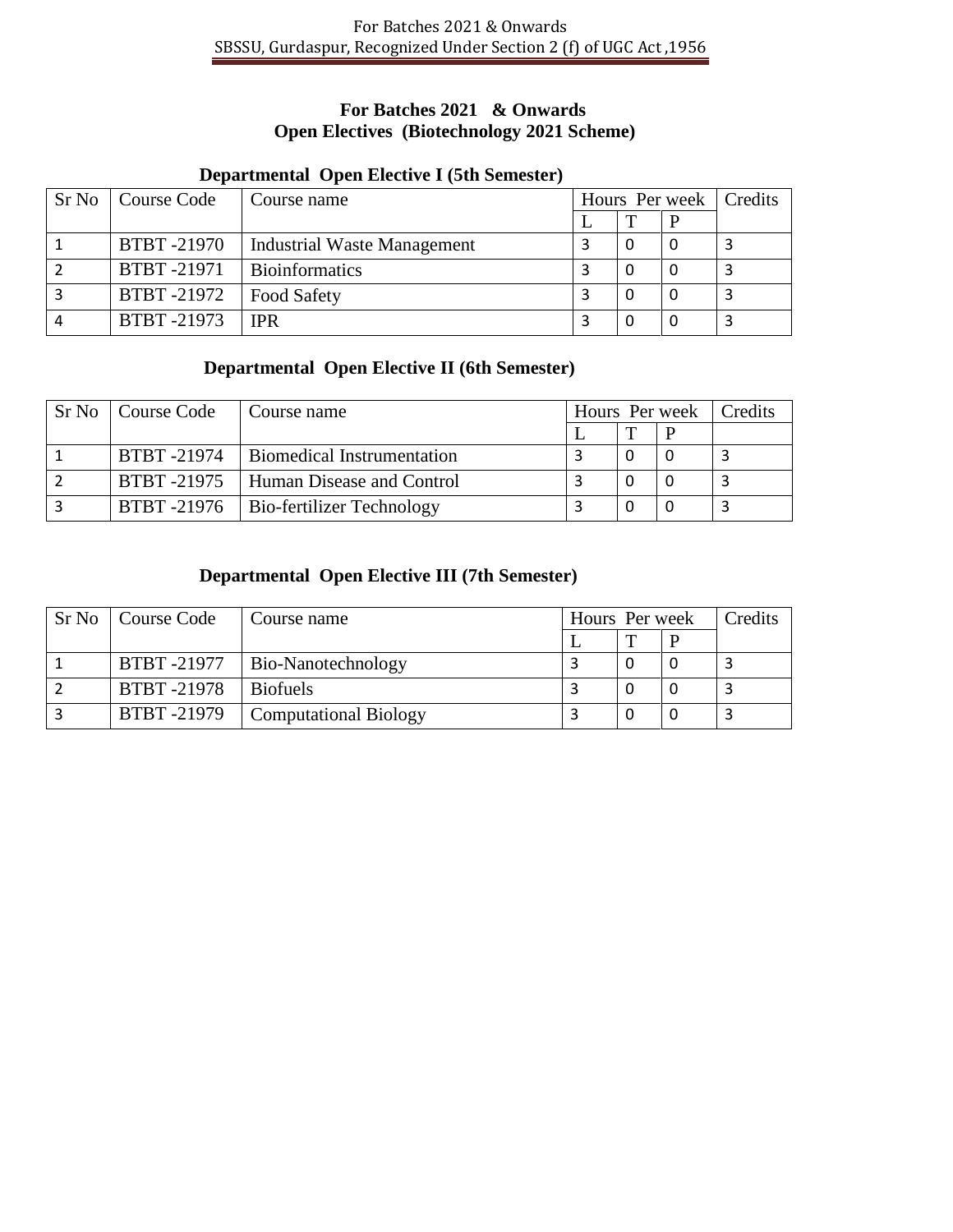#### **BTBT-21301 Mathematics – III**

| <b>Internal Marks: 40</b> |            |
|---------------------------|------------|
| <b>External Marks: 60</b> | <b>LTP</b> |
| <b>Total Marks: 100</b>   | 3 1 0      |

#### **Objectives:**

The objective of this course is to equip the students to deal with advanced level of mathematics and applications that would be essential for their disciplines.

#### **Laplace transformations:**

Laplace transforms of various standard functions, properties of Laplace transform.

#### **Partial Differential Equations:**

Formation of Partial Differential Equations, linear Partial Differential Equations, Homogeneous Partial Differential Equations with constant coefficients.

#### **Functions of complex variables:**

Limits, continuity and derivative of the function of complex variable, Analytic function, Cauchy-Riemann equations, conjugate functions, harmonic functions; Complex Integration: Line integrals in the complex plane, Cauchy's theorem, Cauchy's integral formula and derivatives of analytic function

#### **Linear Systems and Eigen- Values:**

Gauss–elimination method, gauss- Jordan method, Gauss- Seidel iteration method, Rayleigh's Power method for Eigen values and Eigenvectors.

#### **Suggested Books:**

1 Kreyszig, E., Advanced Engineering Mathematics, Eighth edition, John Wiley, New Delhi

2 Grewal, B. S., Higher Engineering Mathematics, Khanna Publishers, New Delhi

3 Ian N. Sneedon, Elements of Partial Differential Equations, McGraw- Hill, Singapore, 1957

4 Peter. V. O'Nil, Advanced Engineering Mathematics, Wadsworth Publishing Company

(10)

(10)

(10)

(10)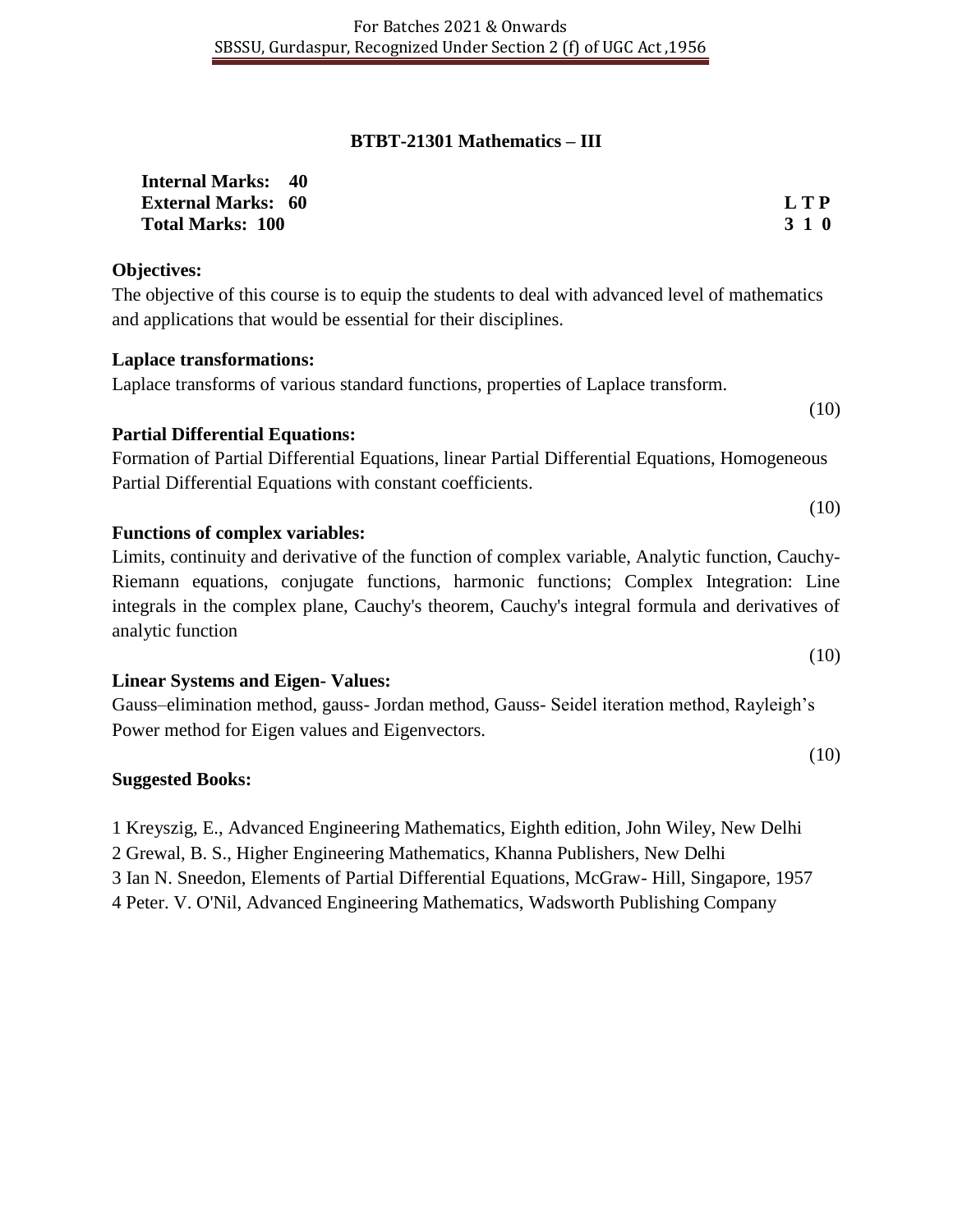#### **BTBT-21302 Microbiology**

#### **Internal Marks: 40 External Marks: 60 L T P Total Marks: 100 3 0 0**

**Objective:** The course imparts the knowledge of different types of microorganisms that are invisible to our naked eyes. Discovery, origin and evaluation of different forms of bacteria, fungi, protozoa and viruses constitute the basics of biotechnology. It will also give an insight of the industrial applications of microbial organisms.

**Unit–I Prokaryotic Cell Organization**: General account of cell size, arrangement, shape, capsule, slime, pili, spores, structure and function of gram negative  $\&$  gram-positive cell wall and membrane, periplasmic space. Brief account of viruses, mycoplasma and fungi. (5) **Unit–II Bacteriological Techniques**: Isolation of industrially important microbial strains, strain improvement, maintenance and preservation of industrial microbes. (5)

**Unit–III Bacterial Nutrition:** Physical growth requirements viz. temperature, pH, oxygen concentration, water activity, light, pressure. Chemical growth requirements viz. nutrients, nutrient uptake in bacteria: Passive and facilitated diffusion, active transport. (4)

**Unit–IV Bacterial Growth Kinetics:** Growth curve, growth rate and generation time. Growth kinetics, mathematical nature and expression of growth, measurement of growth by quantitating cell mass, cell number and a cell constituent, concept of geometric & arithmetic nature of growth, asynchronous and synchronous cultures, diauxic growth. (6)

**Unit–V Bacterial Reproduction**: Asexual reproduction, DNA replication in bacterial cell, general principles of bacterial recombination - transformation, transduction and conjugation. (6) **Unit–VI Medical Microbiology**: Characteristics of major pathogens (Mycobacterium tuberculosis, Plasmodium sp., etc) their modes of transmission, mechanisms of infection and growth. Production and application of health care products(antibiotics, vitamins, amino acids, alkaloids, steroids) (4)

**Unit–VII Agricultural & Environmental Microbial Biotechnology**: Large-scale production of microbial inoculants for agriculture, mycorrhiza, treatment of urban (sewage) and industrial effluents. Bioplastics, Bioinstecticides, Biofertilizers, Biofuels (bioethanol, biogas, biohydrogen andbiodiesel),Biosensors. (6)

#### **Course outcomes:**

- 1. To be able to understand the roles and characteristics of microorganisms.
- 2. To understand the basic concept of replication in microorganisms.
- 3. To be able to understand economic significance of microorganisms and assess their impact on environment.
- 4. To be able to evaluate explicitly, the metabolic pathways, role of microbes in public health as well as physical and chemical control of microorganisms.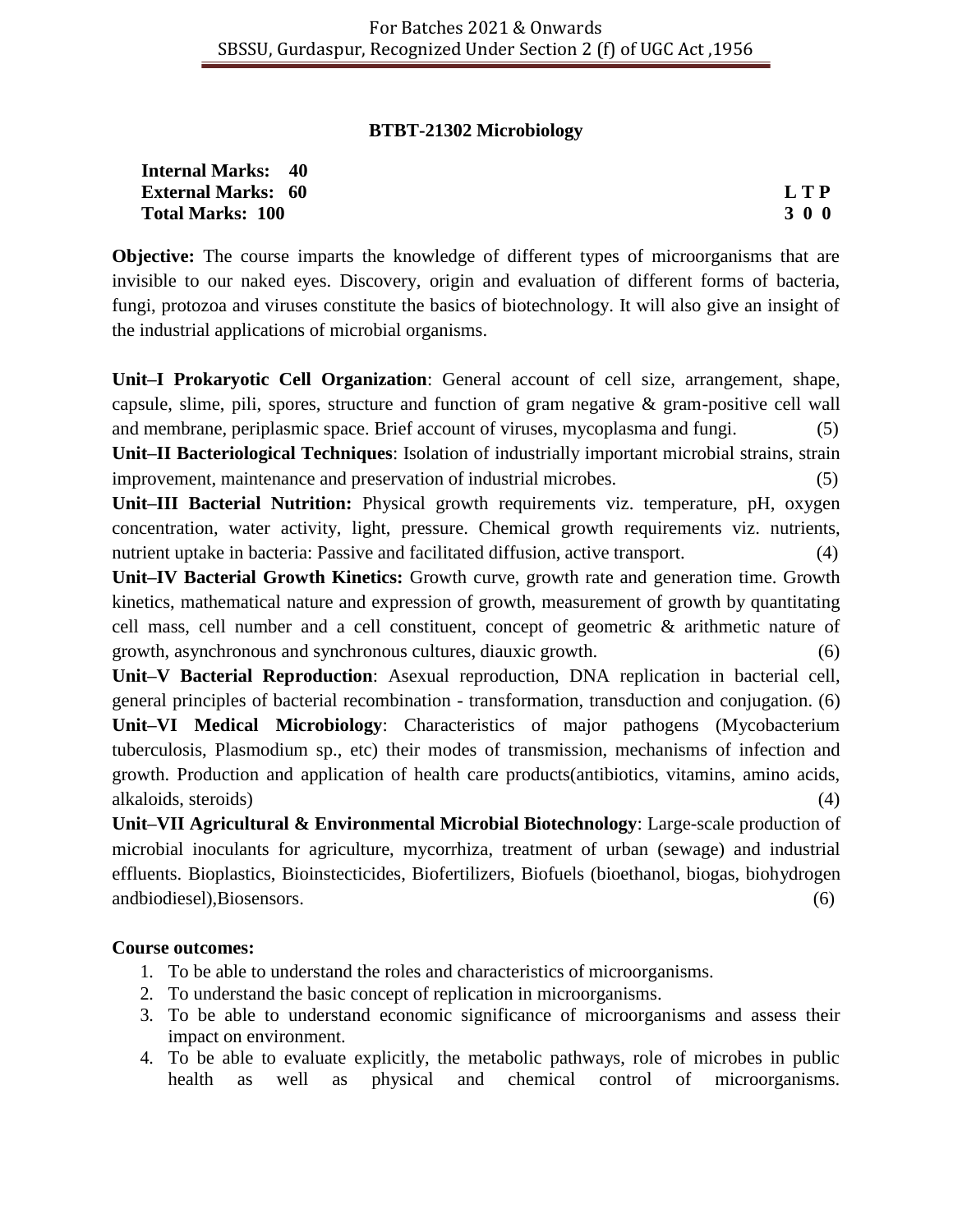#### **Suggested Reading and Books**:

.

- 1. Microbiology 10<sup>th</sup> Edition, M.J. Pelczar, E.C.S. Chan and N.R. Kreig, Tata McGraw Hill
- 2. Microbiology: An Introduction (9th Ed.) by Tortora GJ, Funke BR, and Case CL, Pearson Education, 2008.
- 3. Prescott, Harley and Klein's Microbiology (7th Ed.) by Willey JM, Sherwood LM, and Woolverton CJ, McGraw Hill Higher Education, 2008.
- 4. Principles of Fermentation Technology (3<sup>rd</sup> Ed.) by Stanbury PF, Whitaker A and Hall SJ, Elsevier Science Ltd, 2006.
- 5. Environmental Microbiology ( $3<sup>rd</sup>$  Ed.) by R. Mitchel, Wiley-Blackwell, 2009.
- 6. Microbial Biotechnology: Fundamentals of Applied Microbiology ( $2<sup>nd</sup> Ed$ ) by Glazer & Nikaido, W.H. Freeman and Co., New York, 1995.
- 7. Molecular Biotechnology (3rd Ed.) by Glick BR and Pasternak JJ, ASM Press, Washington D.C., 2003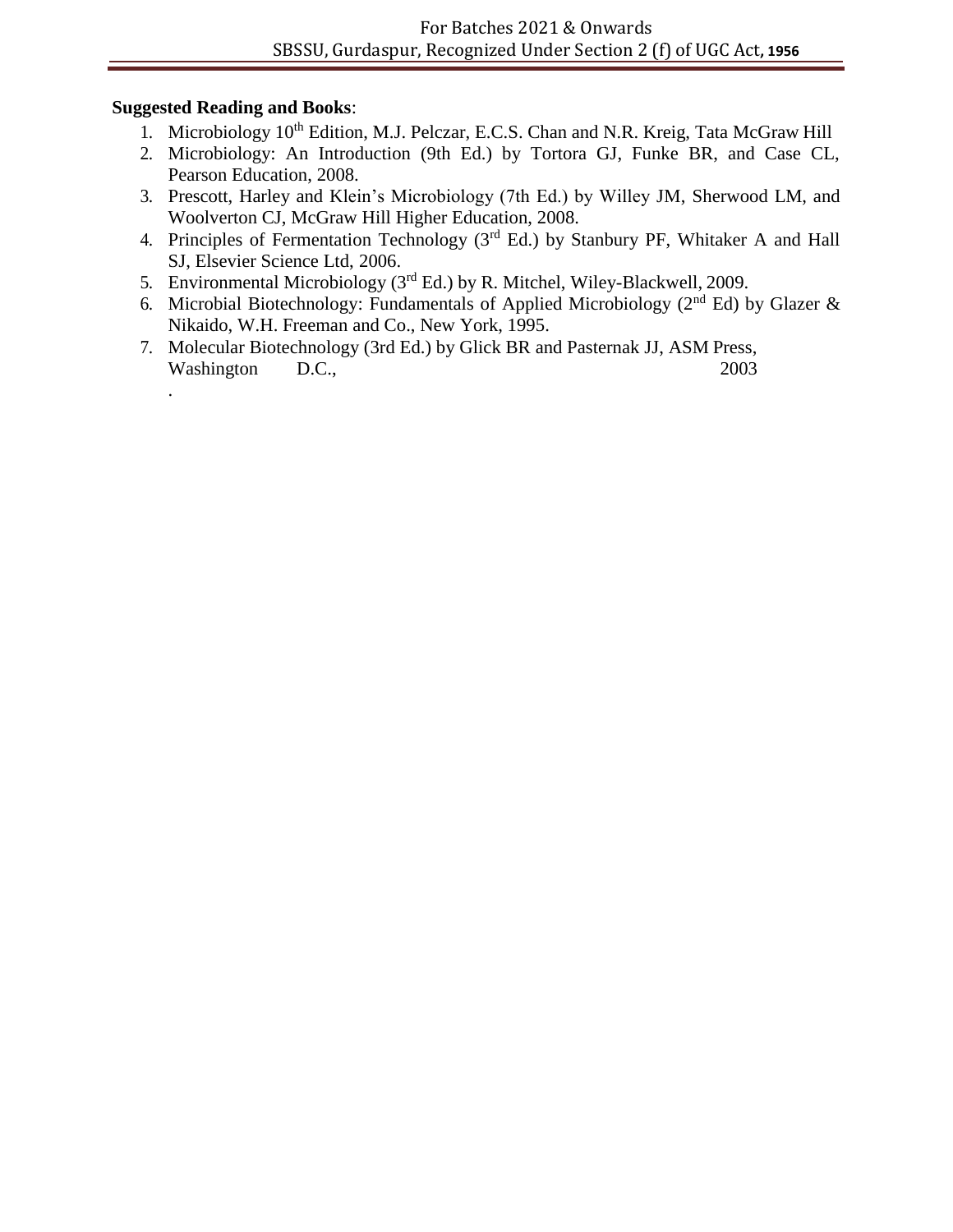#### **BTBT-21303 Biochemistry**

**Internal Marks: 40 External Marks: 60 L T P Total Marks: 100 3 0 0**

**Objective:** The course aims on understanding of the relationships between structure and function in the major classes of biopolymers. It augurs understanding on central metabolic process and the role of enzymes in modulating pathways. The theoretical background of biochemical systems helps to interpret the results of laboratory experiments.

**Unit–I Biomolecules:** Chemistry and Properties of Amino Acids, Proteins, Carbohydrates, Lipids, Purines, Pyrimidines and Vitamins. Chemical Bonds: Covalent Bonds, Ionic Bonds, Co-Ordinate Bonds, Hydrogen Bonds, Vander Waal Forces, Hydrophobic Interactions, Diode Interactions. (5)

**Unit–II Proteins**: Primary, Secondary, Tertiary and Quaternary Structure, Proteins Analysis, Methods for Isolation and Purification of Proteins.

**Unit–III Fat Metabolism**: Oxidation of fatty acids, synthesis of fatty acids (fatty acid synthesis complex system), and ketone bodies. Carbohydrates Metabolism: Glycolysis, glycogenolysis, glycogenesis and their regulations, citric acid cycle. (7)

**Unit–IV Amino acid Metabolism:** Oxidative degradation and synthesis of amino acids, estimation of amino acids. Nucleic Acid Metabolism: Biosynthesis of purines and pyrimidines, their regulation and catabolism (6)

**Unit–V Mitochondria:** Structure of mitochondria, organization of respiratory chain, oxidative phosphorylation and its inhibitors (6)

**Unit–VI Plant & Microbial Biochemistry:** Photosynthesis, differences in respiratory mechanisms and anaerobes. (4)

**Unit–VII Nitrogen- Fixation**: Role of Various Enzymes in Nitrogen Cycle. (3)

#### **Course outcomes**

- 1. Understand complex biochemical pathways within living cells
- 2. Understand the physiological functioning of the cells
- 3. Understand catabolic and anabolic metabolism
- 4. Determine the kinetic parameters of enzymatic reactions

#### **Suggested Reading and Books:**

- 1. A.L. Lehninger: Principles of Biochemistry,  $7<sup>th</sup>$  edition, Worth Publishers, New York (2017)
- 2. L. Stryer: Biochemistry, W.H. Freeman and Company, 8th edition New York (2015)
- 3. B.D. Hames et al: Instant Notes in Biochemistry, BIOS Sci. Pub. Ltd. U.K. (2001)
- 4. G. Zubay: Biochemistry, W.C. Brown Publishers, Oxford, England (2002).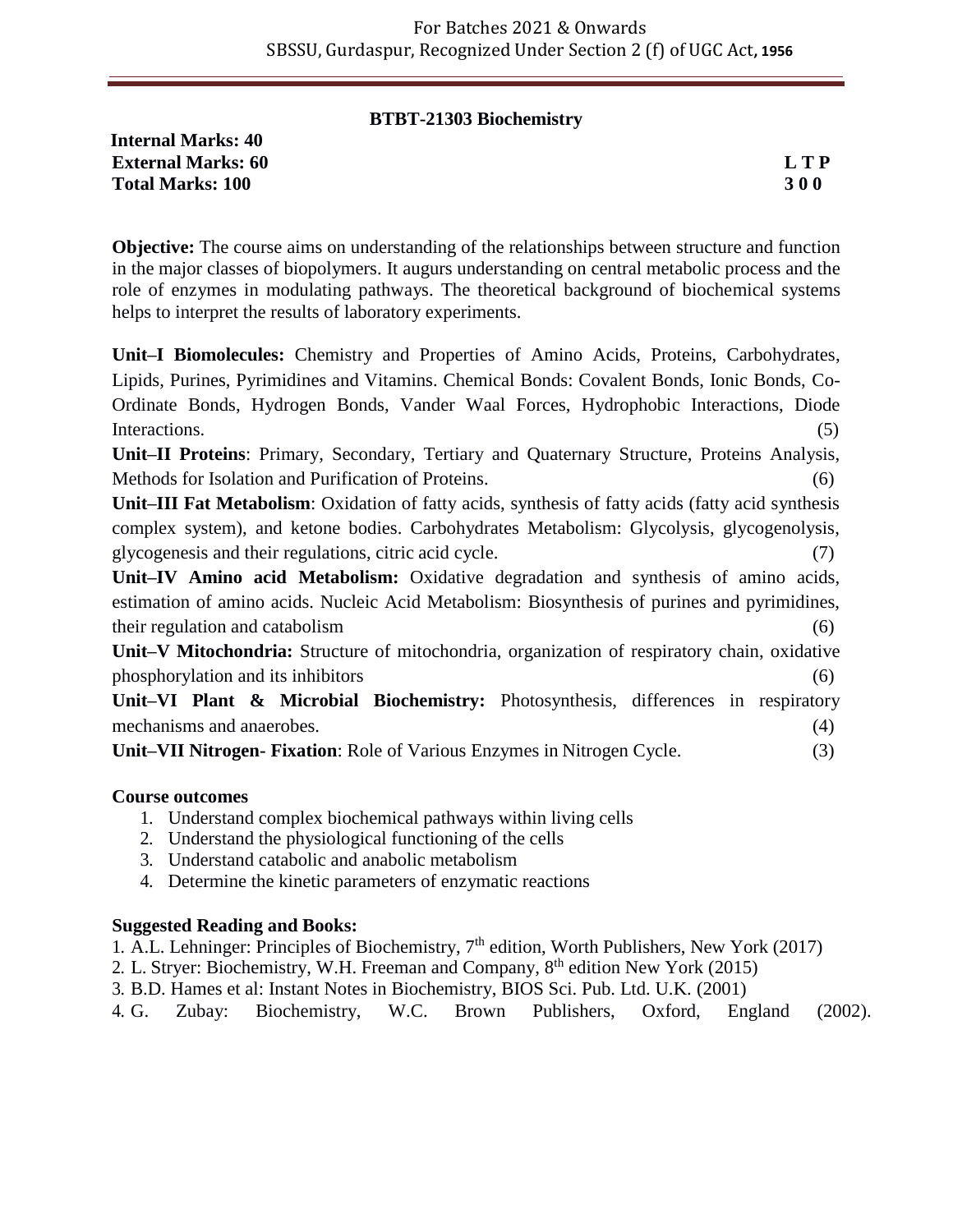#### **BTBT-21304 Bioanalytical Techniques**

| <b>Internal Marks: 40</b> |            |
|---------------------------|------------|
| <b>External Marks: 60</b> | <b>LTP</b> |
| <b>Total Marks: 100</b>   | <b>300</b> |

**Objective**: Research in the field of biotechnology and its applications in development of technologies involve various kinds of unique techniques. Though these techniques are purely based on the principles of physics and chemistry yet they are specialized for biological applications. The course is aimed to impart conceptual as well as descriptive knowledge about such techniques to the bachelor students pursuing education in the field of biotechnology.

**Unit–I Centrifugation**: Basic principles of sedimentation, centrifugal field and relative centrifugal force, types of centrifuges, ultracentrifugation, safety aspects of centrifuges, types of rotors, differential centrifugation, density gradient centrifugation, preparative and analytical  $\text{centrifugation.}$  (4)

**Unit–II Microscopy**: Introduction to basic principles of microscopy, light microscopy, basic components of light microscope, compound microscope, contrast in light microscopy, advances in microscopy including confocal microscopy, fluorescent microscopy, stereomicroscope, introduction to basic principles of electron microscopy, preparation of samples, TEM, SEM and  $AFM.$  (6)

**Unit–III Electrophoresis**: General principle of electrophoresis, support media (agarose and polyacrylamide gels), electrophoresis of proteins by SDS-PAGE, native PAGE, gradient gels, isoelectric focusing, two dimensional PAGE, Western blot analysis, visualization of proteins in gels, electrophoresis of nucleic acids using agarose gel, sequencing gel, denaturing agarose gel, capillary electrophoresis. (5)

**Unit–IV Chromatography**: Principles of chromatography, distribution coefficient, retention time, capacity factor, plate height and resolution, peak broadening and van Deemter plot, TLC and column chromatography, matrix materials, LPLC, HPLC, normal phase and reversed phase chromatography, ion exchange chromatography, gel exclusion chromatography, affinity chromatography, GC. (6)

**Unit–V Spectroscopy-I**: Properties of electromagnetic radiations and their interaction with matter, UV and visible light spectroscopy, Beer-Lambert law, spectrofluorimetry, CD spectroscopy, Mass spectrometry, components of mass spectrometer, methods of ionization and mass analysis including MALDI-TOF. (6)

**Unit–VI Spectroscopy-II**: IR spectroscopy, Raman spectroscopy, ESR and NMR spectroscopy, X-ray crystallography. (5)

**Unit–VII Radioisotope Techniques**: Atomic stability and radiation, types of decay, rate of radioactive decay and half-life, units of radioactivity, specific activity, detection methods based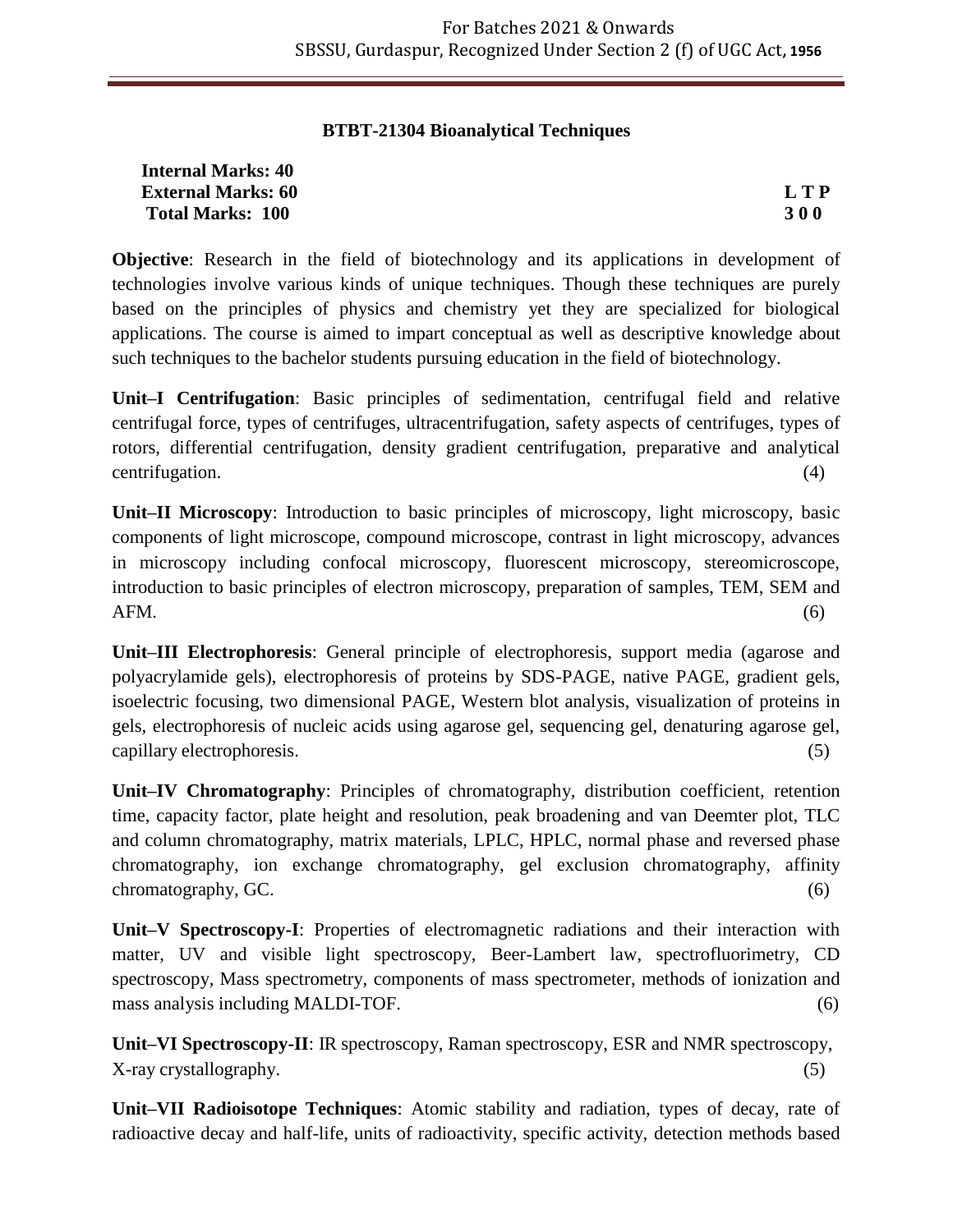**)**

on ionization (GeigerMuller monitor), excitation (solid and liquid scintillation counting), Cerenkov counting, autoradiography, safety aspects of handling radioactive material and radiations, units of exposure such as gray and sievert, precautions associated with radioactivity handling. (4)

# **Course Outcomes**:

- 1. To be able to use selected analytical techniques.
- 2. Familiarity with working principals, tools and techniques of different instruments.
- 3. To understand the strengths, limitations and creative use of techniques for problem-solving.
- 4. Able to design experiments and understand the instrumentation

- 1. Principles and Techniques of Biochemistry and Molecular Biology, Wilson K. And Walker J., Cambridge University Press (2010) 7th ed.
- 2. Biochemical Method-A Concise guide for students and researchers, Pingoud A., Urbanke C., Hoggett J. and Jeltsch A. Wiley-VCH Publishers (2002)
- 3. Bioseparations: Science and Engineering, Harrison, R.G., Todd, P., Rudge, S.R. and Petrides, B.B. Oxford University Press (2006).
- 4. Microscopy and Microtechniques. Marimuthu, R., MJP Publishers (2011).
- 5. Instrumental Methods of Analysis, Willard H.W., Merritt L.L., Dean J.A. & Settle F.A. 7th ed. (2011) East West Publishers.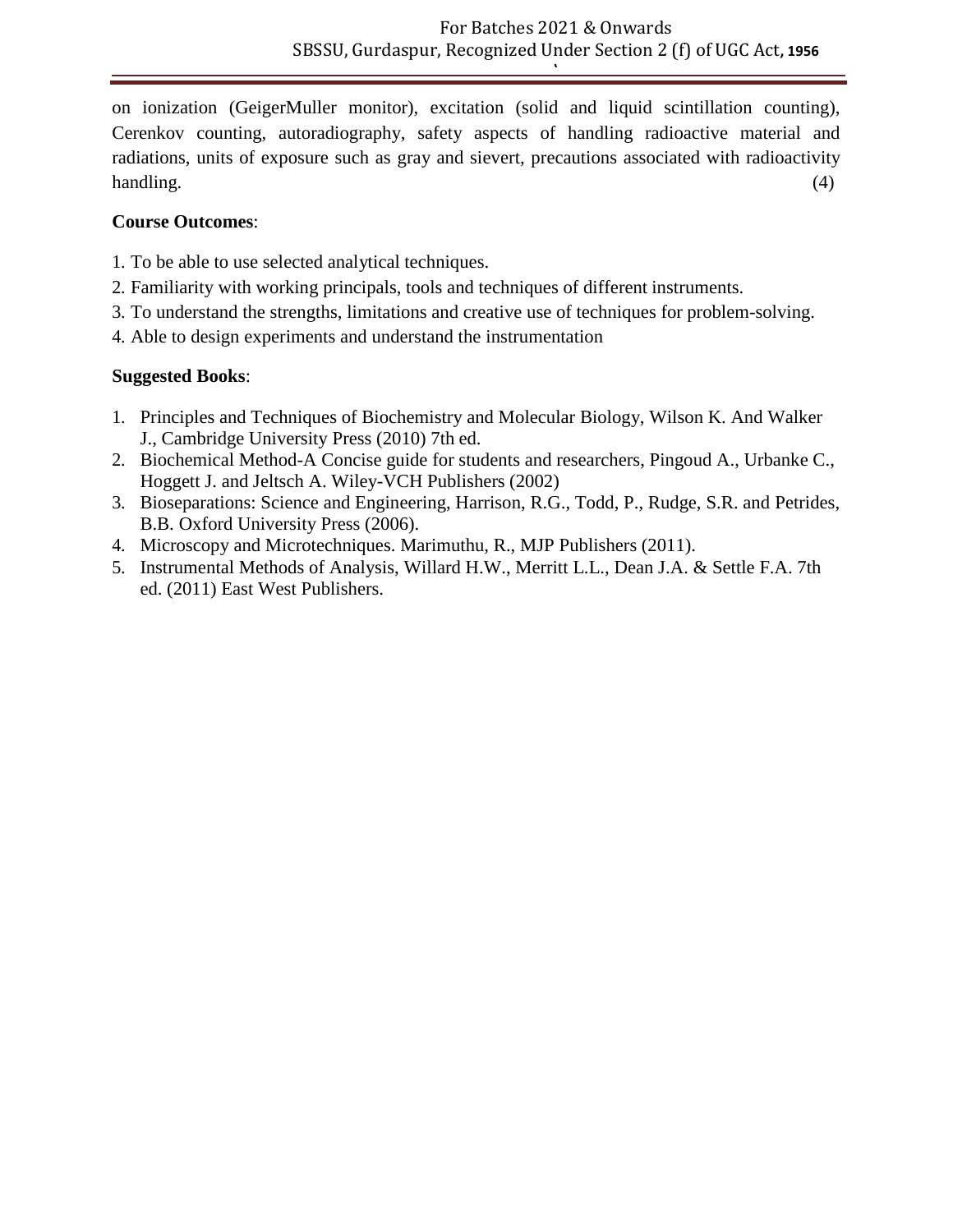#### **BTBS-21305 Biology**

| <b>Internal Marks: 40</b> |       |
|---------------------------|-------|
| <b>External Marks: 60</b> | L T P |
| <b>Total Marks: 100</b>   | 3 1 0 |

**Objective:** Students will be introduced to the basics of biology such as cell structure and functions, inheritance & evolution, basic concepts of genetics, and an introduction to microbiology. So that they can use technology for the betterment of life on this planet.

**Unit–I Introduction to living world:** Diversity of life, major prokaryotes- monera, eubacteria and eukaryotic kingdoms- Protista, Fungi, Plantae, and Animalia.  $(6L + 1T)$ **Unit–II Biochemistry:** Metabolism (Catabolism: oxidation reactions and Anabolism: reduction reactions), ATP, Bioenergetics: cellular respiration and photosynthesis.  $(12L + 3T)$ **Unit–III Genetics:** Basic principles of Mendel, molecular genetics, structure and function of genes and chromosomes, Central dogma, Replication, Transcription and Translation, introduction to recombinant DNA technology and its applications including genetically modified foods and organisms.  $(12L + 3T)$ 

**Unit–IV Cell Biology**: Macromolecules: carbohydrates, lipids, water, aminoacids, proteins, nucleic acids, cell membrane, organelles: mitochondria, ribosomes, golgi appratus, endoplasmic reticulum, cytoskeleton, cell-signaling, cell division: mitosis, meosis, differentiation, motility.

 $(12L + 3T)$ 

**Unit–V Microbiology:** Host-microbe interactions, physiology, ecology, diversity, and virology, microbial diseases and preventions, Antibiotics production with major examples, types of vaccines and important examples.  $(6L + 2T)$ 

#### **Course Outcomes:**

- 1. Get insight into basic biology as a science
- 2. Outlining the diversity and evolution
- 3. Organization and fundamental principles of living systems
- 4. Principle behind recombinant technology

- 1. Biology Fundamental Principles by Balaji S Thorat and Sumit M Raut
- 2. Lehlinger's Principles of Biochemistry
- 3. Microbiology by Prescott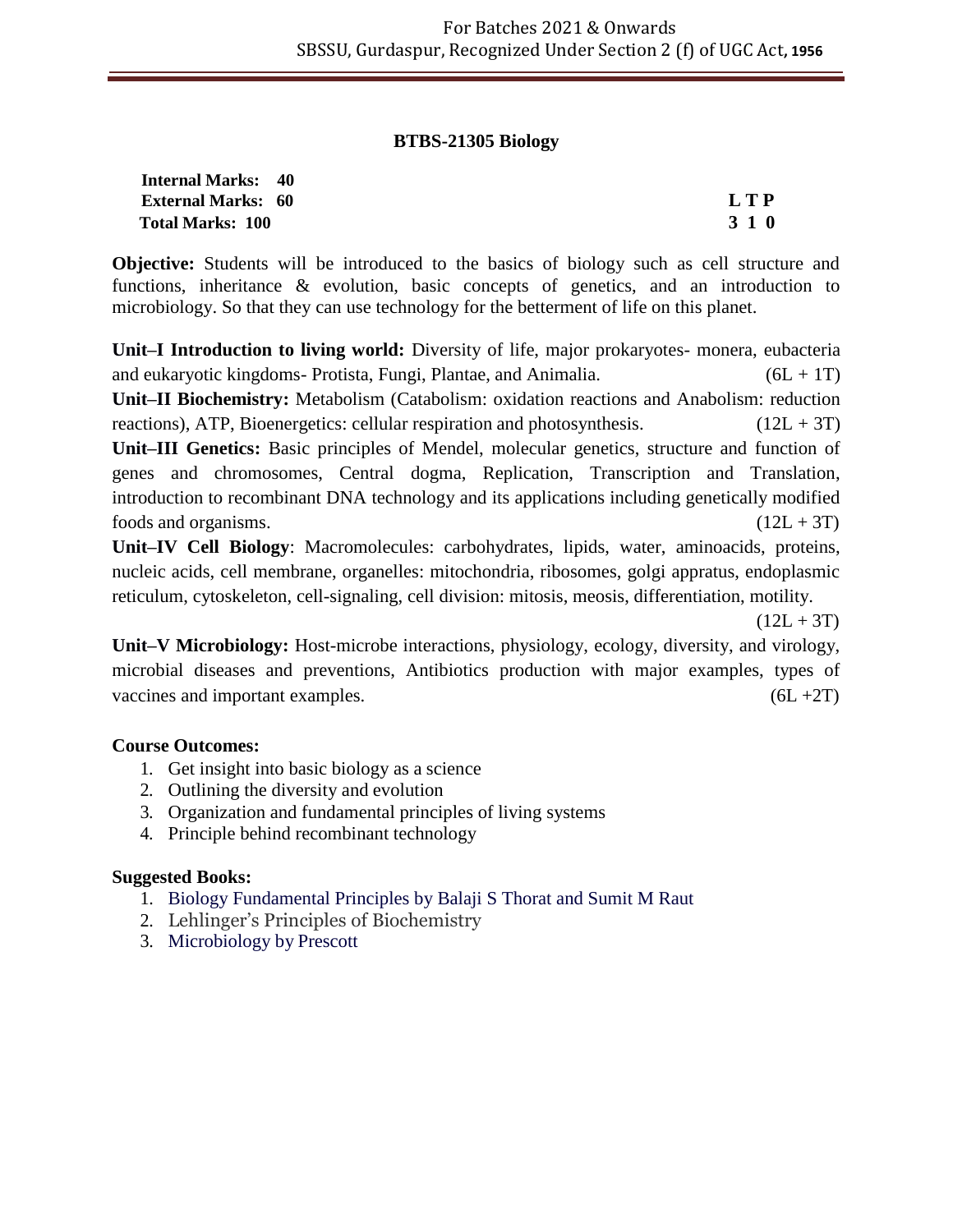# **BTBT-21306**

# **Biotech Lab –I (Microbiology Lab)**

# **Internal Marks: 30 External Marks: 20 L T P Total Marks: 50 0 0 4**

- 1. Microscopic Examination of Microorganisms: Staining methods:
	- Simple staining of bacteria
	- Gram staining of bacteria
- 2. Measurement of cell concentration of bacteria by counting chamber/Haemocytometer.
- 3. Preparation and Sterilization of Culture Media:
	- **Preparation of basic liquid media (broth) for the routine cultivation of bacteria**
	- Preparation of basic solid media, agar slants and agar deeps for the routine cultivation of bacteria
	- **•** Preparation of selective and differential media.
- 4. Isolation and Maintenance of Microorganisms:
	- Pour plate method
	- Spread plate method
	- Streak plate method
	- Sub culturing techniques
	- Preservation of the microbial culture (preparation of glycerol stock)
- 5. Isolation of cellulose/protease/lipase producing bacteria and fungi from soil
- 6. Purification and partial characterization of the desired microbes.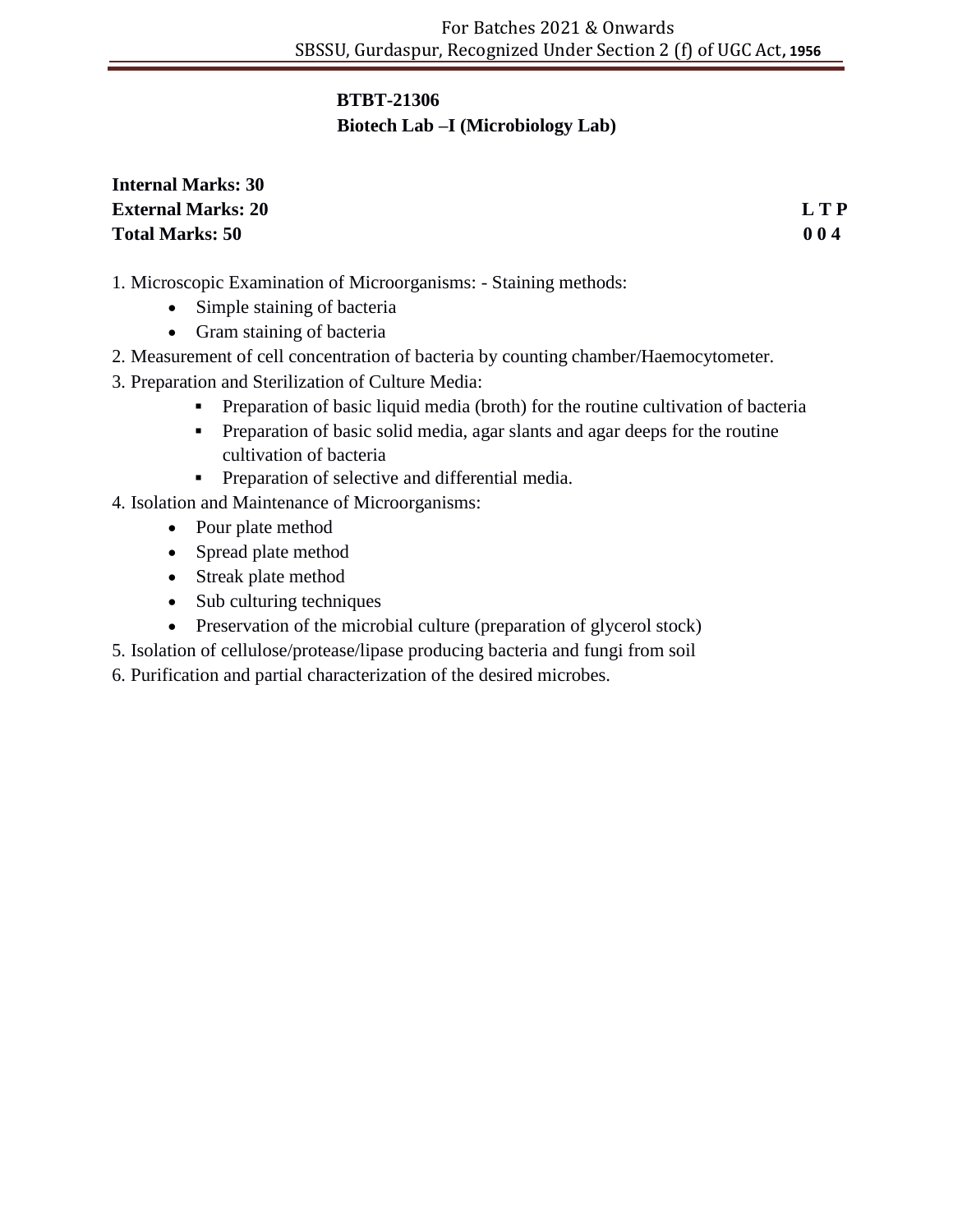#### **BTBT-21307**

# **Biotech Lab –II (Biochemistry and Bioanalytical Techniques Lab)**

| <b>Internal Marks: 30</b> |       |
|---------------------------|-------|
| <b>External Marks: 20</b> | L T P |
| <b>Total Marks: 50</b>    | 004   |

#### **Buffers**

- **Preparation of standard buffers (buffering capacity**  $\&$  **buffering range)**  $\&$  **determination** of pH.
- Qualitative and Quantitative test for carbohydrates (anthrone method).
- **Estimation of amino acid by ninhydrin method.**
- Determination of saponification value and Iodine number of fats.
- To test salivary amylase activity.

# **Spectrophotometer**

- To determine the concentration of DNA by UV spectrophotometer.
- Estimation of proteins by Lowery & Bradford method.

# **Chromatography**

- To analyse amino acids by 2D-Thin layer chromatography.
- To extract and separate biomolecules from plant tissue by column chromatography.

#### **Electrophoresis**

- Comparison of Coomassie brilliant blue and silver staining methods for visualizing protein bands in SDS-PAGE
- Comparison of ethidium bromide and silver staining methods for visualization of small DNA fragments analyzed by native PAGE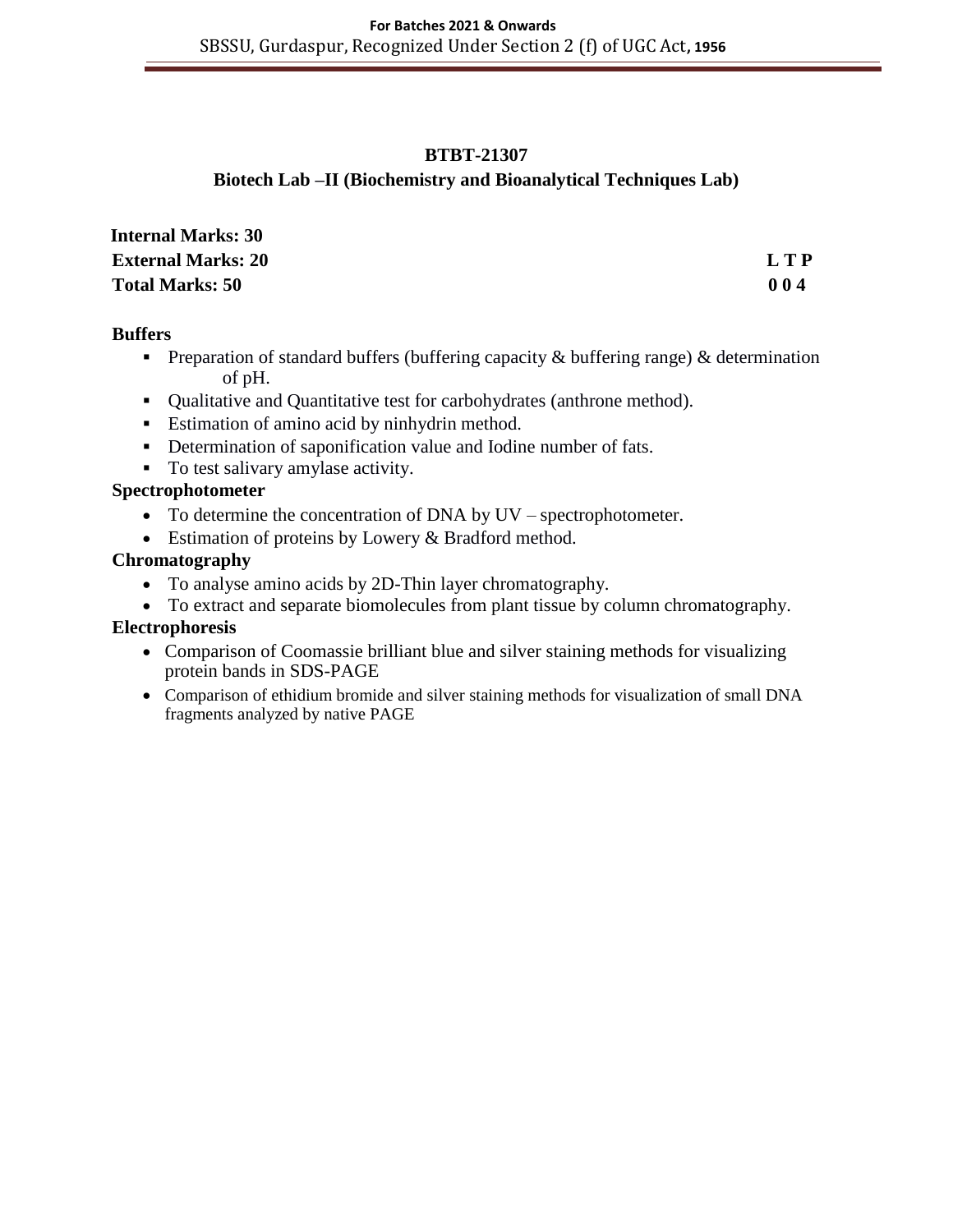#### **BTBT-21401 Biostatistics**

| <b>Internal Marks: 40</b> |            |
|---------------------------|------------|
| <b>External Marks: 60</b> | <b>LTP</b> |
| <b>Total Marks: 100</b>   | 3 1 0      |

**Objective/s and Expected Outcome:** The course provides students a firm foundation in statistical methods

**Introduction**: types of biological data (data on ratio scale, interval scale, ordinal scale, nominal scale, continuous and discrete data), frequency distribution and graphical representations (bar graph, histogram and frequency polygon), cumulative frequency distribution. (2)

**Measures of central tendency and dispersion**: Arithmetic mean, geometric mean, harmonic mean, median, quartiles, mode, range, variance, standard deviation. (10)

**Correlation and Regression**: Correlation, Karl Prearson and Spearman's Coefficient, Properties of correlation coefficient. Linear regression, Properties of regression coefficients and regression equations. (8)

**Moments:** Moments, Skewness and Kurtosis (5)

**Probability:** Permutations and Combinations, basic probability, Probability of an event, addition and multiplication of probabilities. Probability distributions: Binomial, Poisson and Normal Probability distributions (8)

**Sampling and Statistical hypothesis testing**: Population, sample, sampling, sample size, parameters and statistics, statistical hypothesis testing. Errors, one-tailed and two-tailed tests, ttest, F-test, chi-square test, two sample hyposthesis (testing difference between two means). (10)

#### **BOOKS RECOMMENDED:**

1. Zar, JH, Biostatistical Analysis, Pearson-Prentice Hall (2007).

2. Rao K Visweswara, Biostatistics: A Manual of Statistical Methods for Use in Health, Nutrition & Anthropology, Jaypee Brothers Publishers (2007)

3. Pagano, M. and Gauvreau, K., Principles of Biostatistics, Thomson Learning (2005)

4. Mahajan BK, Methods in Biostatistics, Jaypee Brothers Publishers (2002)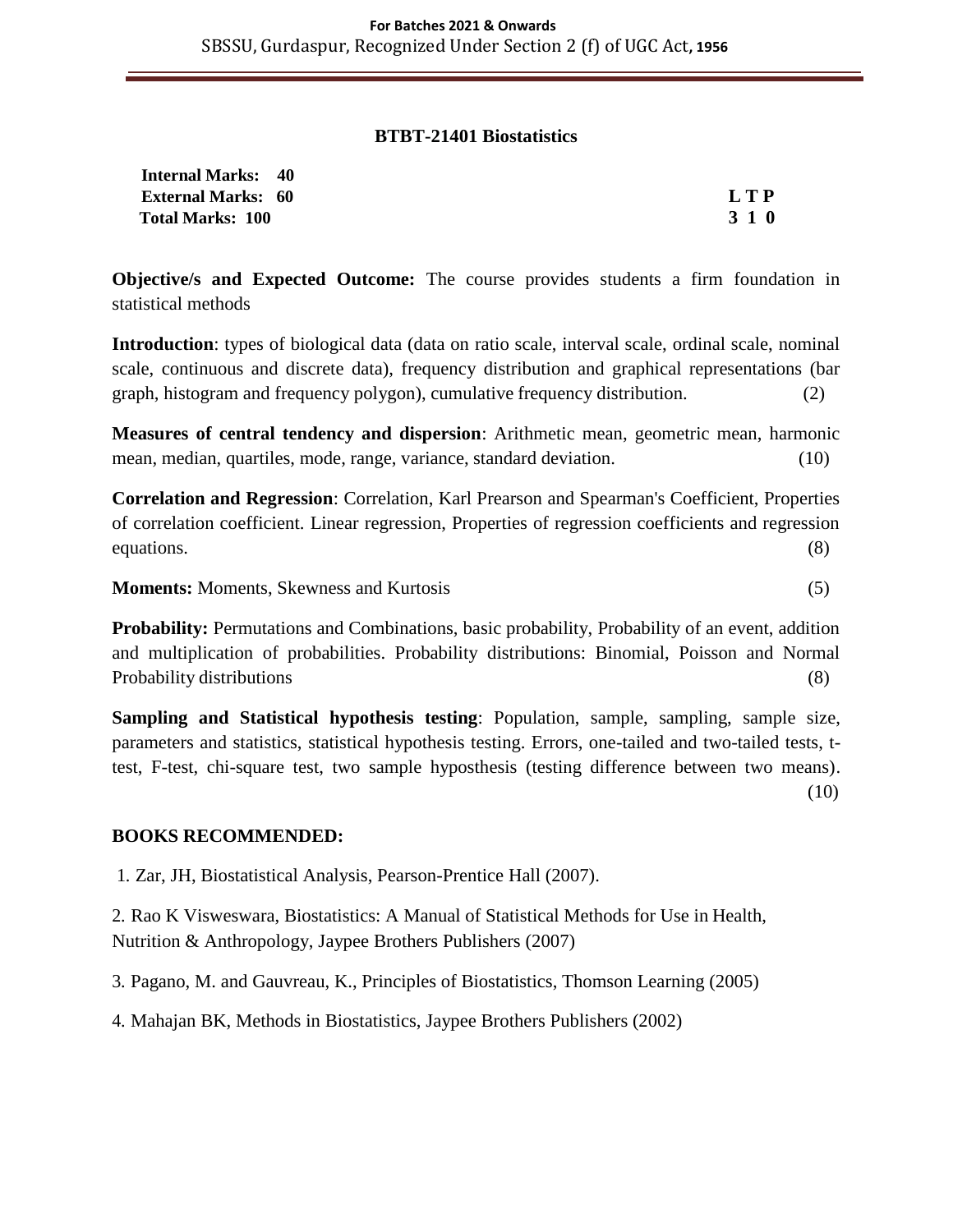#### **BTBT-21402 Immunology and Immunotechnology**

**Internal Marks: 40 External Marks: 60 L T P Total Marks: 100 4 0 0**

(4)

**Objective:** The objective of this course is to provide students with a comprehensive overview of the immune system and its function as well as to introduce students to clinical situations in which the immune system plays an essential role. At the end of this course, students should be able to synthesize key concepts in immunology, understand the way in which different components of the immune system interact in a coordinated manner to fight infection and discuss the way the immune system reacts to various kinds of infectious agents.

**Unit–I Introduction:** Introduction to Immunology, Aims and Scope; Organization of the immune system, Structure and Functions of important immune cells & Immune organs, GALT, innate and acquired immunity, active and passive immunity. (6)

**Unit–II Antigens and Antibodies:** Characteristics of an antigen, haptens, epitopes, adjuvants. Structure, types, properties and functions of antibodies, VDJ rearrangements. (5)

**Unit–III Immune Effector Mechanisms:** Organization of MHC locus (mice & human); Structure and functions of MHC I and II molecules, Cytokines; Complement system; Leukocyte migration and inflammation. (5) (5)

**Unit–IV Generation of Immune response:** T-cell receptor, B-cell receptor, Antigen processing and presentation. Primary and Secondary Immune response; Generation of Humoral Immune Response; Generation of cell mediated Immune response; Killing mechanisms by CTL and NK cells. (8)

**Unit–V Immunotechnology:** Antigen-antibody reactions, Immunodiffusion, Immunoelectrophoresis, ELISA, ELISPOT, Immunofluorescence, Vaccines (conventional and recombinant: subunit vaccines, conjugate vaccines, Synthetic vaccines). (5)

**Unit–VI Immune system in health and disease:** autoimmunity, hypersensitivity (7) **Unit–VII Applied Immunology:** Tumor immunity, tissue and organ transplant, Immuno-toxins.

**Course Outcomes:**

- 1. Understand innate and adaptive immune responses.
- 2. Understand the role of primary and secondary lymphoid organs.
- 3. Understand antigen and antibody interactions.
- 4. Understand the role of immune system in organ transplantation, autoimmune disorders and Cancer.

- 1. Immunology (6 th Ed.) by Thomas J. Kindt, Richard A. Goldsby, Barbara Anne Osborne, W.H. Freeman and Company,New York (2007)
- 2. Roitt's Essential Immunology (11 th Ed.) by Delves P, Martin S, Burton D, Roitt IM. Wiley- Blackwell Scientific Publication, Oxford (2006)
- 3. Immunology (6 th Ed) by Richard C, Geiffrey S. Wiley- Blackwell Scientific Publication, Oxford (2009)
- 4. Cellular and Molecular Immunology (6 th Ed.) by Abul K. Abbas, Andrew H. Lichtman, Shiv Pillai. Saunders Publication, Philadelphia, (2007)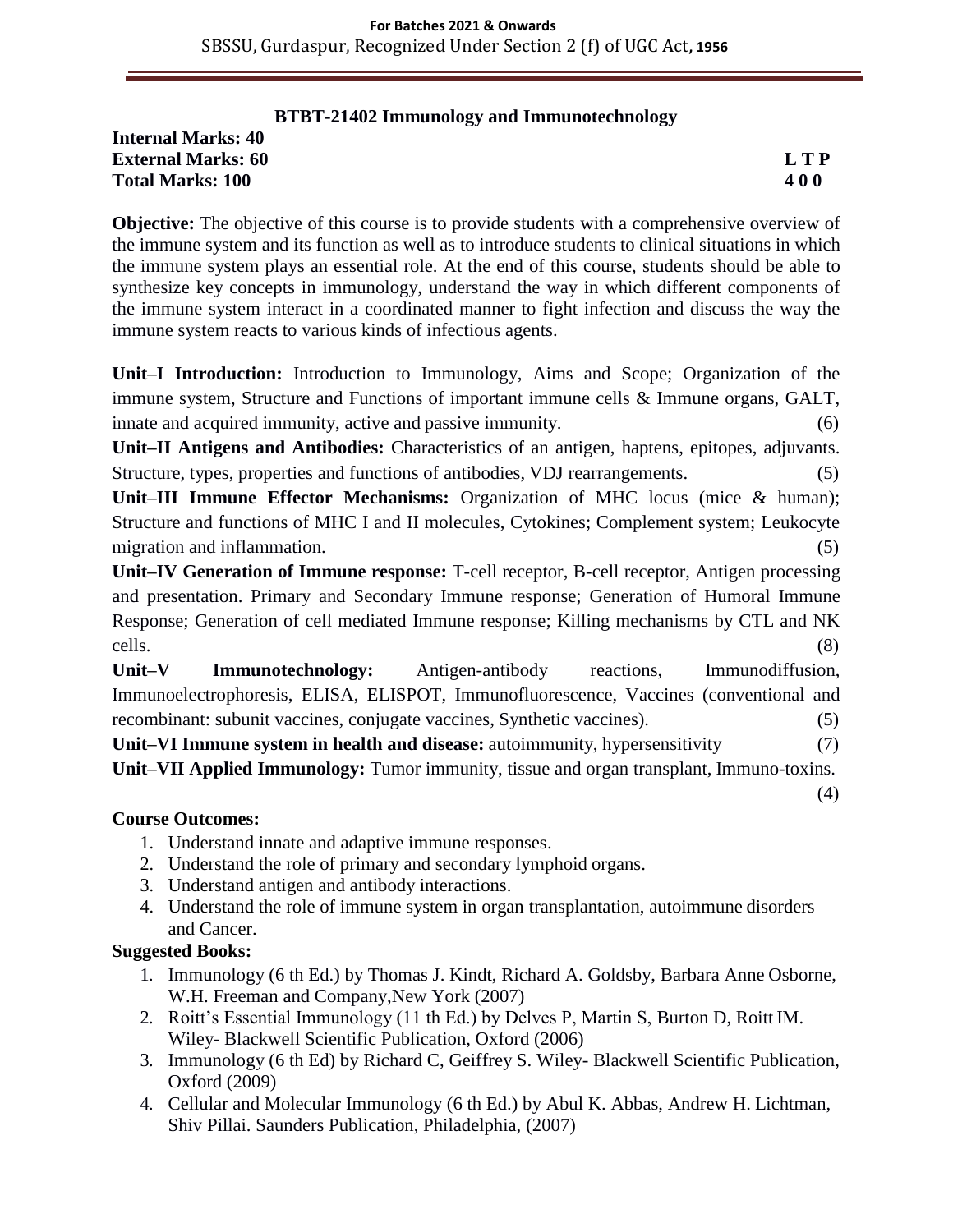#### **BTBT-21403 Animal Cell Culture and Biotechnology**

| <b>Internal Marks: 40</b> |            |
|---------------------------|------------|
| <b>External Marks: 60</b> | L T P      |
| <b>Total Marks: 100</b>   | <b>300</b> |

**Objective:** To develop an understanding about tissue culture as a science and advantages and disadvantages of tissue culture. To provide an exposure for the needs of different conditions required for successful experimentation with tissue culture along with its implications.

**Unit–I Introduction to Animal Tissue culture:** Background, Advantages, Limitations, Application, culture Environment, Cell Adhesion, Cell Proliferation, Differentiation. (3) **Unit–II Design, Layout and Equipment:** Planning, Construction Layout, Essential Equipments, Aseptic Technique, Sterile Handling, Safety, Risk Assessment, biohazards (4) **Unit–III Media:** Physicochemical Properties, Balanced salt Solutions, Complete Media, Serum, SerumFree Media, Disadvantages of Serum, Advantages of Serum-Free media (5) **Unit–IV Basic techniques of Mammalian Cell Culture:** Isolation of the Tissue, Primary culture Subculture and Propagation. Cell line finite and continuouous cell line, Cell line designation and Routine maintenance (6)

**Unit–V Scale up of Cell Culture:** Principles and Procedure, Roller bottles, Reactors and Fermenters and various adaptations; Factors affecting scale up; Growth monitoring during scale  $up.$  (6)

**Unit–VI Contamination:** Sources of contamination, Cross contamination, Type of microbial contamination, Eradication and Cryopreservation (5)

**Unit–VII Transgenic Animals:** Embryonic Stem Cell method, Microinjection method, Retroviral vector method, Transgenesis; Knock- out, Knock-in, Conditional Knock out mouse, Mouse as a Model; Gene Therapy for human genetic disorders, Animal as Bioreactors. (7)

#### **Course Outcomes:**

- 1. Successfully maintain cultures of animal cells and established cell lines with good viability, minimal contamination and appropriate documentation.
- 2. Perform supportive or episodic tasks relevant to cell culture, including preparation and evaluation of media, cryopreservation and recovery, and assessment of cell growth/health.
- 3. Recognize and troubleshoot problems common to routine cell culture.

- 1. Culture of animal cells: A Manual of Basic Technique and specialised applications, by Freshney R. Ian, Willey-Liss Publisher, 7th edition (2015).
- 2. Mammalian Cell Biotechnology- A Practical Approach, by Butler, M, IRL Oxford University Press (1991)
- 3. Animal Cell Biotechnology vol 6, 6th edition(2012). R. Spire, J. Griffths, Academic press.
- 4. Textbook of Biotechnology by H.K. Das, Wiley India, 4 th edition, (2010).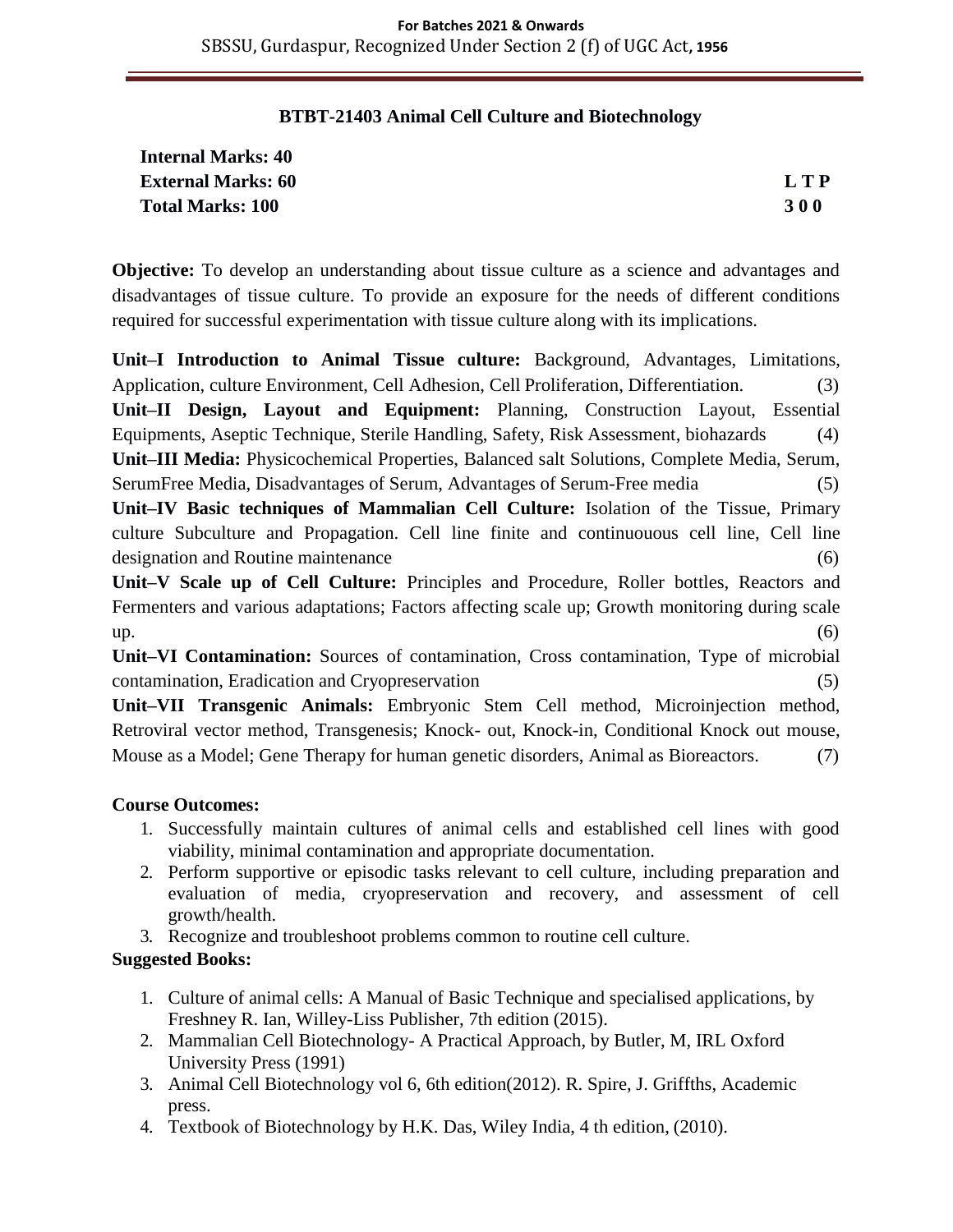#### **BTBT-21404 Transport Phenomena**

| <b>Internal Marks: 40</b> |            |
|---------------------------|------------|
| <b>External Marks: 60</b> | LTP        |
| <b>Total Marks: 100</b>   | <b>310</b> |

**Objective:** The course is designed to impart knowledge of momentum, heat and mass transfer in chemical, biotechnology system and their analogous behaviour. The concept concepts will enhance the lateral thinking capabilities of the students and seamlessly integrate the concepts for their use in a multitude of processes and problems.

**Unit–I Molecular Transport Phenomena:** Molecular transport of momentum, heat and mass, laws of molecular transport: Newton's law of viscosity, Fourier's law of conduction and Fick's law of diffusion. Transport coefficients – viscosity, thermal conductivity and mass diffusivity and their analogous behaviour. Estimation of transport coefficients and temperature/pressure dependence. Macroscopic balance for mass, momentum and energy. (7L+3T) **Unit–II Non-Newtonian Fluids:** Time Dependent, Time Dependent and Visco-elastic fluids, Consecutive Equations and Rheological Characteristics. (4 L+1T) **Unit–III Equations of Change under Laminar Flow Conditions:** Equation of Continuity, Motion and Energy. Simple Shell Balance Method for Momentum, Heat and Mass Transport, Velocity Distribution in Circular Conduits and Parallel Plates. Generalized form of Equations and Simplifications. (7 L+3T)

**Unit–IV Turbulence Phenomena:** Basic Theory of Turbulence, Time Averaging, Intensity and Correlation Coefficients, Isotropic Turbulence. Equation of continuity, motion and energy for turbulent condition. Reynolds stresses. Phenomenological theories of turbulence, velocity profile in circular conduits.  $(7 L+2T)$ 

**Unit–V Diffusion Phenomena:** Diffusion of gases and liquids in porous solids, Knudsen diffusion, multicomponent diffusion and effective diffusivity.  $(5 L+1T)$ 

**Unit–VI Convective Transport:** Free and forced convective heat and mass transfer, interphase mass transport, mass transfer coefficients – individual and overall, mass transfer theories-film, penetration and surface renewal.  $(6 L+2T)$ 

#### **Course Outcomes:**

- **1.** To be able to define and explain the concepts of momentum, heat and mass transfer.
- **2.** Apply momentum, heat and mass transfer knowledge by solving problems theoretically and practically.
- **3.** Apply momentum, mass and heat transfer simultaneously on the biological system by solving problems theoretically**.**
- **4.** Understand mass transfer operations absorption, distillation, extraction, drying.

- 1. R.B.Bird, W.E.Stewart and E.W.Lightfoot Transport Phenomena, John Wiley & Sons.
- 2. Basic Concepts In Transport Phenomena, A Unified Approach". Vol.-I by Brodkey, R.S., Hershey H.C.,Brodkey Publishing (2003).
- 3. Nickolas J. Themelis, Transport and Chemical Rate Phenomena, Gordon Breach, New York.
- 4. Beek W.J. and Mutzall K.M.K., Transport Phenomena, John Willey and Sons Ltd.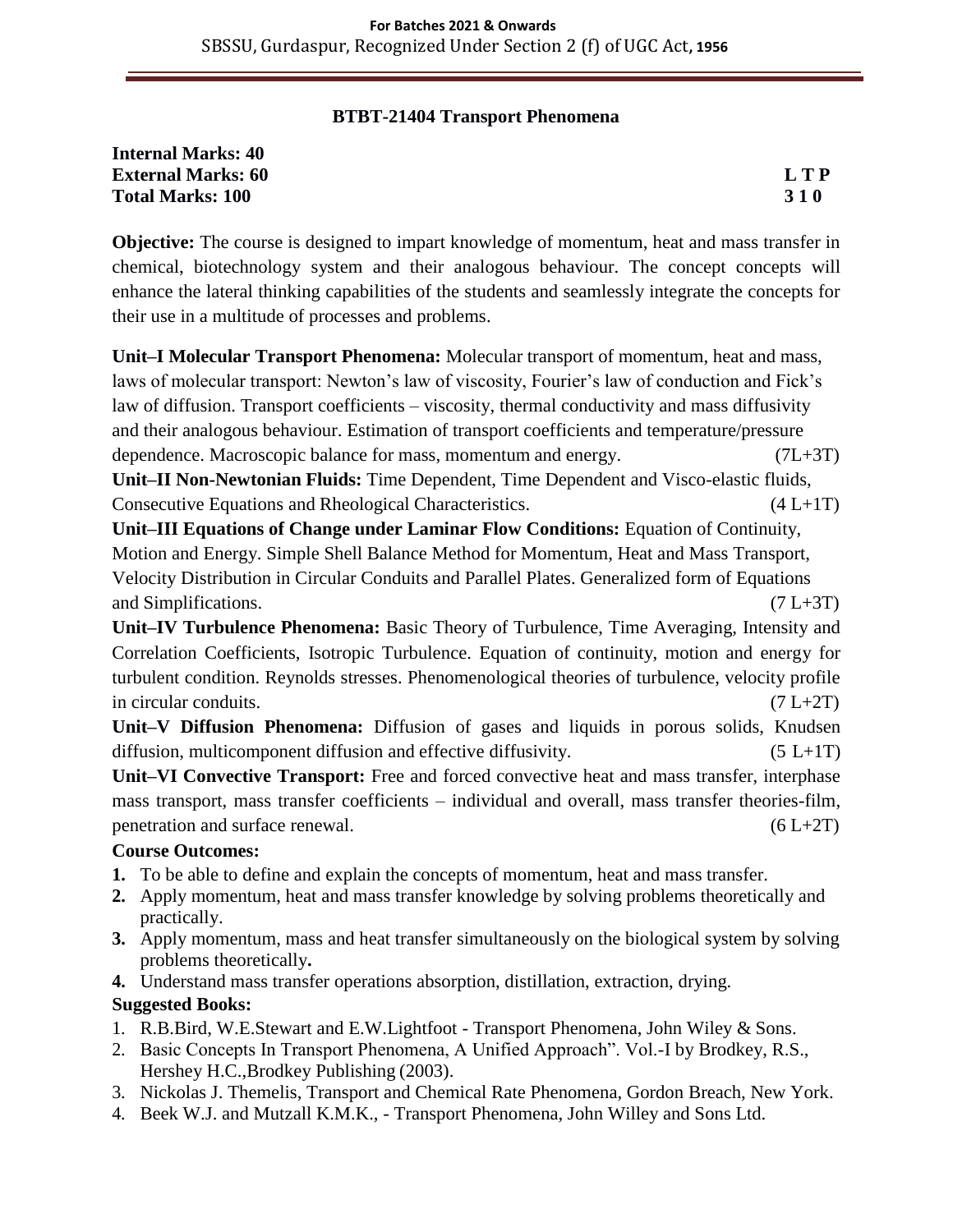#### **BTHS-21901 Fundamentals of Management for Engineers**

| Credit: 3 |  |
|-----------|--|
|-----------|--|

| <b>Internal Marks: 40</b> |            |
|---------------------------|------------|
| <b>External Marks: 60</b> | L T P      |
| <b>Total Marks: 100</b>   | <b>300</b> |

**Unit 1**. Definition, functions, and significance of Management. Levels of management, Douglas Mcregor Theory X and Theory Y. Difference between management and Administration.

**Unit 2.** Evolution of Management, thought, approaches of management. principles of Henry Fayol and

F.W Taylor.

**Unit3.** Planning and organization nature, objectives and significance of planning, types and steps of planning. Span of control. Methods and types of training, Various organizational structures. Formal and informal organizations.

Unit 4. Concept of motivation, theories of motivation - Maslow need hierarchy theory & Herzberg two factor theory, Concepts of leadership and styles. Steps of Controlling .

#### **Books Recommended**:-

- 1. General Management C.B. Gupta Sultan Chand
- 2. Principal and Practice of management- L.M. Prasad Sultan Chand
- 3. Essential of Management -Koontz & O, Donnel Tata Mc Graw

4. Essential Of Management – Koontz and Weihrich Tata Mc Graw 5. Management : James Stoner, R Edward Freeman, Daniel R. Gilbert, Jr. Prentice Hall of India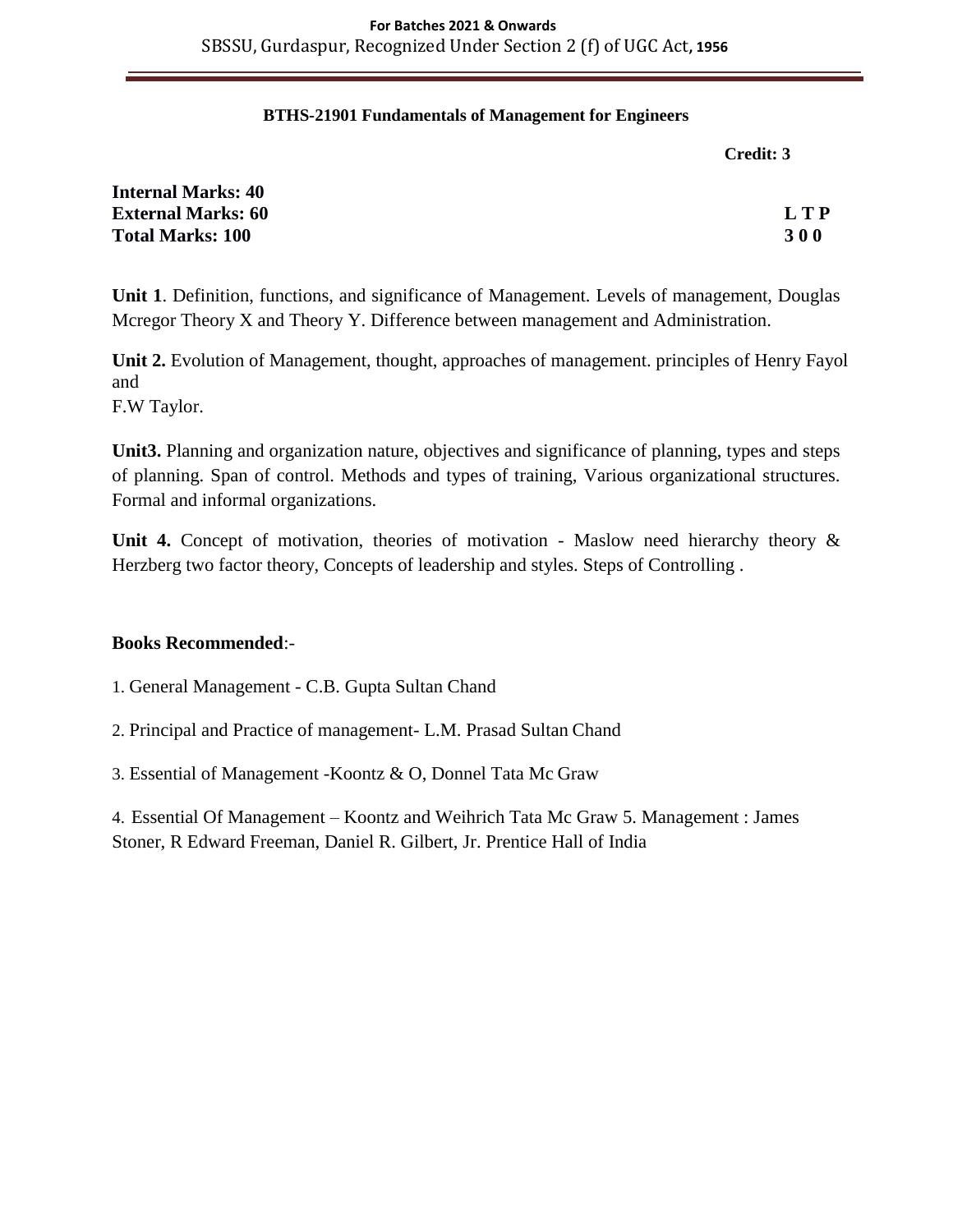#### **BTBT-21405 Biotech Lab – III (Immunology Lab)**

#### **Internal Marks: 30 External Marks: 20 L T P Total Marks: 50 0 0 4**

- 1. To perform Immuno diffusion (Ouchterlony).
- 2. To perform Immunoelectrophoresis
- 3. To perform Quantitative precipitation assay
- 4. To perform Latex Agglutination test
- 5. To perform Dot- ELISA
- 6. To perform Hapten conjugation and quantization
- 7. To perform Plate ELISA
- 8. To perform Western Blotting
- 9. To perform RBCs, WBCs count, Hb estimation, Blood group determination.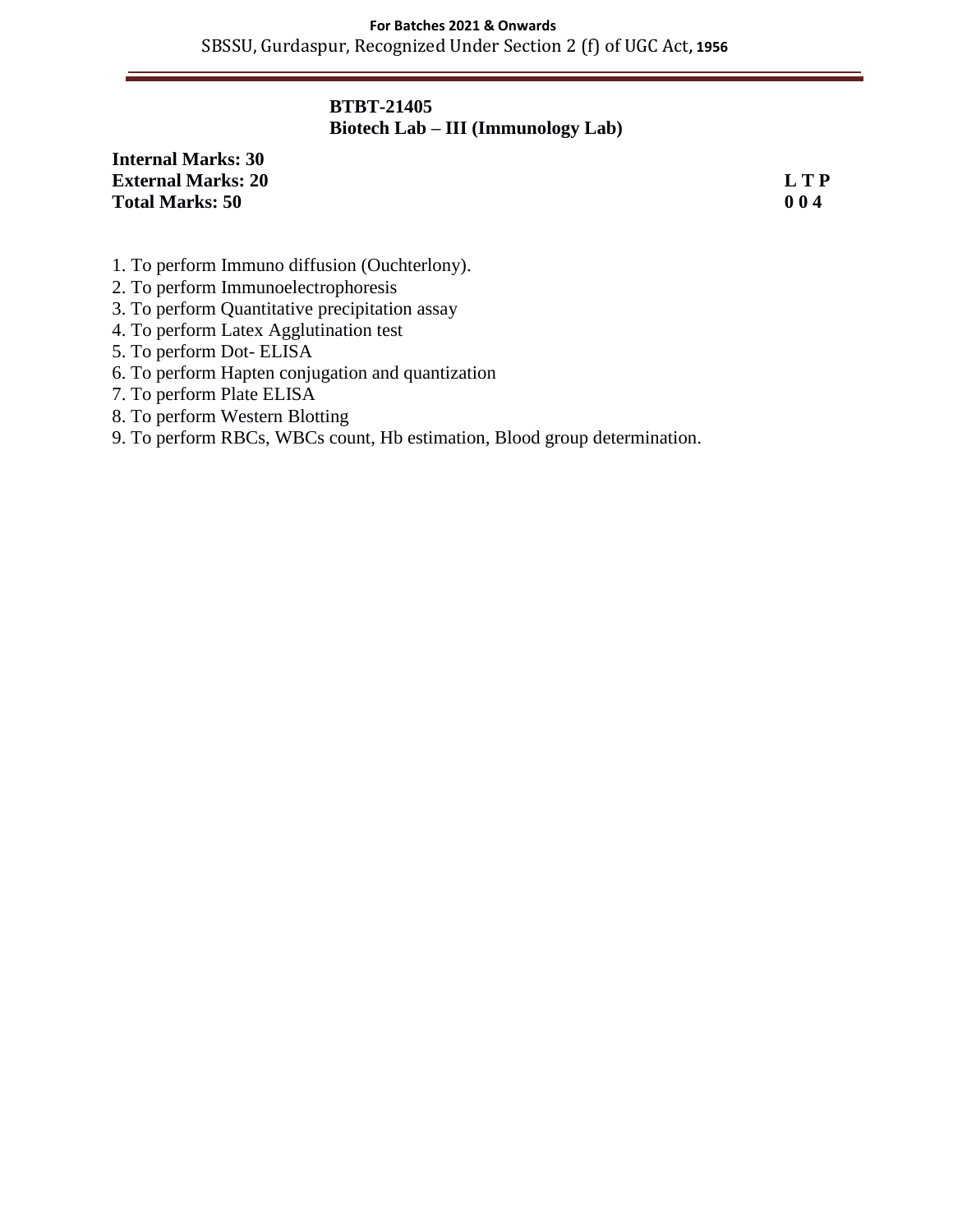#### **) BTBT-21406**

# **Biotech Lab – IV (Animal Cell Culture and Biotechnology Lab)**

| <b>Internal Marks: 30</b> |            |
|---------------------------|------------|
| <b>External Marks: 20</b> | <b>LTP</b> |
| <b>Total Marks: 50</b>    | 004        |

- 1. To separate serum and plasma from blood.
- 2. Preparation and sterilization of Media for animal cell culturing.
- 3. Testing of complete and incomplete media for animal cell culture.
- 4. Sterilization of media and instruments for animal cell culture
- 5. Culturing and subculturing of adherent and suspension cell.
- 6.To perform staining of animal cells.
- 7. To isolate Lymphocytes from blood sample.
- 8. Cell counting and viability by Trypan Blue dye exclusion test.
- 9. Cryo-preservation of cells.
- 10. Thawing of cryo-preserved cells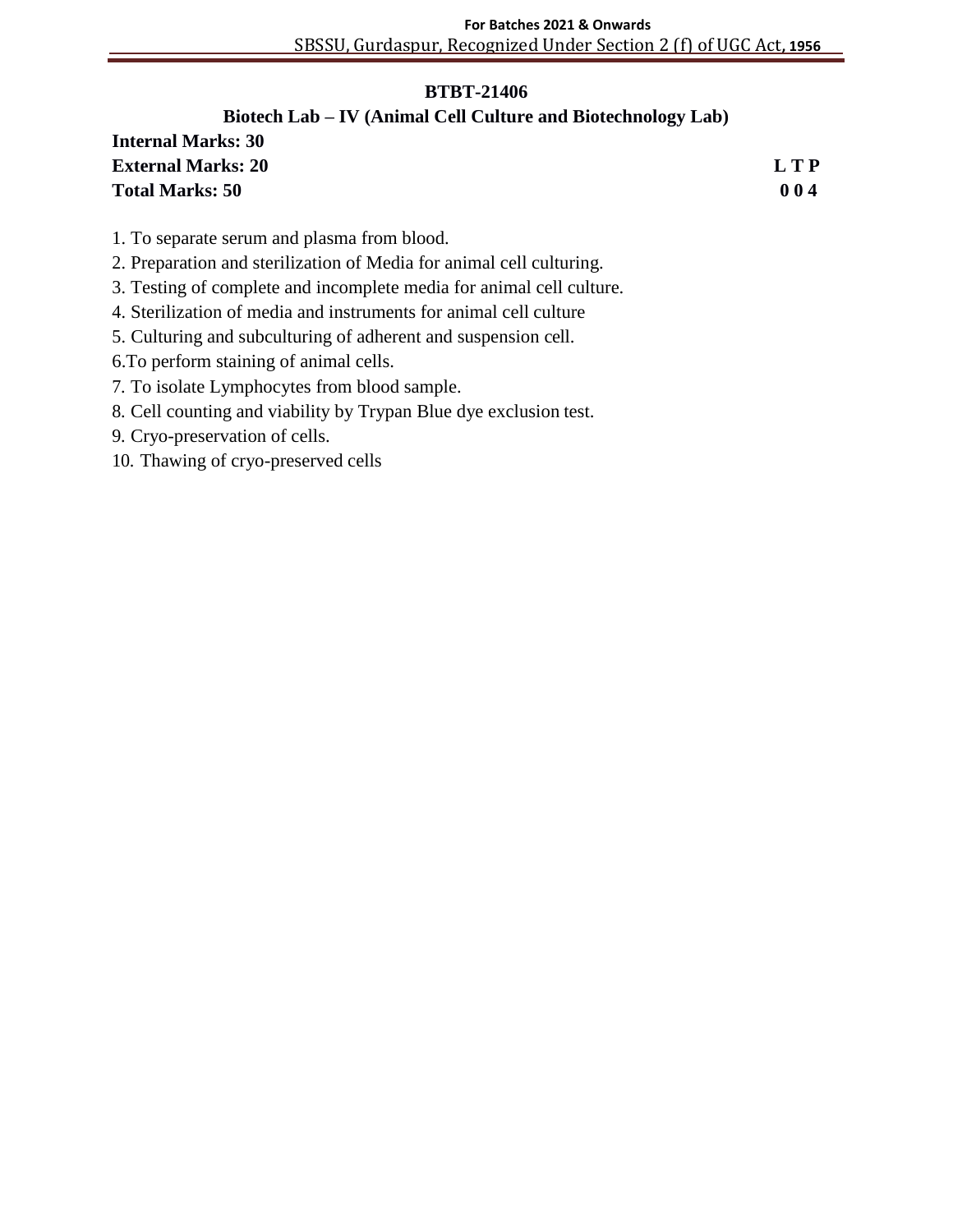#### **BTBT-21501 Chemical Engineering Principles )**

| <b>Internal Marks: 40</b> | L T P |
|---------------------------|-------|
| <b>External Marks: 60</b> | 3 1 0 |
| <b>Total Marks: 100</b>   |       |

**Course Objectives:** Objectives: To impart basic knowledge of mass balance, kinetics, reactor design and process control in chemical engineering system and their analogous behavior.

**1. Mass and Energy Balance:** Units and dimensions, Dimensional analysis, simple problems on material balance, calculations involving unit process and reactive systems, available electron balances.

 **(5) 2. Chemical reaction engineering:** Kinetics of homogenous reaction, concepts of reaction rate, order of reaction and Molecularity, Factors affecting reaction kinetics, Searching for a mechanism, Prediction of Reaction Rate from Theory. **(5)**

**3. Interpretation of Batch Reactor Data:** Analysis of batch reactors for kinetic interpretation of the data, Constant-volume Batch Reactor, Varying-volume Batch Reactor, Search for a Rate Equation **(5)**

**4. Reactor Design for Single and Multiple Reactions:** Introduction to Reactor Design, Ideal Batch Reactors, Steady State Mixed Flow Reactors, Steady-State Plug Flow Reactors for a single reaction, Design equation of Mixed Flow Reactors (CSTR) and Plug Flow Reactor, Design for Multiple Reactions.

 **(7) 5. Heterogeneous system:** Introduction to design of heterogeneous reacting system, concept of non-ideality, age distribution function and inter relationship. **(5)**

**6. Instrumentation:** Principles of measurement: error, accuracy and sensitivity, measurement of flow, pressure, temperature level, pH, viscosity and chemical composition. **(4)**

**7. Process Control:** Basic concepts of feedback control, control loop and its element, Dynamic behavior of first, second, higher order physical systems, controller hardware, choice of controllers and settings, Introduction to advanced control system: feedback, forward, cascade and ratio control. **(5)**

#### **Course Outcomes:**

- 1. Build basic knowledge of classification of reactions.
- 2. Understand kinetics of competing reactions and their influence on product yield and selectivity
- 3. Understand fundamentals of kinetics including definitions of rate and forms of rate expressions and relationships between moles, concentration, extent of reaction and conversion.
- 4. Develop skills to choose the right reactor among single, multiple, recycle reactors etc.

#### **Suggested Books:**

1. Basic principles and calculation of Chemical Engineering by D.M. Himmelblau Publisher: Prentice Hall, 8th edition (2012)

2. Chemical Process Control, an introduction to theory and practice by G. Stephanopoulos. Publisher: Prentice Hall Inc. (1984)

3. Chemical reaction engineering by O. Levenspiel. Publisher: John Wiley and Sons Inc. 3rd edition (2006)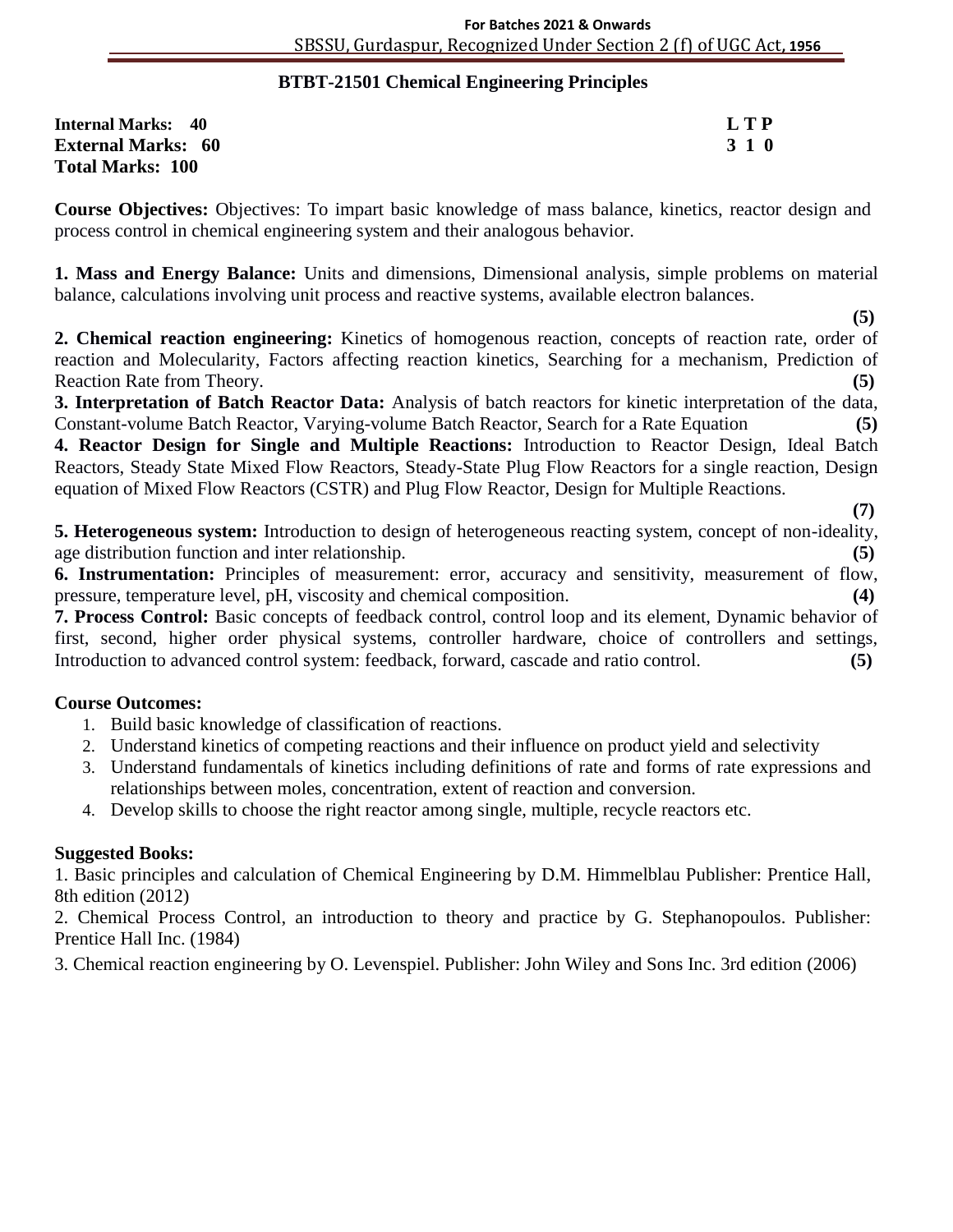#### **BTBT-21502 Genetic Engineering )**

**Internal Marks: 40 L T P External Marks: 60 3 0 0** 3 0 0 3 0 0 3 0 0 3 0 0 3 0 0 3 0 0 3 0 0 3 0 0 3 0 0 3 0 0 3 0 4  $\sigma$ **Total Marks: 100** 

**Objective**: To develop an understanding about tools and techniques for gene manipulation and gene exploration. At the end of the course, the students will be able to utilize the knowledge for creation of genetically modified organisms.

**1. Introduction:** Scope of genetic engineering, Milestones in genetic engineering, cloning and patenting of life forms, genetic engineering guidelines **(3)**

**2. Molecular tools and their applications**: DNA & RNA modifying enzymes: Restriction enzymes and other endonucleases, Exonucleases, Polymerases, Kinases, Methylases and Ligases. **(4)**

**3. Molecular Techniques**: Restriction analysis of DNA, Restriction map, electrophoretic techniques for nucleic acid protein analyses, DNA sequencing(Next generation sequencing, shot gun sequencing), Chemical synthesis of oligonucleotides, Southern, Northern and Western blotting techniques.

**(7)**

**4. Different vectors for molecular cloning**: Plasmids, Bacteriophages, Phagemids, Cosmids; YAC and BAC, Transformation Techniques, Methods of gene transfer in Plants and Animals: Chemical, Physical & Viral mediated DNA transfer **(7)**

**5. Nucleic acid libraries**: Construction of genomic and cDNA libraries; Gene specific probes; Screening strategies for isolation of genes **(5)** (5)

**6. Alternative strategies of gene cloning**: PCR techniques and their applications, introduction to two and three hybrid systems, nucleic acids microarrays. Reporter Gene Assays, DNA Protein Interactions: EMSA, DNA Footprinting, DNA Fingerprinting **(4)**

**7. Applications**: Random and site-directed mutagenesis, Expression strategies for heterologous genes: Expression of recombinant recombinant proteins in Bacteria, Yeast, Insect cells, Mammalian and Plant cells. Targetted Genome editing (ZFNs, TALENs, CRISPRs /Cas9). **(6)**

#### **Course Outcomes:**

Students will be able to

1. apply landmark discoveries in developing a number of facile molecular techniques used in rDNA technology.

2. learn how to select the suitable hosts for the individual vectors for different purposes.

3. perform application of PCR in rDNA technology.

4. perform expression of the cloned gene (s) for basic and applied research.

5. gain hands-on training in various molecular techniques for gene manipulation.

#### **Suggested Books:**

1.Gene Cloning and DNA Analysis: An Introduction (7th edition) 2015, by T A Brown, Wiley – Blackwell Publications.

2.Recombinant DNA by Watson.J.D. et al, 1993, Scientific American Books, New York.

3.Principles of Gene Manipulation and Genomics (7th edition), by S.B. Promorose and R.M. Twyman, Blackwell Publishing (2006)

4.Molecular Biotechnology by Bernard R.Glick, Jack J,(4th edition), 2010, ASM press.

5. Primrose, S.B. and Twyman, R.M., Principles of Gene Manipulation and Genomics, Blackwell Publishing (2006).

6. Krebs, J.E., Goldstein, E.S. and Kilpatrick, S.T., Lewin's GENES X, Jones and Bartlett Publishers (2011).

7. Alberts, B., Johnson, A., Lewis, J., Raff, M., Roberts, K. and Walter, P., Molecular Biology of the Cell, 5th Edition, Garland Science Publishing (2008).

8. Fritsch, J. and Maniatis, E.F., Molecular Cloning, A laboratory Manual, Cold Spring Harbor Laboratory (1999).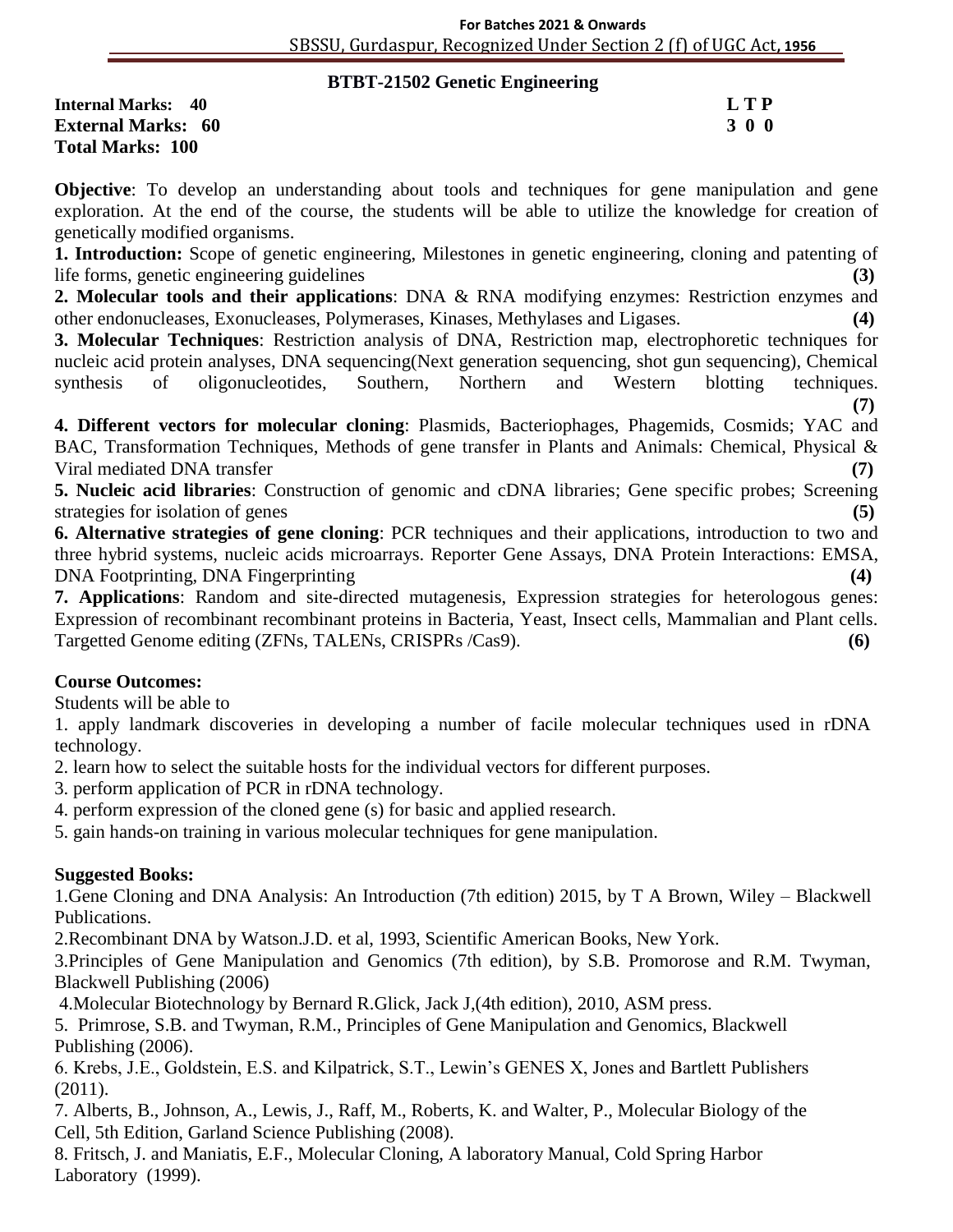#### **BTBT-21503 Cell and Molecular Biology )**

#### **L T P 3 1 0**

**Internal Marks: 40 External Marks: 60 Total Marks: 100** 

**Course Objectives**: Students will understand the structures and purposes of basic components of prokaryotic and eukaryotic cells, especially macromolecules, membranes, and organelles. Students will understand how these cellular components are used to generate and utilize energy in cells. Students will understand the cellular components underlying mitotic cell division. Students will apply their knowledge of cell biology to selected examples of changes or losses in cell function. These can include responses to environmental or physiological changes, or alterations of cell function brought about by mutation.

1. **Cell**: Structural & functional unit of life, prokaryotic & eukaryotic. Cell organelles – structure & functions, Cytoskeleton  $& ECM.$  (5)

**2. Cell Division**: Binary fission, Mitosis & Meiosis, cell cycle & its regulation. (4)

**3. Genetic Material:** Architecture of Prokaryotic & Eukaryotic chromosome, Structure and functional properties (Chargaff's rules, sequence complementarity and other properties. (3)

**4.DNA replication**–Phages, bacteria and eukaryotic systems: initiation, elongation & termination, replication errors & proof reading; DNA damage & repair systems, various models of recombination.

(5)

**5. Transcription:** RNA polymerases & other proteins involved in initiation elongation & termination. Differences between prokaryotic & eukaryotic promoters, cis-regulatory sequence, enhancers/silencers. Cognate transcription factors; RNA processing : capping, tailing, splicing, RNA editing; Operon models & their regulation: the lac operon, The  $Trp - open$ .  $(6)$ 

**6. Translation:** Genetic Code & Its important attributes, structure and functions of ribosomes, tRNA & mRNAs.; Prokaryotc & eukaryotic inititation, elongation & termination of transtation ; Post translational modifications: enzymatic cleavage, acetylation, phosphorytation, methylation, ubiquitization, function of signal peptide and transport. (4)

**7.** RNA interference, epigenetic regulation of genes (DNA methylation & histone modifications), tumour suppressor genes  $\&$  apoptosis, oncogenes  $\&$  cancer. (3)

#### **Course Outcomes:**

**1**.Exhibit a knowledge base in genetics, cell and molecular biology, and anatomy and physiology

**2**. Represent and illustrate the structural organization of genes and the control of gene expression

**3.**Conceptualize and describe protein structure, folding and sorting

**4**.Relate how cell movement and cell-cell communication occur and discuss mechanisms of signal transduction

**5.** Outline the processes that control eukaryotic cell cycle and cell death.

#### **Suggested Books:**

1.Cell and Molecular Biology, Sixth Edition, Gerald Karp.

2.Molecular cell biology, Fifth Edition, Lodish.

3.Molecular Biology of the Cell, Fifth Edition, Bruce Alberts, Alexander Johnson, Julian Lewis, 4.Martin Raff, Keith Roberts, Peter Walter, December 2007.

5.James Watson, Molecular Biology of the Gene, Pearson, 6th Edition, 2008.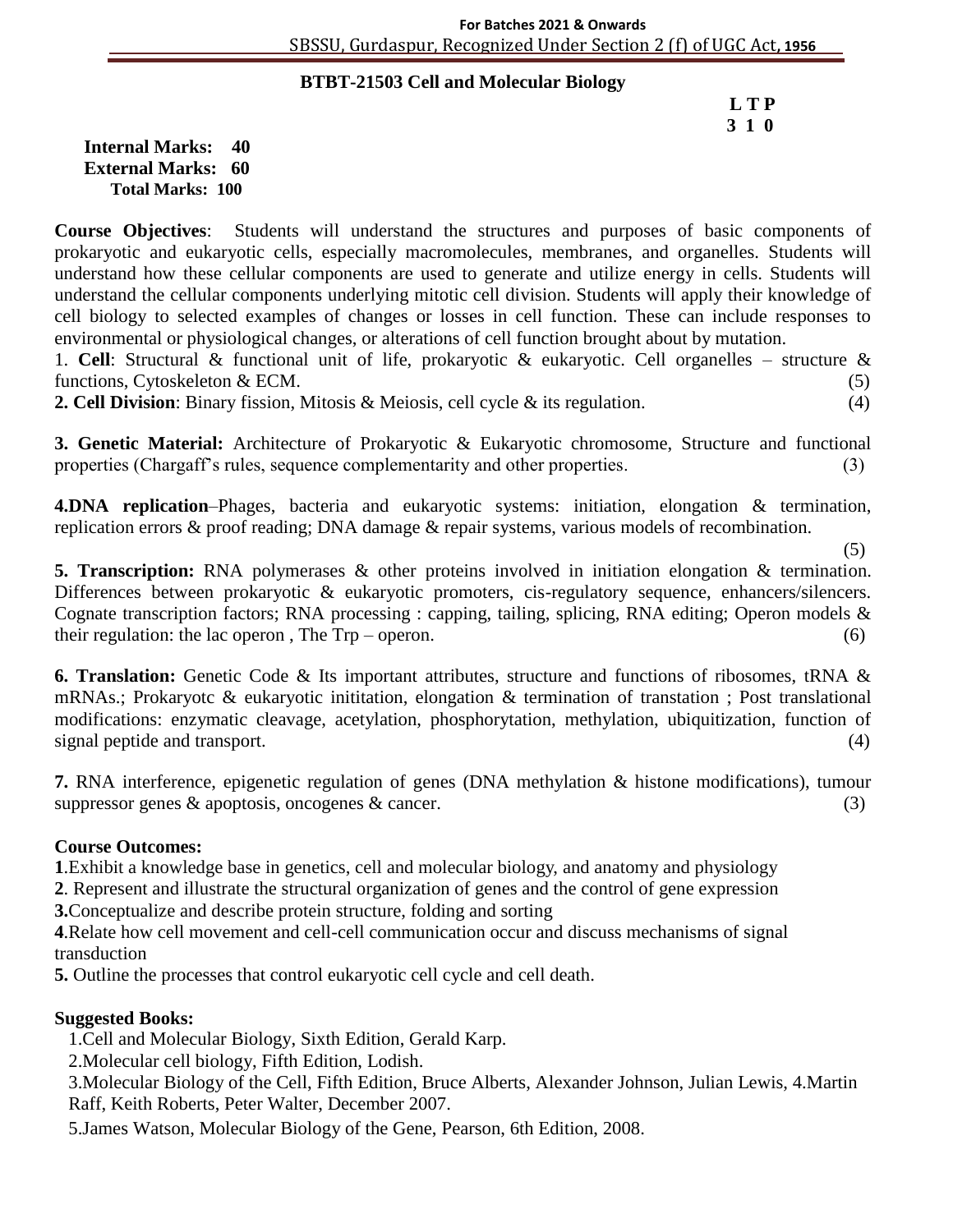#### **BTMC-II Constitution of India )**

#### **L T P**

#### **2 0 0**

#### **Internal Marks: 0 External Marks: 0 Total Marks: 00**

# **Credit:00**

**Course Objectives**: The objective of the course is to provide students about the meaning of constitution , salient features and characteristics of the Constitution of India, Fundamental rights, Constitutional Powers and Procedure, Parliamentary Form of Government in India.

Course Contents: Meaning of the constitution law and constitutionalism Historical perspective of the Constitution of India Salient features and characteristics of the Constitution of India Scheme of the fundamental rights The scheme of the Fundamental Duties and its legal status The Directive Principles of State Policy – Its importance and implementation Federal structure and distribution of legislative and financial powers between the Union and the States Parliamentary Form of Government in India – The constitution powers and status of the President of India Amendment of the Constitutional Powers and Procedure The historical perspectives of the constitutional amendments in India Emergency Provisions : National Emergency, President Rule, Financial Emergency Local Self Government – Constitutional Scheme in India Scheme of the Fundamental Right to Equality Scheme of the Fundamental Right to certain Freedom under Article 19 Scope of the Right to Life and Personal Liberty under Article 21.

#### **Suggested Books:**

1. Introduction to Constitution of India, D.D. Basu, Lexis Nexus,23 rd Edition

2.The Constitution of India, PM Bhakshi, Universal Law,14th edition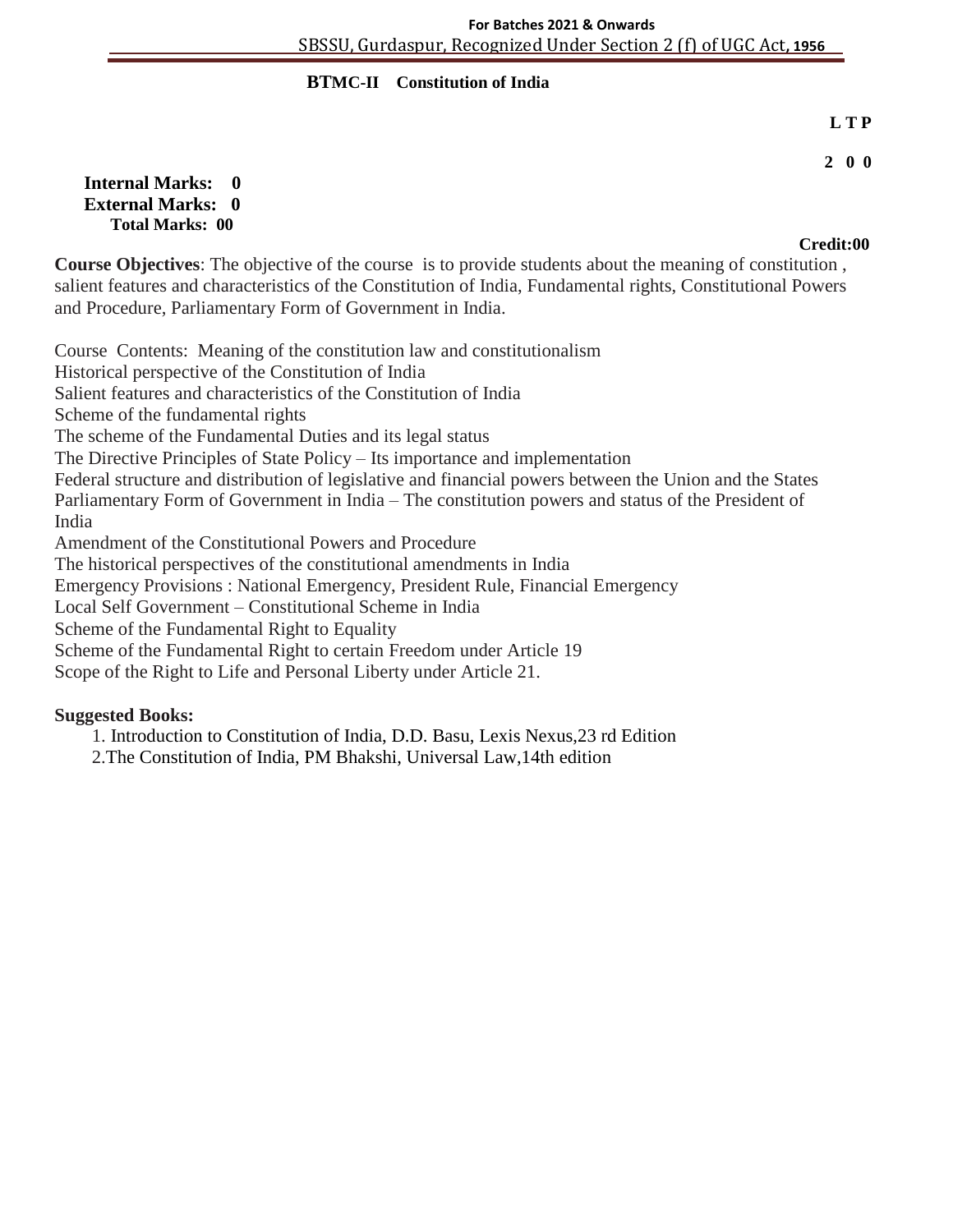#### **BTHS-21902: Entrepreneurship and Project Management )**

**L T P 3 0 0**

**Internal Marks: 40 External Marks: 60 Total Marks: 100** 

**Unit1:**Entrepreneurship definition, classification of Entrepreneur, Features of Entrepreneurship, Need and importance of Entrepreneurship and Scope of Entrepreneurship in India.

**Unit2**:Entrepreneurship:Skills and characteristics, Technical, Business, Marketing, Personal Entrepreneurial skills, Project characteristics, Project life cycle phases.

**Unit3:**Market and Demand Analysis, Collection of market survey, characteristics of market, Demand Forecasting, Market Planning, Product mix, Performance appraisal methods.

**Unit4:**Project Management, Steps in Project Management, Job description of Project Manager, Constraints of project Management, Feasibility study, Steps in feasibility study.

#### **Recommended Books:**

1.Chandra, P. (2002). Projects Planning,Analysis,Selection,Financing,Implementation and Review. New Delhi: Tata McGraw-Hill.

2.Gray F.Clifford, L. W. (2008). Project Management The Managerial Process*.* McGraw Hill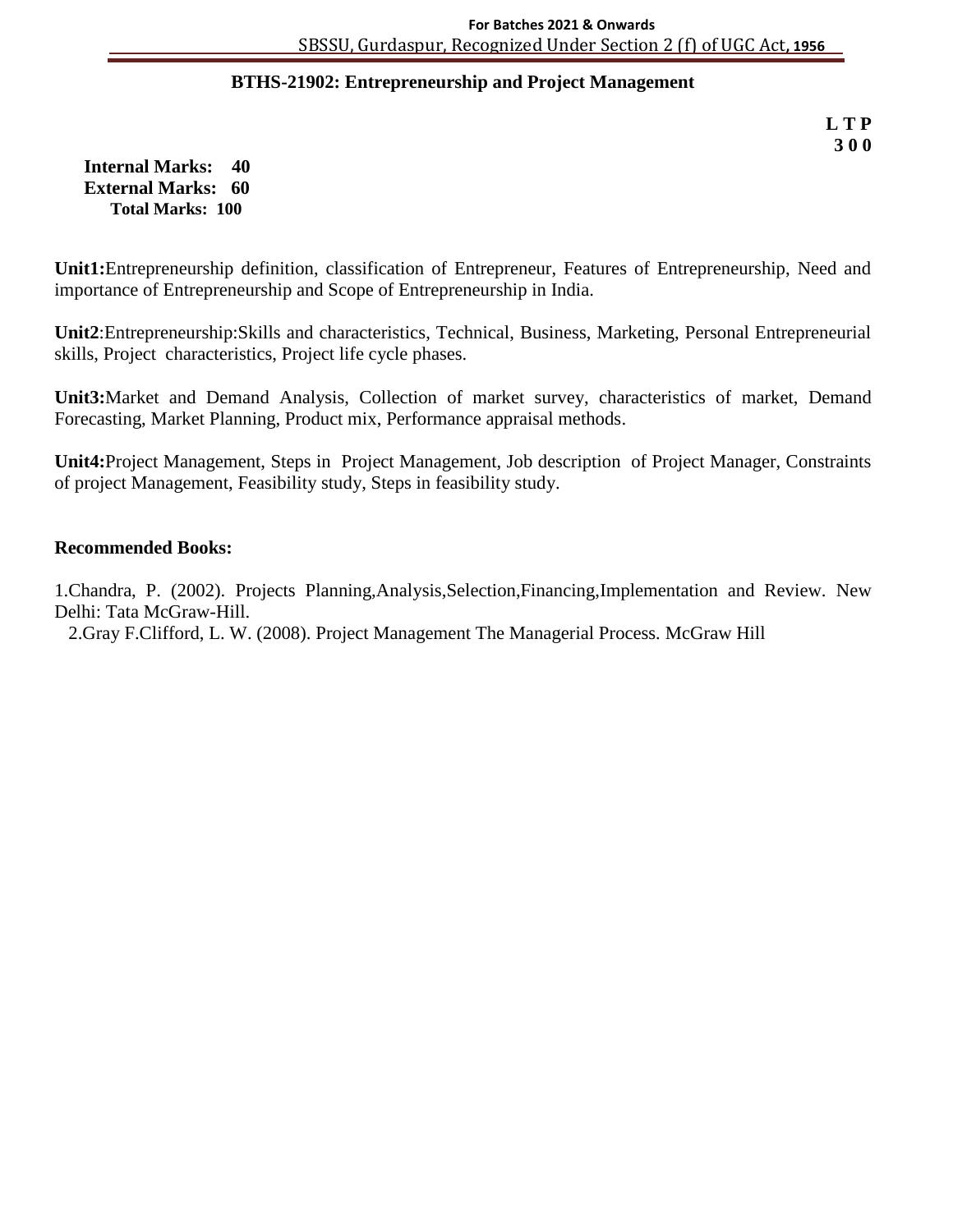#### **BTBT-21504 Biotech Lab) - V Genetic Engineering Lab**

 **L T P 0 0 4**

**Internal Marks: 30 External Marks: 20 Total Marks: 50** 

- 1. To extract genomic DNA from prokaryotes.
- 2. To extract genomic DNA from eukaryotes.
- 3. To analyse nucleic acids qualitatively (agarose gel electrophoresis) and quantitatively (photometry).
- 4. To isolate Plasmid DNA from bacterial cultures.
- 5. To isolate RNA from bacterial cultures.
- 6. To perform Restriction digestion of isolated nucleic acids.
- 7. To perform basic molecular cloning of DNA.
- 8. To amplify DNA using polymerase chain reaction.
- 9. To perform Western Blotting of protein samples.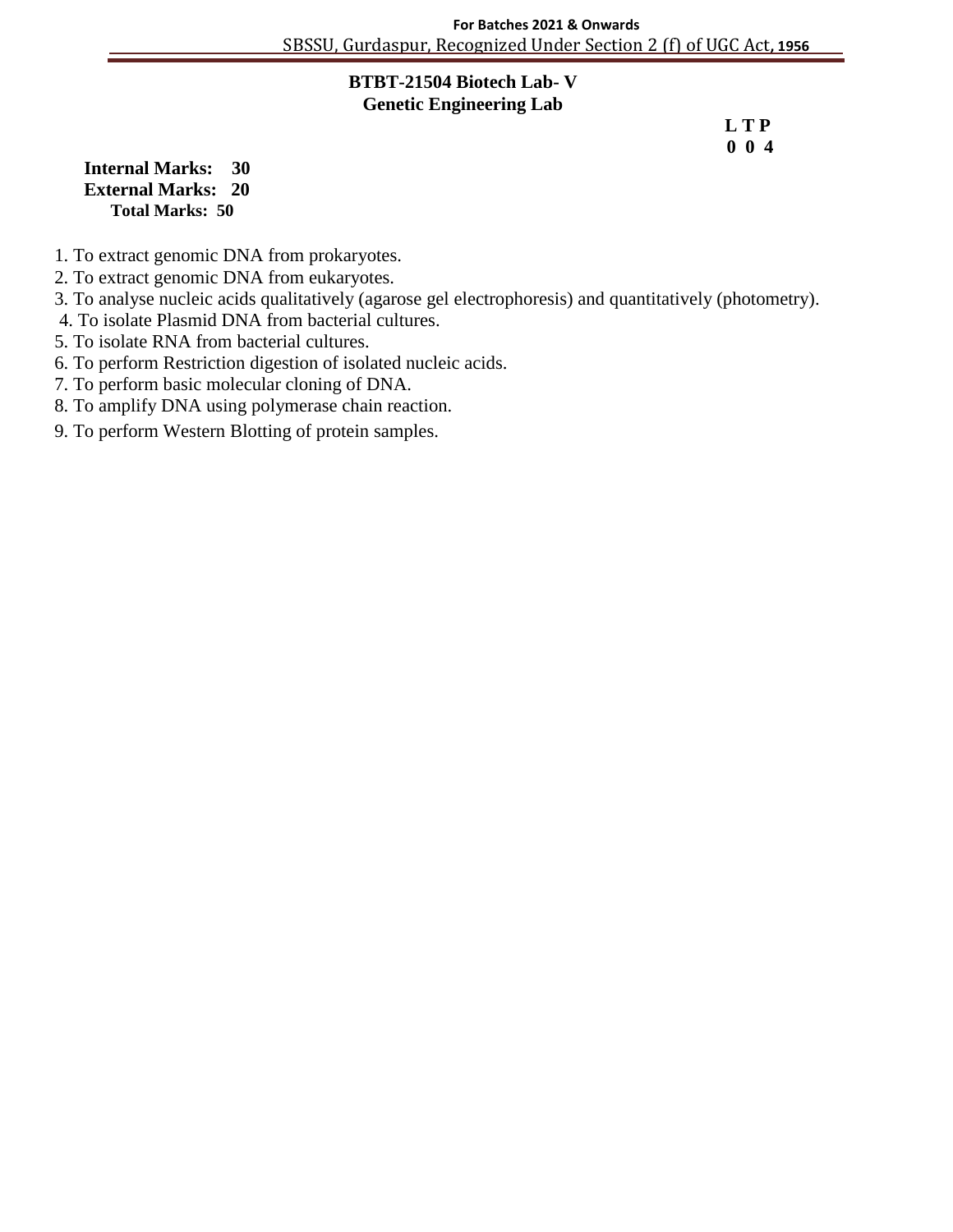#### **BTBT-21505 Biotech Lab)- VI Cell and Molecular Biology Lab**

 **L T P 0 0 4**

**Internal Marks: 30 External Marks: 20 Total Marks: 50** 

- 1. Microscopic study of shape and size of bacterial, fungal and plant cells.
- 2. Microscopic study of dividing cells in different phases of mitosis.
- 3. To study the cell membrane properties.
- 4. To perform lignin staining.
- 5. Isolation and quantification of total proteins of the cells.
- 6. Isolation and quantification of carbohydrates and lipids from different biological sources.
- 7. Purification of fibronectin from human plasma by gelatin affinity chromatography and analysis by SDS- PAGE.
- 8. Demonstration of inducible expression of genes in bacteria.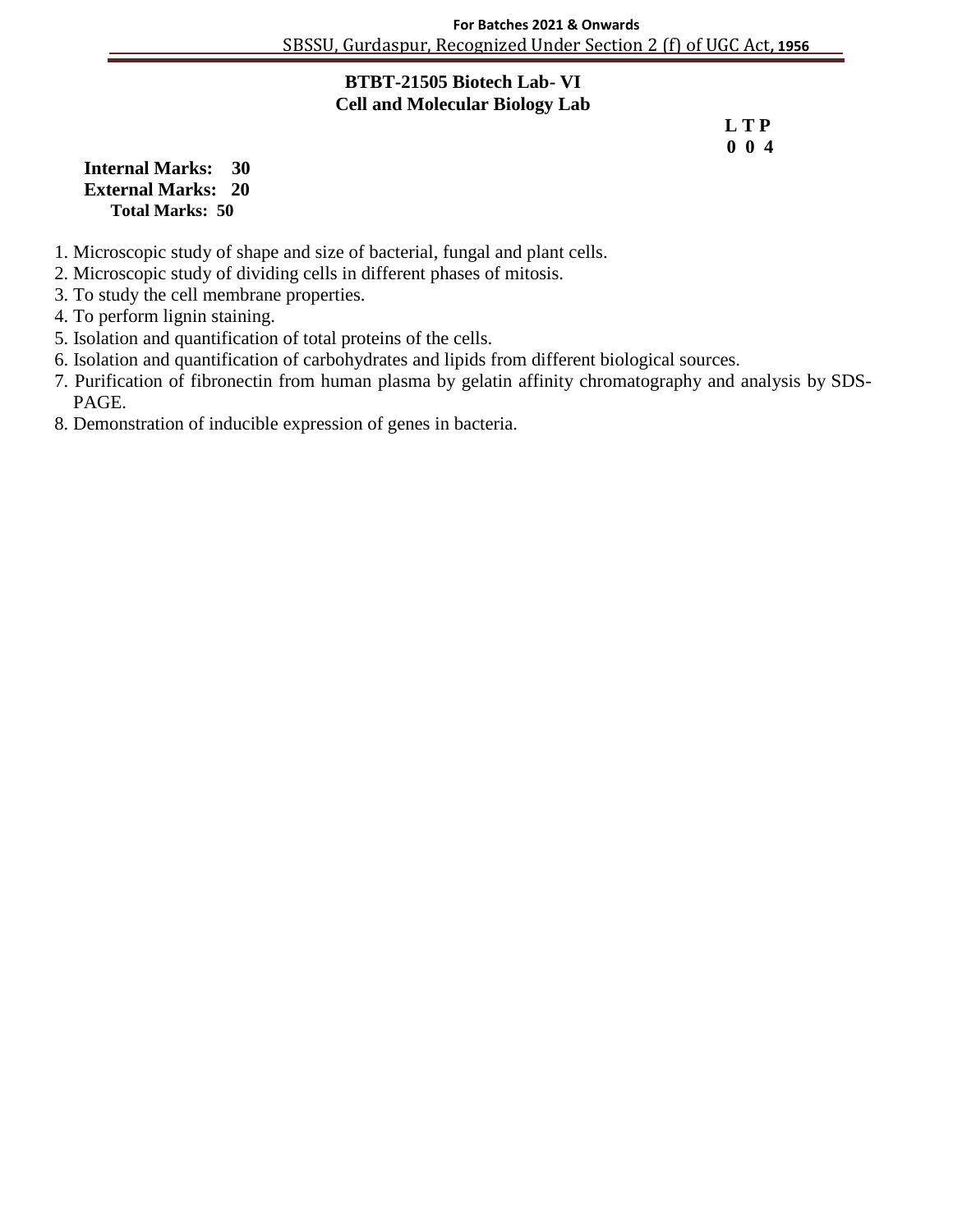#### **BTBT-21601 Fundamentals of Biochemical Engineering )**

| <b>Internal Marks: 40</b> | <b>LTP</b> |
|---------------------------|------------|
| <b>External Marks: 60</b> | 3 1 0      |
| <b>Total Marks: 100</b>   |            |

**Course Objectives:** The objective of this course is to familiarize students about the bioprocesses as well as to impart knowledge of mass and energy balance in biological systems, growth kinetics of microorganism and scale up in bioreactor, bioreactor design, and process control in biochemical engineering system. After the study of this course, a student is expected to analyze as well as select different processes and process parameters.

1. Introduction & Stoichiometry of Microbial Growth: Biochemical processes vs Chemical processes, Advantages & Disadvantages, Stoichiometry of cell growth and product formation, elemental balances, degrees of reduction of substrate and biomass, available electron balances, yield coefficients of biomass and product formation, maintenance coefficients, energetic analysis of microbial growth and product formation. **(6)**

**2. Kinetics of Microbial Growth**: Monod growth kinetics, other forms of growth kinetics, unstructured batch growth models, kinetics for balanced growth cycle phases for batch, growth of filamentous organisms, structured kinetic models. **(5)**

**3. Sterilization:** Introduction, sterilization of air, medium, bioreactor, kinetics of death, theory of depth filters, design of depth filters, design of batch sterilization & continuous sterilization process.

**(5)**

**4. Cell Cultivation & Inoculum Development**: Inoculum Development & Aseptic transfer, Criteria for inoculum transfer, aseptic inoculation, different types of pumps and valves used in biochemical processes. **(5)**

**5. Growth Kinetics in Bioreactor:** Ideal reactors for kinetics measurement: chemostat, turbidostat, batch, fed batch and continuous cultivation, chemostat with recycle. **(5)**

**6. Scale-up in Bioreactors**: Overview of reactor, types of bioreactor, their parts and functions, aeration and agitation of bioreactor, mass transfer, molecular diffusion, diffusion theory, film theory, gas-liquid mass transfer, oxygen transfer from gas bubble to cell, oxygen uptake rate, Crabtree effect, experimental determination of KLa values, factors affecting KLa value, scale- up principles and its difficulties, scale down. **(5)**

**7. Instrumentation and Control of Bioprocesses:** Methods of measuring process variables, online and offline analytical methods, control systems. **(5)**

#### **Course Outcomes:**

1. Calculate and analyze the kinetic parameters for microbial growth.

- 2. Calculate the kinetic parameters of enzymatic reactions.
- 3. Analyze bioprocess design and operation.
- 4. Select suitable bioreactor.

#### **Suggested Books:**

1. Stanbury, Peter F., Allan Whitaker, and Stephen J. Hall. Principles of Fermentation Technology. Butterworth-Heinemann, 2016.

2. Aiba, Shuichi, Arthur E. Humphrey, and Nancy F. Millis. "Biochemical engineering." Biochemical Engineering. University of Tokyo, 1965.

3. Shuler, Michael L., and Fikret Kargi. "Bioprocess Engineering: Basic Concepts, 2001. Doran, P. M.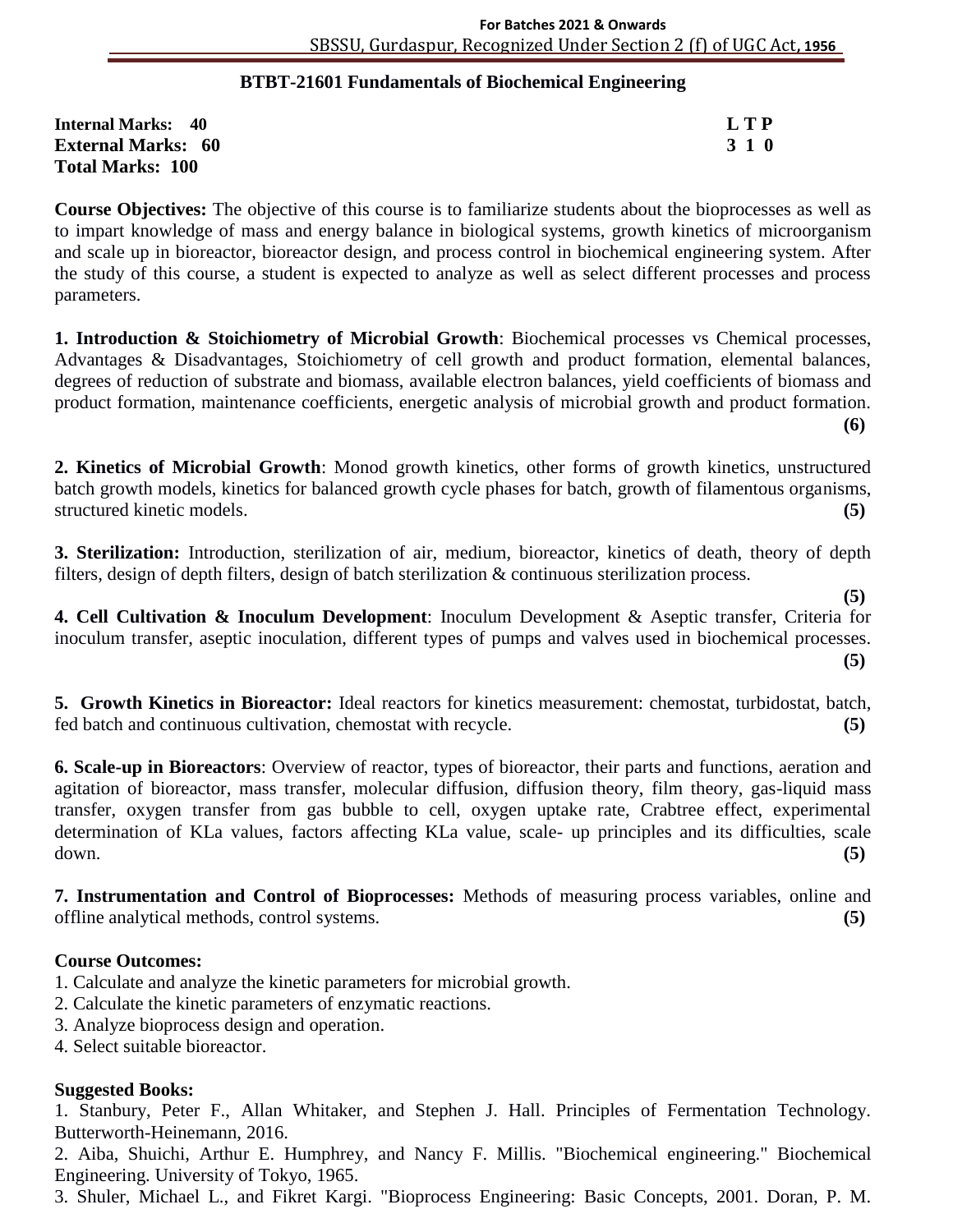"Bioprocess engineering principles." 2013. **)**

4. Nielsen, Jens, John Villadsen, and Gunnar Lidén. "Bioreaction Engineering Principles." 1994.

5. Coulson, John Metcalfe, John Francis Richardson, and D. G. Peacock. Chemical and Biochemical Reactors and Process Control. Vol. 3. Elsevier, 1994.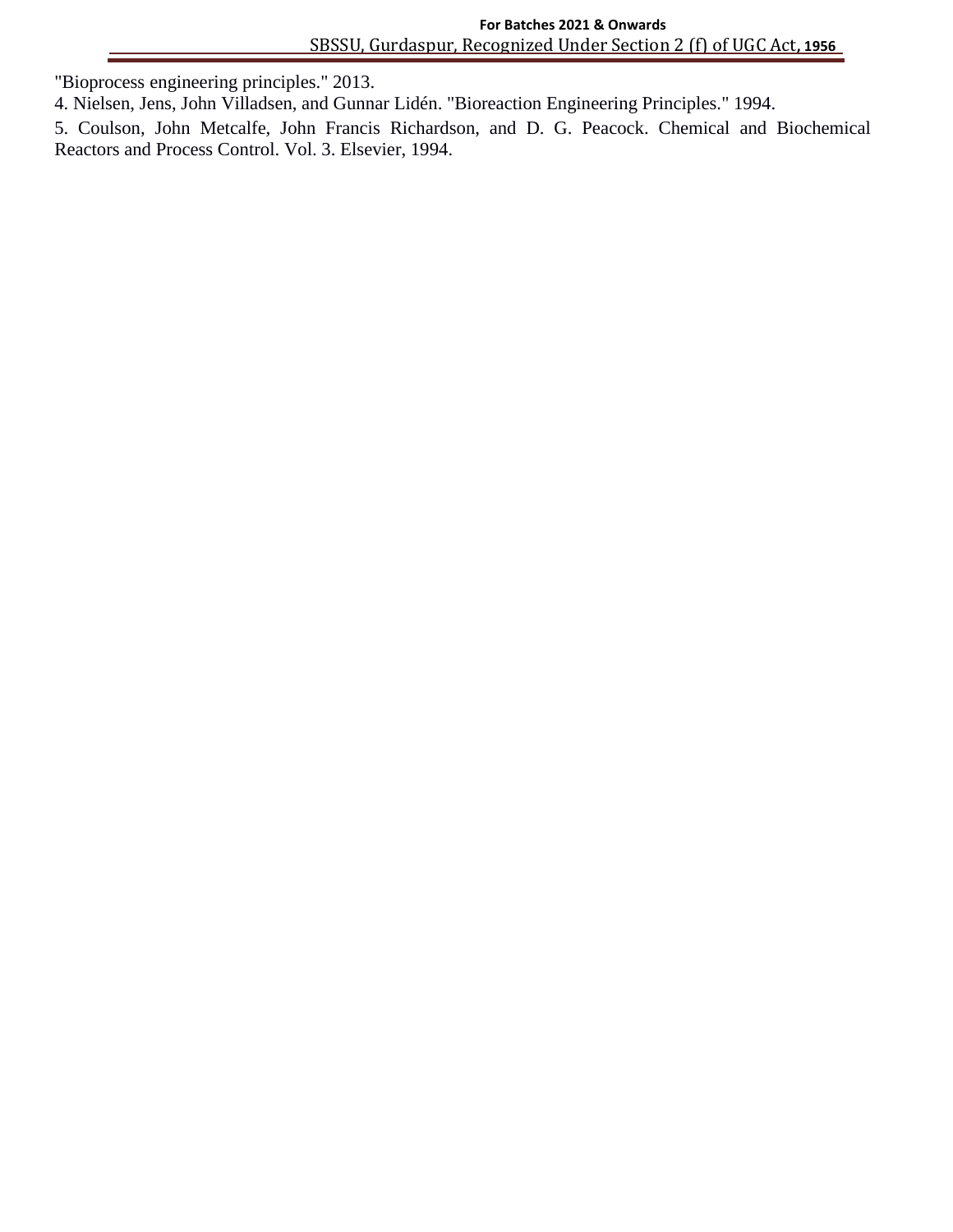#### **BTBT-21602 Plant Biotechnology )**

#### **L T P 4 0 0**

#### **Internal Marks: 40 External Marks: 60 Total Marks: 100**

**Course Objectives:** The objective of the course to familiarize the students to understand the concepts of plant tissue culture, Genetic engineering in plant, Development of transgenic plants and its industrial application. Along with the technological aspects, this course also focuses on different ethical issues related to transgenic crops.

**1. Introduction:** Plant tissue culture and scope of plant biotechnology, plasticity and totipotency, various media formulations, plant growth regulators, callus and suspension cultures.

 (5) **2. Plant Propagation:** Micropropagation, organogenesis and somatic embryogenesis, haploid plants and homozygous lines, embryo culture and rescue. (7) (7)

**3. Plant regeneration:** Protoplast isolation, culture and fusion, selection of hybrid cells, regeneration of hybrid plants, bioresource conservation. (8)

**4. Gene expression in plants**: Architecture of plant nuclear, chloroplast and mitochondrial genomes, structural aspects of plant genes, regulation of gene expression, transposons, cytoplasmic male sterility, molecular markers. (7)

**5. Transgenic plants:** Introduction to plant genetic engineering; strategies of molecular cloning and manipulation of plant genes, various methods of plant genetic transformation, Agrobacterium mediated genetic transformation of plants (Ti and Ri-plasmid vectors), direct transformation of plants, introducing resistance to herbicides, virus, pest and fungal pathogens, abiotic and biotic stress in plants, improvement of plant starch, storage proteins and oils, genetic engineering of chloroplast. (9)

**6. Applications of transgenic plants:** Control mechanisms and manipulation of biosynthetic pathways of the aromatic amino acids tryptophan, tyrosine and phenylalanine in plants; introduction to secondary metabolites, plant cell culture techniques for production of secondary metabolites, commercially important enzymes, therapeutic proteins, edible vaccines, bioplastics, and other novel compounds. (8)

**7. Ethical issues:** Plant transgenics: issues and concerns, biosafety, societal and ethical aspects of genetically modified foods and crops. (4) (3) and crops (4) and contact the contact of the contact of the contact of the contact of the contact of the contact of the contact of the contact of the contact of the contact of the contact

#### **Course Outcomes:**

- 1. Recall the basic concepts of Biotechnology and explain fundamental cellular events during the process of plant cell culture development.
- 2. Apply learned techniques in new or similar situations**.**
- 3. Determine the factors influencing plant cell differentiation**.**
- 4. Translate the concepts in future studies and debate on the issue related to GMOs and evaluate its significance.

- 1. Plant Biotechnology by Slater, A., Scott, N.W., and Fowler, M.R., Oxford Univ Press (2008)
- 2. Introduction to Plant Tissue Culture by Razdan, M.K., Oxford & IBH Publishing Co.(2003)
- 3. Principles of Gene Manipulation and Genomics by Primrose, S.B., Twyman, R.M., 7thEdition, Blackwell Publishing (2006)
- 4. Concepts in Biotechnology by Balasubramanian, D., Bryce, C.F.A., Dharmalingam,K.,
- 5. Green, J., and Jayaraman, K., Revised Edition, COSTED-IBN, Universities Press (2007)
- 6. Biotechnology by Satyanarayana, U., Books and Allied (P) Ltd, (2005).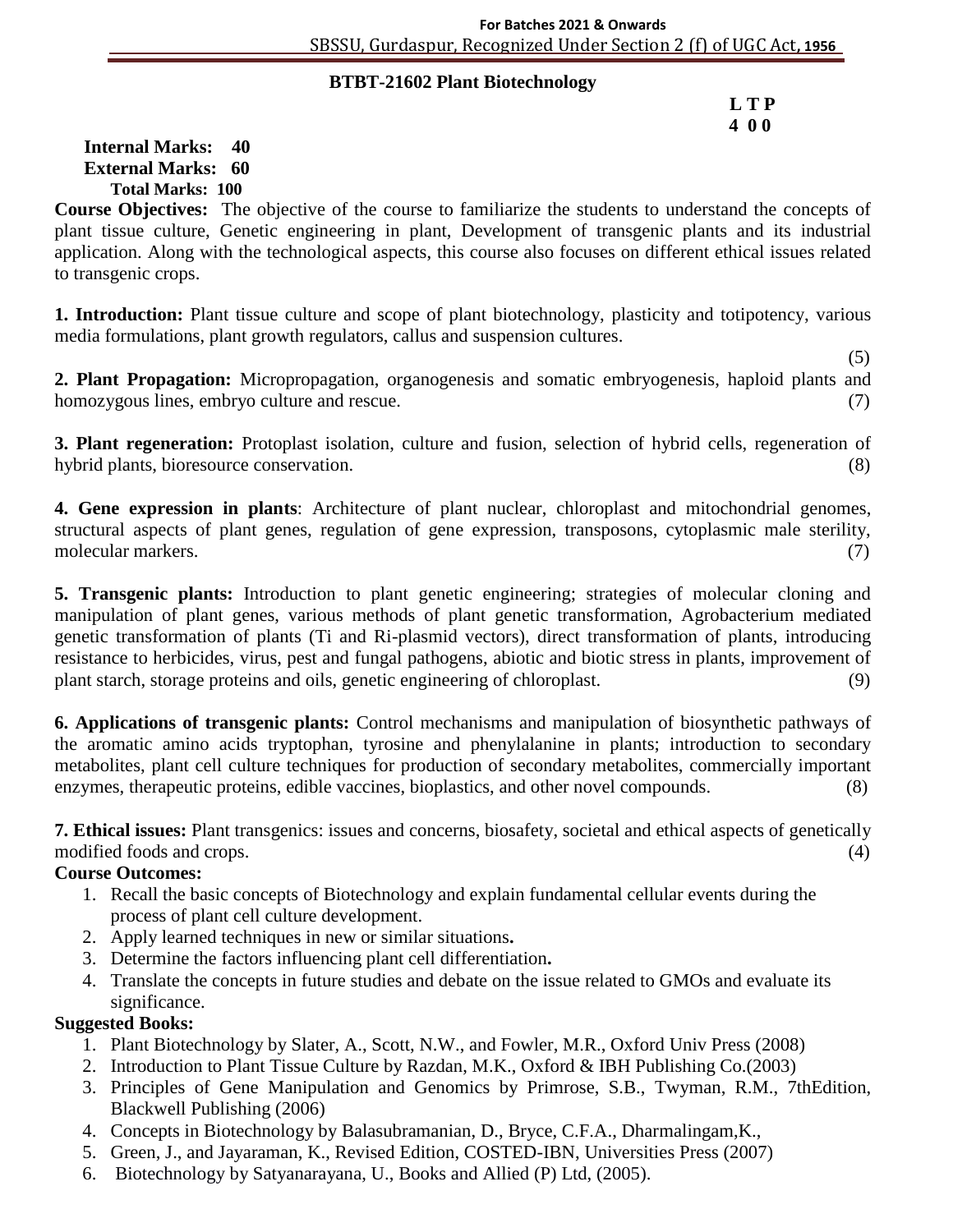#### **BTBT-21603 Food and Fermentation Technology )**

#### **L T P 3 1 0**

**Internal Marks: 40 External Marks: 60 Total Marks: 100** 

**Course Objectives:** This course will give in-depth knowledge of various natural sources as food and the formulation, processing, manufacturing and packaging of functional foods for prevention and cure of diseases.

**1. Introduction**: Current status of food processing industry, Role and significance of microorganisms in foods. Concept of Nutraceuticals. Nutraceuticals bridging the gap between food and drug. Single cell protein, mushroom, yeast/algal proteins. (5)

**2. Antioxidants and Additives :** Concepts of free radicals and antioxidants, Food additives like colours, flavours and vitamins. Humectants, anti-caking agents, pH control agents, thickeners.

**3. Processing of beverages:** Tea, coffee and cocoa, Production of alcoholic beverages. Enzyme catalytic actions in food process waste- whey, molasses, starch substrates and other food waste for bioconversion to useful products. Application of enzymes for production in biochemical and food processing industries. (6)

**4. Processing of grains and vegetables**: rice and rice products. Milling of wheat, corn, barley, oat; Production of wheat products (flour, semolina etc.) Production of starch, modified starch. Production of fruits and vegetable juices, Preparation of jam, jelly, marmalade and tomato products (sauce and ketchup).

 (6) **5. Meat processing :** Fish byproducts - production of fish meal, fish protein concentrate, fish protein hydrolyzate fish liver oil and fish silage; Production of non-food items from fish processing wastes. Meat processing - curing and smoking; Fermented meat products (sausages and sauces); By-products from meat industries and their utilization. Egg processing and Byproduct Utilization. (6)

**6. Fermentation of milk and fermented milk products:** Cheese, yogurt, etc including probiotic dairyproducts. Dairy processing by-products–Fermented, condensed and dried products from whey. Processing of oils and plastic fat. Pyrolysis of fats, toxicity of frying oil.  $(6)$ 

**7. Food preservation techniques & Quality control:** Preservation principle, Stability Food Preservation with Low Temperatures and High Temperatures, Preservation of Foods by Drying, Ionization radiation; Use of preservatives in foods. Miscellaneous Food Preservation Methods, Quality control, food safety standards.

(4)

#### **Course Outcomes:**

**1.** Understand the important genera of microorganisms associated with food and their characteristics, their growth pattern and parameters.

**2.** Knowledge about the beneficial role of microorganisms and different types of fermented foods

**3.** Identify the role of microorganisms in food borne diseases and control measures

#### **Suggested Books:**

1. Food Microbiology by Frazier, W.C. and Westhofff, D.C., Tata McGraw Hill.

2. Food Biotechnology: Principles and Practices,by Vinod K. Joshi,I K International Publishing House Pvt. Ltd; First Edition edition 2013

3. Food Biotechnology by Ulf Stahl, Ute E.B. Donalies, Elke Nevoigt,Springer 2008

4. Food Biotechnology by Anthony Pometto, Kalidas Shetty, Gopinadhan Paliyath, Robert E. Levin, Talyor and Francis Group,2005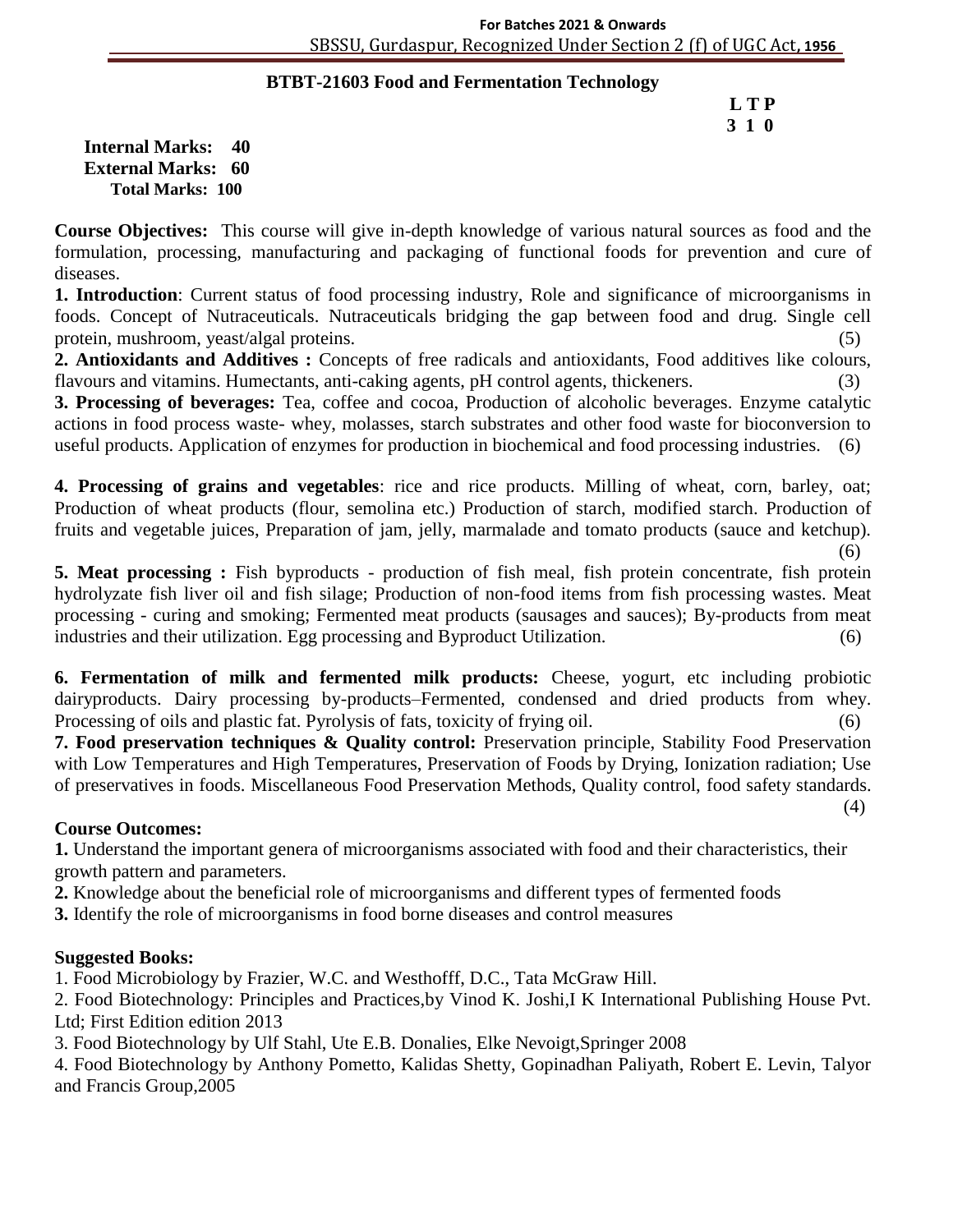# **BTHS ) -21903 Human Resource Management**

**L T P 3 0 0**

**Internal Marks: 40 External Marks: 60 Total Marks: 100** 

#### **Unit 1 . Introduction**:

Introduction to Human Resource Management and its definition, functions of Human Resource Management & its relation to other managerial functions. Nature, Scope and Importance of Human Resource Management in Industry, Role & position of Personnel function in the organization.

#### **Unit 2. Procurement and Placement:**

Process of Human Resource Planning; Methods of Recruitment; Types tests and interviewing, Selection and its procedure Meaning and Importance of Placement and Induction,

#### **Unit 3.Training & Development:**

Difference between training and development; Principles of Training, Performance Appraisal, Career Development & Planning.

#### **Unit 4. Job analysis & Design:**

Job Analysis: Job Description & Job Description, Job Specification.

#### **Unit 5. Job Satisfaction:**

Job satisfaction and its importance; Motivation, Factors affecting motivation, introduction to Motivation Theory; Workers ' Participation, Quality of work life.

- 1. T.N.Chhabra- Human Resource Management (Dhanpat Rai & Co.)
- 2. Lowin B. Flippo Principles of personnel Management (Mc Graw-Hill)
- 3. R.C. Saxena Labour Problems and social welfare (K.Math & Co.)
- 4. A Minappa and M. S. Saiyada Personnel Management (Tata Mc. Graw-Hill)
- 5. C.B. Mamoria Personnel Management (Himalaya Publishing House, Bombay)
- 6. T.N. Bhagotiwal Economics of Labour and Industrial Relations (Sahitya Bhawan Agra)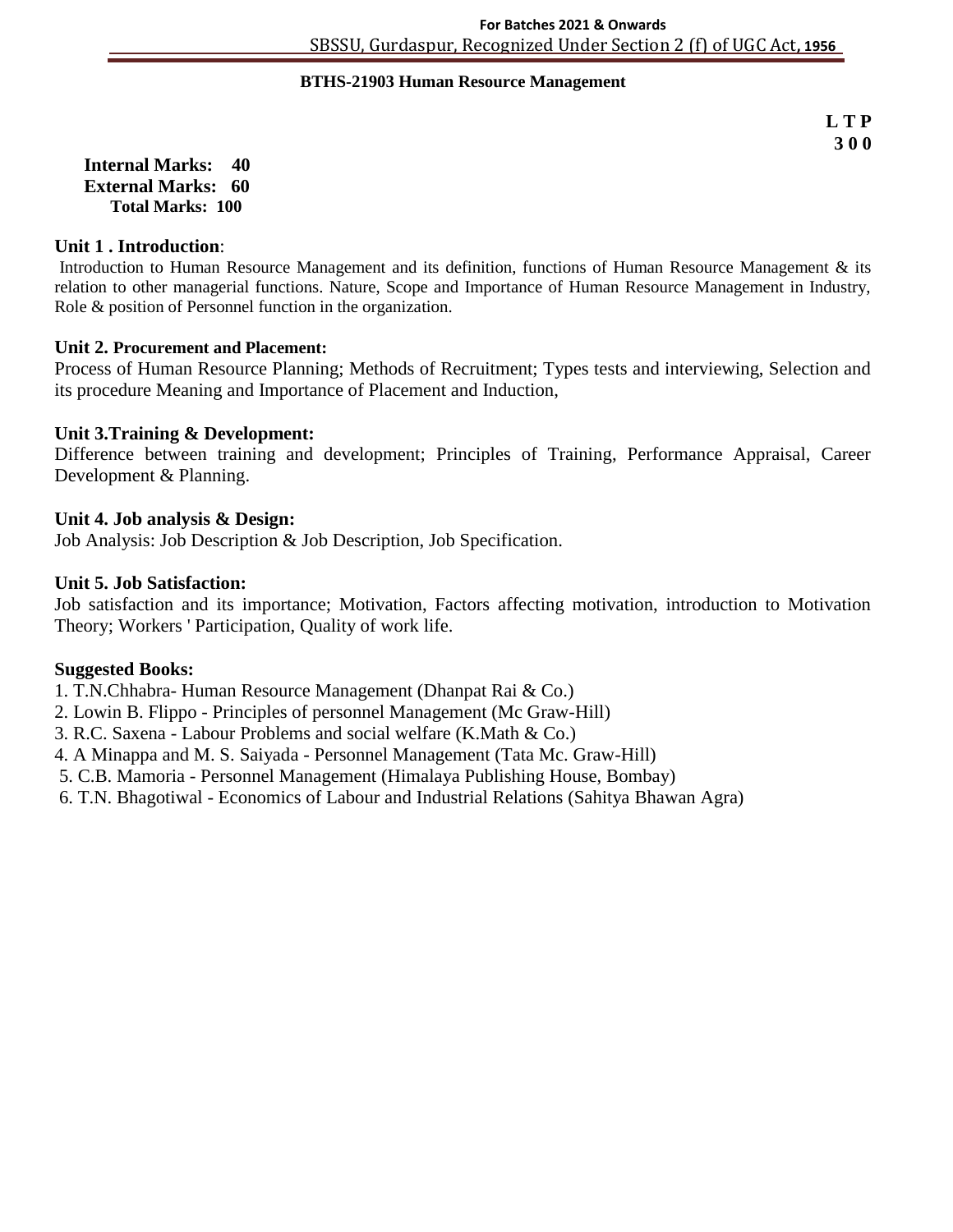#### **BTBT-21604 Biotech Lab-VII (Plant Biotechnology Lab) )**

**Internal Marks: 30 External Marks: 20 Total Marks: 50 L T P**

**0 0 3**

- **1.** Preparation of stock solutions of MS basal media
- 2. Collection and surface sterilization of different explants and establishment of plant germplasm under in vitro condition
- 3. To induce Callus from the explant of avialable plant (Solanum lycopersicum) regeneration and morphogenesis study.
- 4. To prepare hydrated synthetic seeds from embryo of Brassica juncea seeds in vitro.
- 5. Protoplast isolation techniques (Mechanical and Enzymatic method).
- 6. Micropropagation, hardening and acclimatization
- 7. Cell suspension culture of Seedlings of Phaseolus mungo
- 8. Direct Organogenesis From Shoot Tip Culture Bougainvillea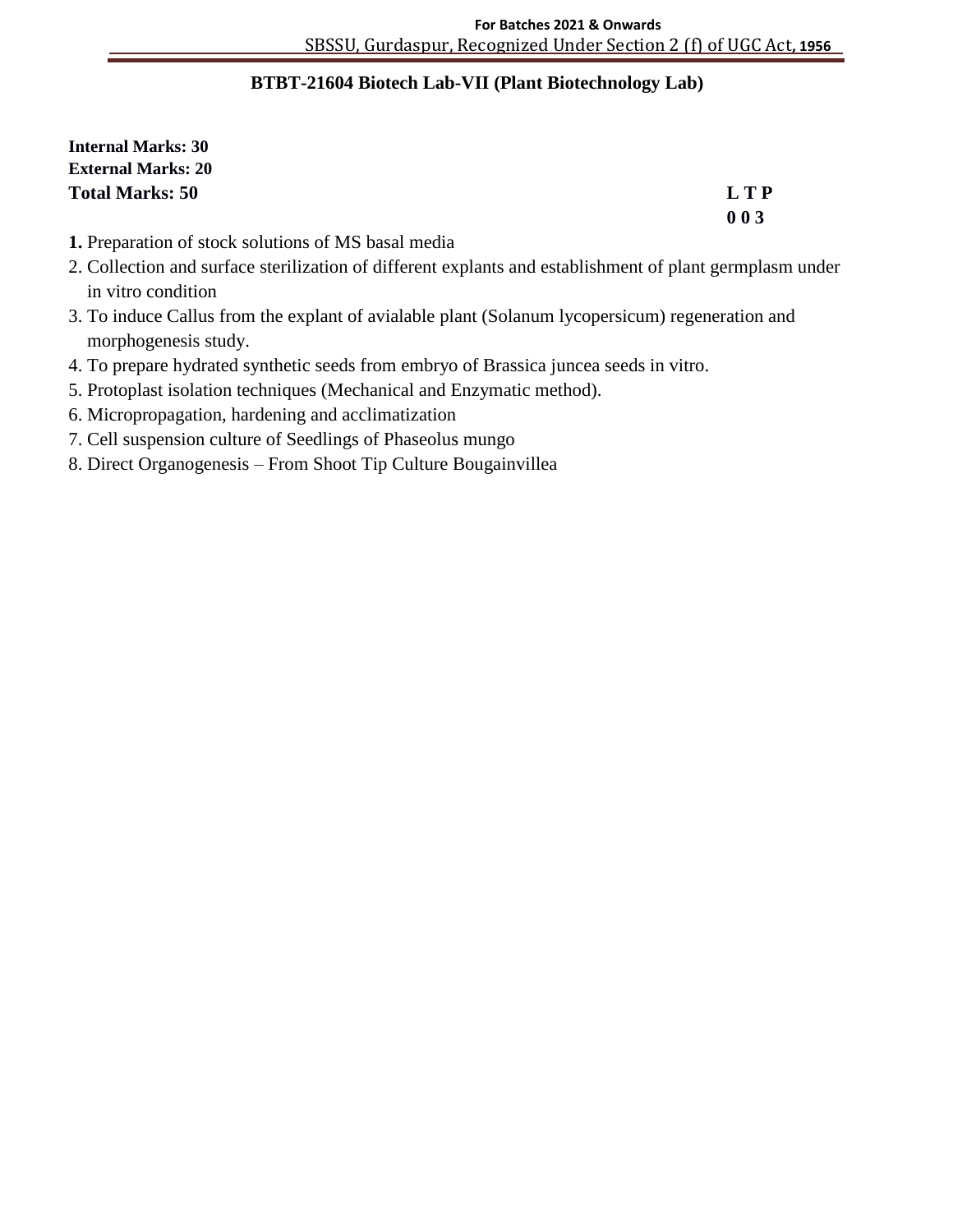# **BTBT-21605 Biotech Lab-VIII (Bioprocess Engineering Lab) )**

**Internal Marks: 30 External Marks: 20 Total Marks: 50 L T P**

**0 0 4**

- **1.** Isolation of industrially important microorganisms (amylase producing bacteria from potato field soil) for microbial processes.
- 2. Determination of thermal death point and thermal death time of microorganisms for design of a sterilizer.
- 3. Determination of growth curve of a supplied microorganism.
- 4. To study the batch growth kinetics and establish the key kinetic parameters (Monod Parameters).
- 5. Cultivation of microorganism in batch reactor.
- 6. Comparative studies of ethanol production using different substrates (grape juice, sucrose, glucose) and its qualitative analysis.
- 7. Isolation of antibiotic producer from soil.
- 8. Production and estimation of alkaline protease.
- 9. Sauerkraut fermentation from cabbage
- 10. Use of alginate for cell immobilisation (Saccharomyces cerevisiae) used to enhance ethanol production in industry.
- 11. To estimate the antibiotic sensitivity of microorganisms using Disk Diffusion Method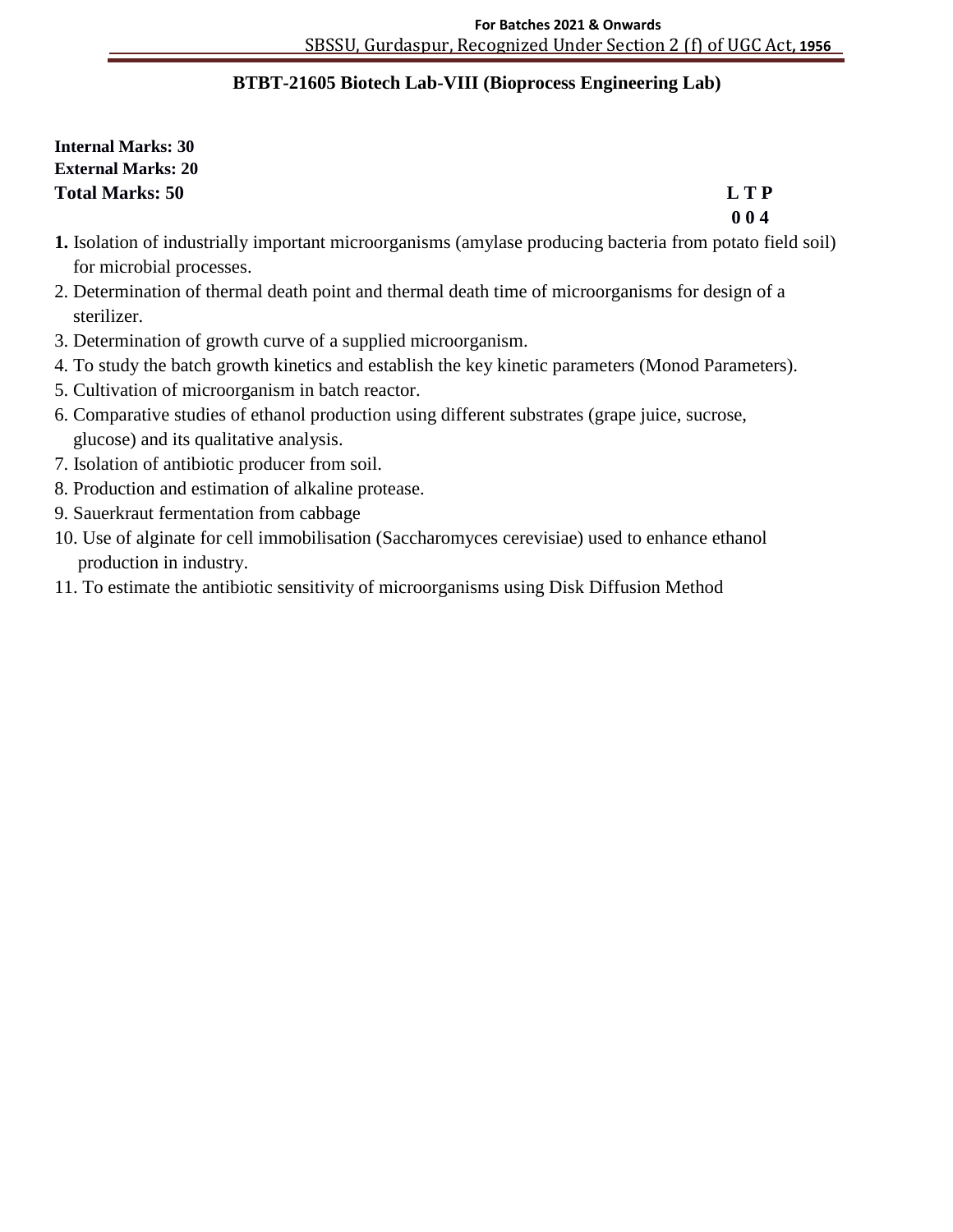#### **BTBT-21701 Enzymology and Enzyme Technology )**

 **L T P 3 1 0**

**Internal Marks: 40 External Marks: 60 Total Marks: 100** 

**Course Objectives:** The students will learn about enzymes, nomenclature of proteins, enzyme assay, and different hypotheses of enzyme and substrate interactions. They will have understanding of kinetics of enzyme catalyzed reaction and enzyme inhibition reaction along with mechanism. They will also learn different methods of immobilization of enzyme, different types of enzyme reactor and understanding mass transfer effect in enzyme reactor.

**1. Introduction to Enzyme**: Introduction, scope, nomenclature, mechanism of catalysis, monomeric and oligomeric enzyme, metalloenzymes industrial applications. (4)

**2. Enzymes Specificity and Assay** : Types of specificity, active site, Fischer lock and key hypothesis, Koshland induced-fit hypothesis, hypothesis involving strain or transition-state stabilization, enzyme assay; activity and specific activity, effect of temperature and pH on enzyme activity. (6)

**3. Enzyme Kinetics**: Method used for investigating the kinetics of enzyme-catalysed reactions: initial velocity studies, rapid-reaction techniques , single substrate steady state kinetics: Henri and MichaelisMenten equation, Briggs-Haldane modification of the Michaelis Menten equation, significance of M-M equation, Lineweaver-Burk plot, Eadie-Hofstee and Hanes plot, Haldane relationship for reversible reactions, Deviation from Hyperbolic enzyme kinetic, Inhibitors and activators, reversible and irreversible enzyme inhibition kinetics, multi-substrate systems, Allosteric enzymes. (10)

**4. Enzyme Reactors:** Reactors for batch/continuous enzymatic processing, choice of reactor type, idealized enzyme reactor systems (7)

**5. Immobilization of Enzymes:** Advantages, carriers, adsorption, covalent coupling, cross linking and entrapments, and Effect of immobilization on enzymes. Mass transfer in enzyme reactors, steady state analysis of mass transfer (10)

**6. Extraction and Purification of Enzymes:** Methods of production of enzymes, Extraction of Enzymessoluble enzymes-membrane bound enzymes-Nature of Extraction medium-Purification of enzymes-Determination of Molecular weight of enzymes. (6)

**7. Challenges and Future trends:** Enzyme catalysis in organic media, catalytic antibodies, non-protein biomolecules as catalysts, biocatalysts from extreme thermophilic and hyperthermophilic archaea and bacteria, Analytical Applications of enzymes (5)

#### **Course Outcomes:**

- 1. Students will obtain basic knowledge about the relationship between properties and structure of the enzymes, their mechanism of action and kinetics of enzymatic reactions.
- 2. They should be able to characterize the enzymes in each enzymatic class, examples of such enzymes and their application in practice.

3. They should understand the regulatory mechanisms of enzyme activity, enzyme inducers and represors. **Suggested Books:**

1. Palmer, Trevor, and P. L. Bonner. Enzymes: Biochemistry, biotechnology, clinical chemistry. Elsevier,2007.

2. Aehle, Wolfgang, ed. Enzymes in industry: Products and applications. John Wiley & Sons, 2006.

3. Illanes, Andrés, ed. Enzyme biocatalysis: Principles and applications. Springer Science & Business Media,2008.

4. Nelson, David L., Albert L. Lehninger, and Michael M. Cox. Lehninger Principles of Biochemistry. Macmillan, 7<sup>th</sup> Edition 2017.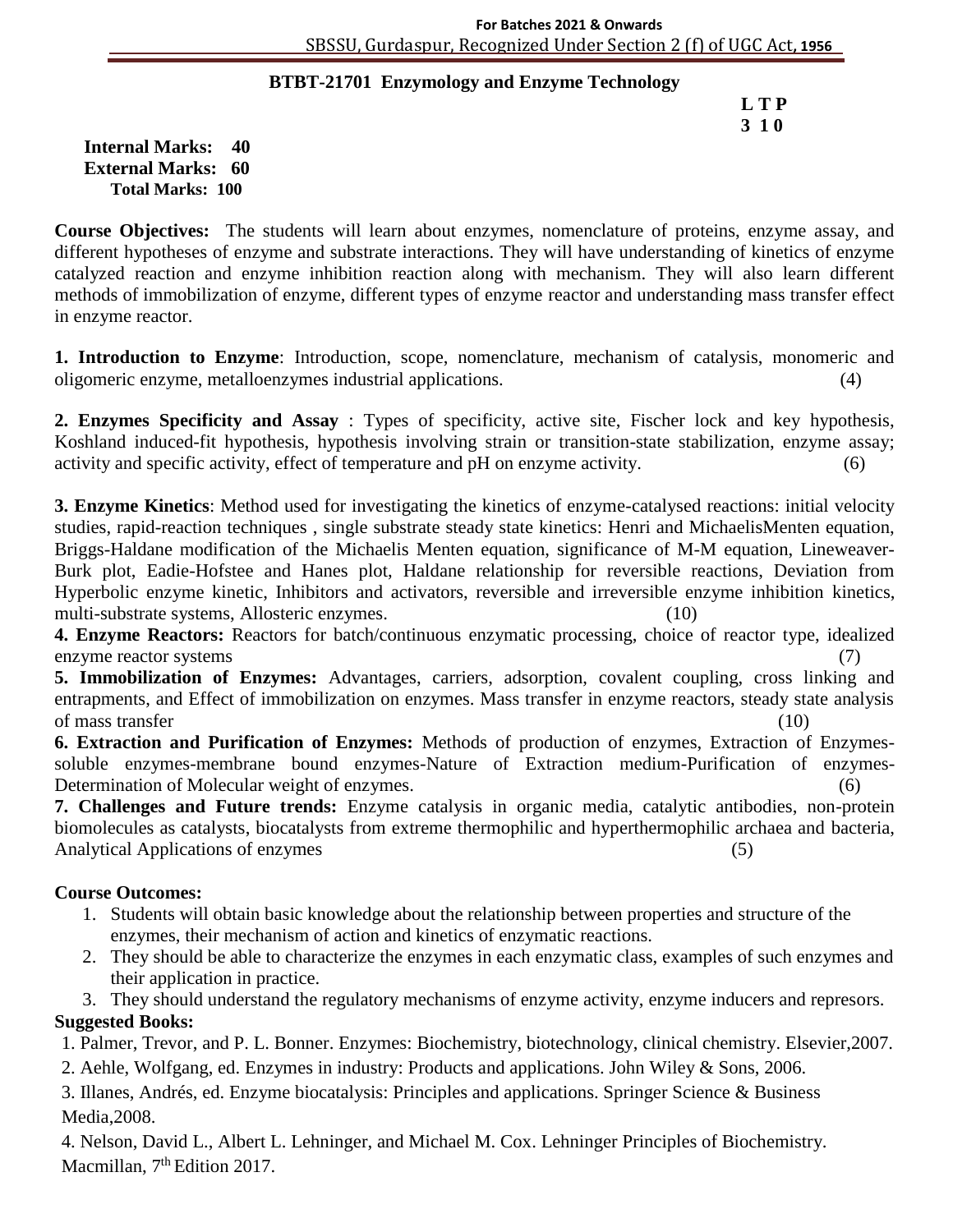#### **BTBT-21702 Bioinformatics)**

#### **L T P 3 1 0**

**Internal Marks: 40 External Marks: 60 Total Marks: 100** 

**Course Objectives**: The objective is to help the students to reach rapidly the frontier of bioinformatics and be able to use the bioinformatics tools to solve the problems in their own research. Also the student should obtain the basic skill required to survive in the industry

**1. Introduction to Biological Database**: Overview, Types of biological databases, Nucleic acid databases (NCBI, EMBL etc); Protein Databases: Database Searching, Description of the entries and Sequence Data File, Sample Sequence Data File, Representation of sequence. (3)

**2. Sequence Analysis & Alignment:** Statistical significance of alignment; Sequence assembly Analysis; Global & Local Alignment and their algorithms, Pair-wise and Multiple sequence alignment: Scoring matrices- PAM, BLOSUM, PSSM, HMM etc., Gaps & gap penalties. Programs and methods for sequence alignment. Dot plots, Dynamic programming algorithms, HeuristicsFASTA, BLAST. (6)

**3. Phylogenetic Analysis:** Elements of phylogenetic models, phylogenetic data analysis: alignment, substitution, parsimony, model building, building the data model (alignment), determining substitution model, phylogenetic prediction, evolutionary tree construction, tree building methods, searching for trees, rooting trees, evaluation tree & data phylogenetic software like PHYLIP, CLUSTAL W, Tcofee, Phylogenetics on the web, Synteny (comparison of grass genomes), COGS (Cluster of Orthologous genes. (8)

**4. Predictive methods using nucleotide sequence:** Annotation of DNA and protein sequences, Codon bias detection, Detecting functional site in DNA, ESTs, Polymorphism, finding RNA genes (5)

**5. Predictive methods using protein sequence:** protein identity based on composition, physical properties based on sequence, secondary structure, specialized structures or features, tertiary and quaternary structures.

 $(5)$ **6. Protein structure prediction:** Protein structure classification, 3D proteins structure file formats: PDB, CIF, MMDB; secondary & tertiary structure predictions: threading, Fold recognition, Homology modelling, Protein visualization tools: Rasmol, Swiss-PDB etc. (6)

**7. Applications Of Bioinformatics In Biotechnology**: gene prediction in prokaryotes, eukaryotes; other applications in the areas of health, food and medicine. (3)

## **Course Outcomes:**

- 1. Knowledge and awareness of the basic principles and concepts of biology, computer science and mathematics
- 2. Existing software effectively to extract information from large databases and to use this information in computer modeling
- 3. Problem-solving skills, including the ability to develop new algorithms and analysis methods
- 4. An understanding of the intersection of life and information sciences, the core of shared concepts, language and skills the ability to speak the language of structure-function relationships, information theory, gene expression, and database queries

#### **Suggested Books:**

1.Bioinformatics: A Practical Guide to the Analysis of Genes and Proteins, By Andreas D, Baxevanis, B.F, Francis O, Wiley –Interscience , 4th Edition, 2013.

2.Bioinformatics: Sequence and Genome Analysis by David W. Mount ,Cold Spring Harbor Laboratory Press,U.S.; 2nd Revised edition edition 2004.

3.Bioinformatics and the genome projects by Smith DW, Academic Press, 2006 4.Bioinformatics: A Biological Guide to computing and the Internet by Stuart M and Brown NYU, Mecical Centre, NY USA, 2000.Textbook of Biotechnology, H K Das, Wiley- India (P) Ltd., New Delhi (2005).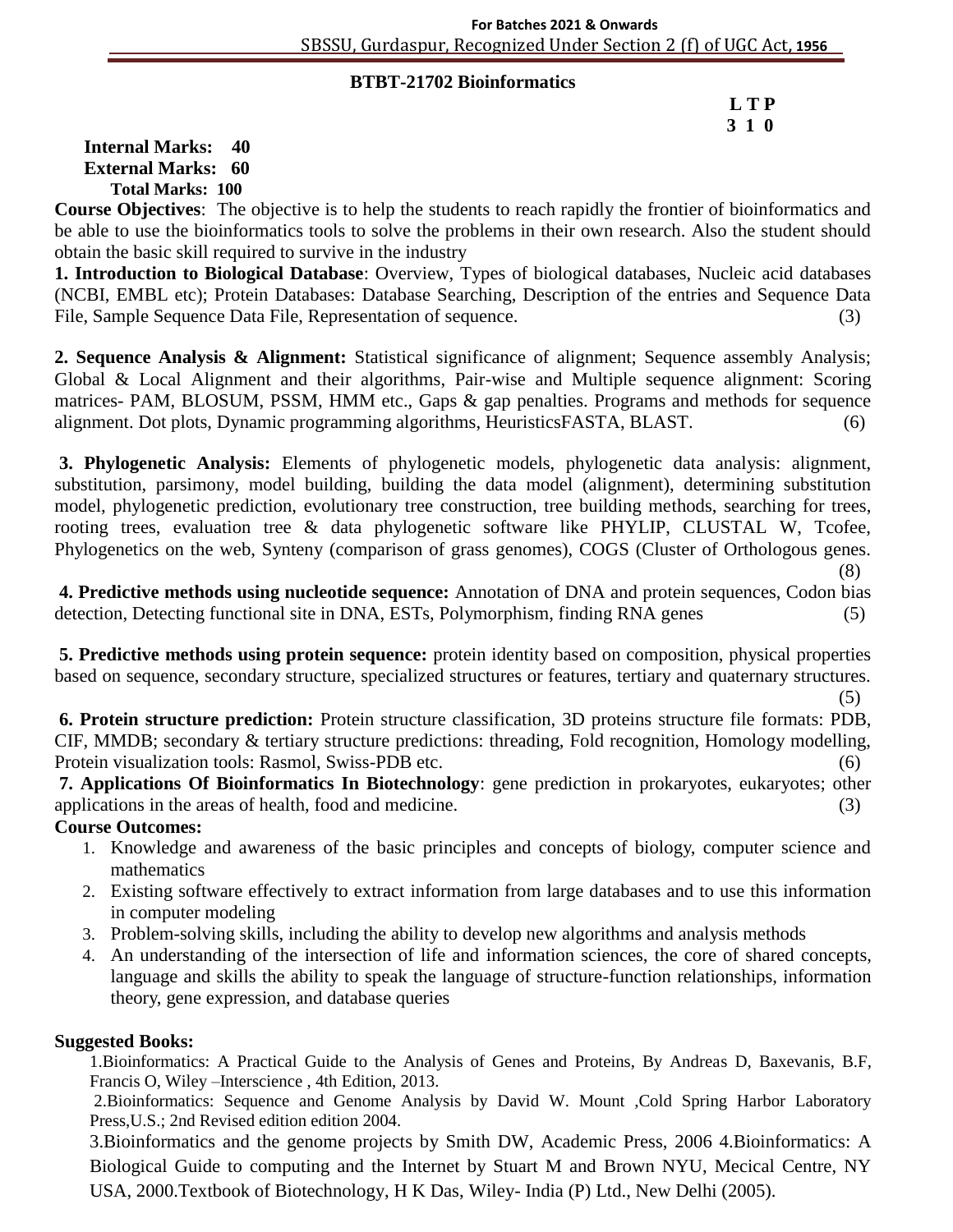#### **BTBT-21703 Biomedical Instrumentation )**

# **L T P** 3 0 0

**Internal Marks: 40 External Marks: 60 Total Marks: 100** 

**Course Objectives:** The main objective of this course is to introduce student to basic biomedical engineering technology. As a result student can understand and evaluate systems and devices that can measure, test and/or acquire biological information from the human body as well as interpret that information to make diagnosis.

**1. Introduction**: Introduction to the physiology of cardiac systems, physiology of respiratory systems, physiology of nervous systems. (6)

**2. Basic Transducer Principles:** Transducer principles and different types of transducers (active & passive transducers), transducers for biomedical applications (5)

**3. Electrodes:** Electrode theory, bio potential electrodes, biochemical transducers. (4)

**4. Cardiovascular Measurements:** Electrocardiography, measurement of blood pressure, (indirect measurement), measurement of blood flow & cardiac output (blood flow-magnetic blood flow meter, ultrasonic blood flow meter), plethysmography, cardiac pacemaker, measurement of heart sound. (7)

**5. Measurements in the Respiratory System**: Respiratory mechanism, measurement of gas volumes & flow rate, instrument for measuring the mechanism of breathing, spirometer (5)

6**. Noninvasive Diagnostic Instrumentation**: Temperature measurement-systemic body temperature, skin temperature, principles of ultrasonic measurement properties, principles of ultrasonic measurement basic modes, MRI (Principle and application) (5)

**7. The Nervous System:** Electroencephalograph and Electromyography. (4)

#### **Course Outcomes:**

After the successful completion of the course the students will be able to:

- 1. Differentiate and analyse the biomedical signal sources.
- 2. Elucidate cardiovascular system and related measurements.
- 3. Explain the respiratory and nervous systems and related measurements
- 4. measure non-invasive diagnostic parameters.

- 1. Anandanatarajan, R.Biomedical instrumentation and measurements. PHI Learning Pvt. Ltd., 2011.
- 2. Bronzino, Joseph D. "The Biomedical Engineering Handbook; Biomedical Engineering Fundamentals." 2006.
- 3. Webster, John G. Bioinstrumentation. Wiley, 2004.
- 4. Khandpur, R. S. "Handbook of Biomedical Instrumentation." 2011.
- 5. Cromwell, L. and Weibell, F.J. and Pfeiffer, E.A., Biomedical Instrumentation and Measurement, Dorling Kingsley (2006) 2nd ed.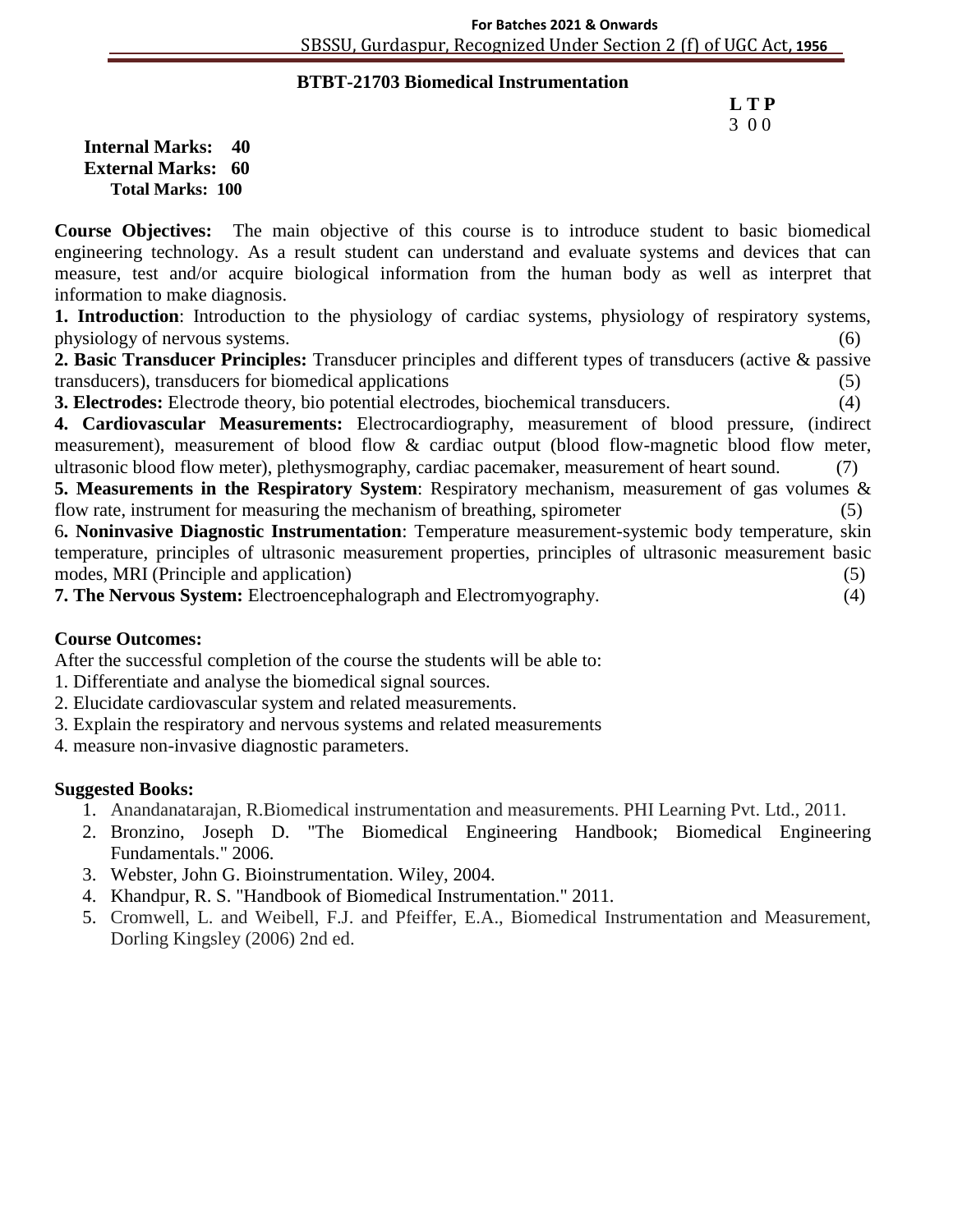# **BTBT-21704 Biotech Lab-IX (Enzymology and enzyme Technology Lab)**

**Internal Marks: 30 External Marks: 20 Total Marks: 50**

> **L T P 0 0 4**

- **1.** Isolation of amylase from bacteria/ protease from pulse/ cellulase from fungi
- 2. Determination of specificity of amylase or cellulase or protease enzyme.
- 3. Partial purification of enzyme by ammonium sulphate fractionation
- 4. To perform enzyme assay to find enzyme activity of amylase or cellulase or protease.
- 5. Determination of protein content of purified enzyme to get specific activity.
- 6. Kinetics of enzyme catalaysed reactions: Effect of varying substrate concentration on enzyme activity.
- 7. Determination of Michaelis-Menten constant (Km) and Maximum Velocity (Vmax.) using LineweaverBurk plot
- 8 Determination of effect of temperature and pH on enzyme activity
- 9. Immobilization of enzyme using sodium alginate beads.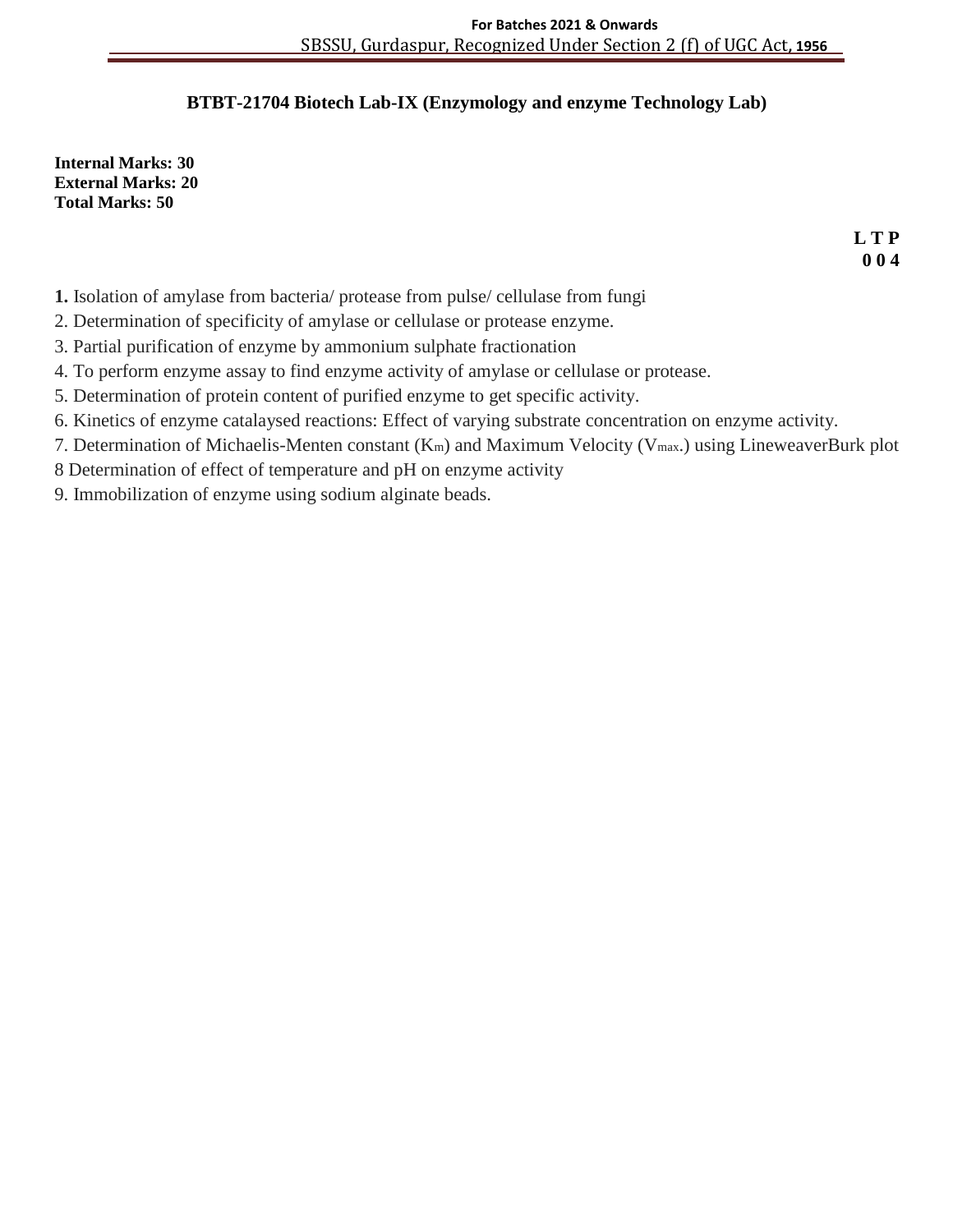#### **BTBT-21705 Biotech Lab-X (Bioinformatics Lab) )**

 **L T P 0 0 4**

**Internal Marks: 30 External Marks: 20 Total Marks: 50** 

**1**. Search, retrieval of biological database (PUBMED)

**2**. Sequence retrieval of Nucleotide and protein databases

**3**. Interconversion of different file formats

**4**. Database homology with query sequences using BLAST and FASTA analysis

**5**. Pairwise comparison of sequences

**6**. Multiple sequence analysis and phylogenetic analysis using CLUSTAL W

**7.** HMM for sequence analysis (expand HMM)

**8**. Sequence analysis packages: EMBOSS, NCBI Tool Kit

**9**. Secondary Structure prediction of the protein sequences.

**10.** Tertiary Structure prediction of the protein sequences

distribution.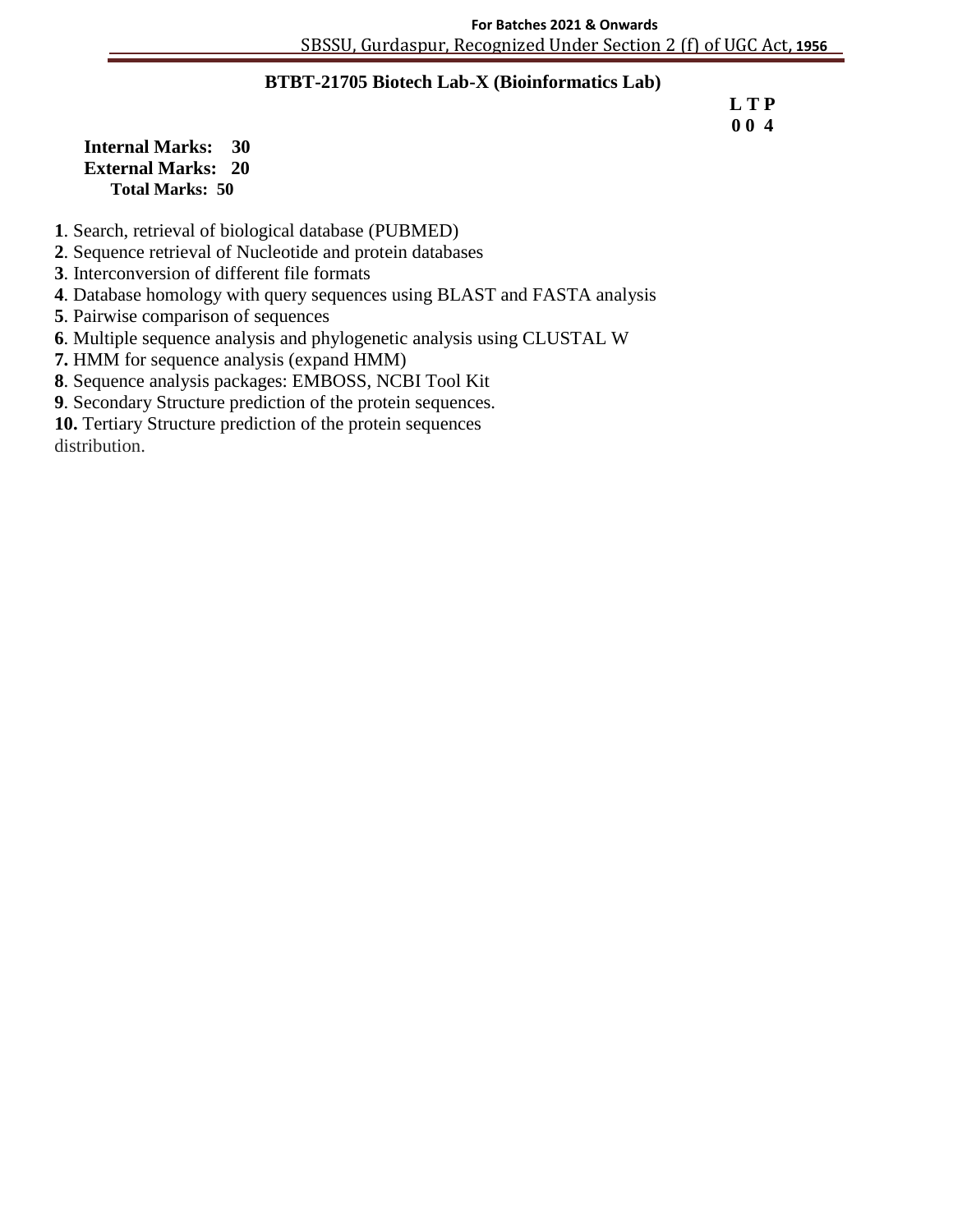## **BTBT-21801 Industrial Training )**

**L T P**

**0 0 0**

**External Marks: 200 Internal Marks: 200 Total Marks: 400**

Each student will be required to submit a report after the completion of Industrial / institutional training. The reports will be assessed by teachers in-charge of the training. The student has to appear in internal and external Viva- Voce examination.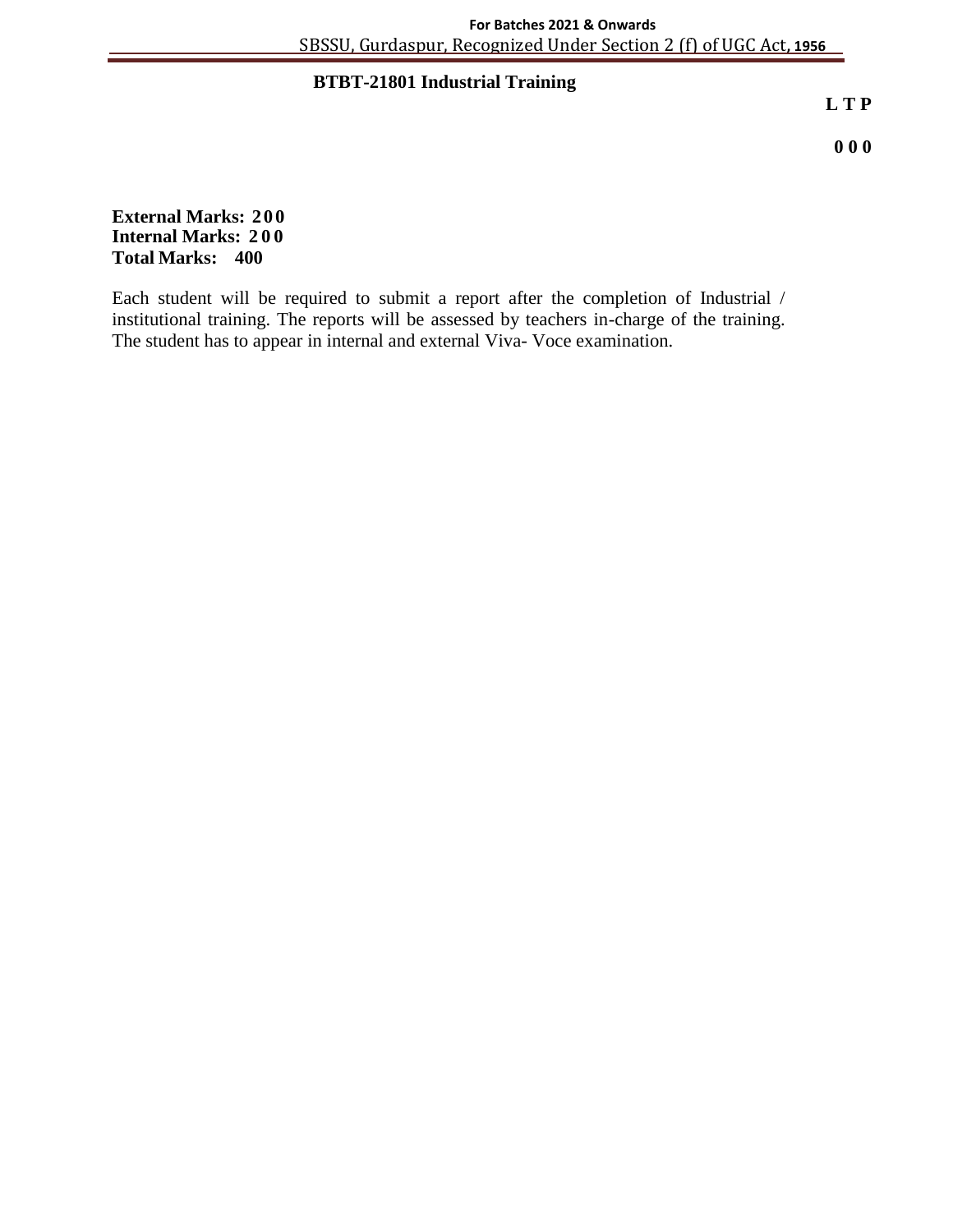#### **BTBT-21951 IPR Management in Biotechnology )**

#### **L T P 3 0 0**

**Internal Marks: 40 External Marks: 60 Total Marks: 100** 

**Course Objectives:** Understand IP laws that directly affect the creation, transfer, and licensing of IP with specific reference to patenting issues in biotechnology and pharmaceuticals fields and International Agreements pertaining to IP protection and relate them to the current issues.

- 1. **Introduction**: General introduction, Patent claims, the legal decision-making process. Ownership of tangible and intellectual property (3)
- 2. **Basic Requirement of Patentability**: Patentable subject matter, novelty and public domain, non obviousness (3)
- 3. **Special issue in Biotechnological Patents:** Disclosure requirements, collaborative research, competitive research, plant biotechnology, foreign patents. (3)
- 4. **Patent Litigation:** Substantive aspects of patent litigation, procedural aspects of patent litigation, recent developments in patent system and patentability of biotechnology invention. IPR issues in the Indian context current patent laws. (5)
- 5. **Public acceptance issue for Biotech,** case studies/ experience from developing and developed countries. Biotechnology and hunger. Challenges for the Indian, biotechnological research and industries. (4)
- 6. The Cartagena protocol on biosafety. (2)
- 7. **Biosafety Management:** Key to the environmentally responsible use of biotechnology, ethical implications of biotechnological products and techniques (4)

#### **Course Outcomes:**

Students will be able to

1. interpret basics of biosafety and bioethics and its impact on all the biological sciences and the quality of human life

- 2. recognize importance of biosafety practices and guidelines in research
- 3. comprehend benefits of GM technology and related issues
- 4. recognize importance of protection of new knowledge and innovations and its role in business

- 1. Sign KC : Intellectual Property Rights on Biotechnology , BCIL, New Delhi
- 2. .BAREACT, Indian Patent ACT 1970 Acts & Rules, Universal Law Publishing Co.Pvt Ltd., 2007.
- 3. Biotechnology and IPR by Dr. T. Ramakrishna, NLSIU, Bangalore.
- 4. Intellectual Property by Bently, Lionel, Oxford University Press, 2001.
- 5. T. M Murray and M.J. Mehlman,Encyclopedia of Ethical, Legal and Policy issues in
- 6. Biotechnology, John Wiley & Sons 2000.
- 7. Intellectual Property Rights in the WTO and developing country by Watal Jayashree, Oxford University Press, 2001.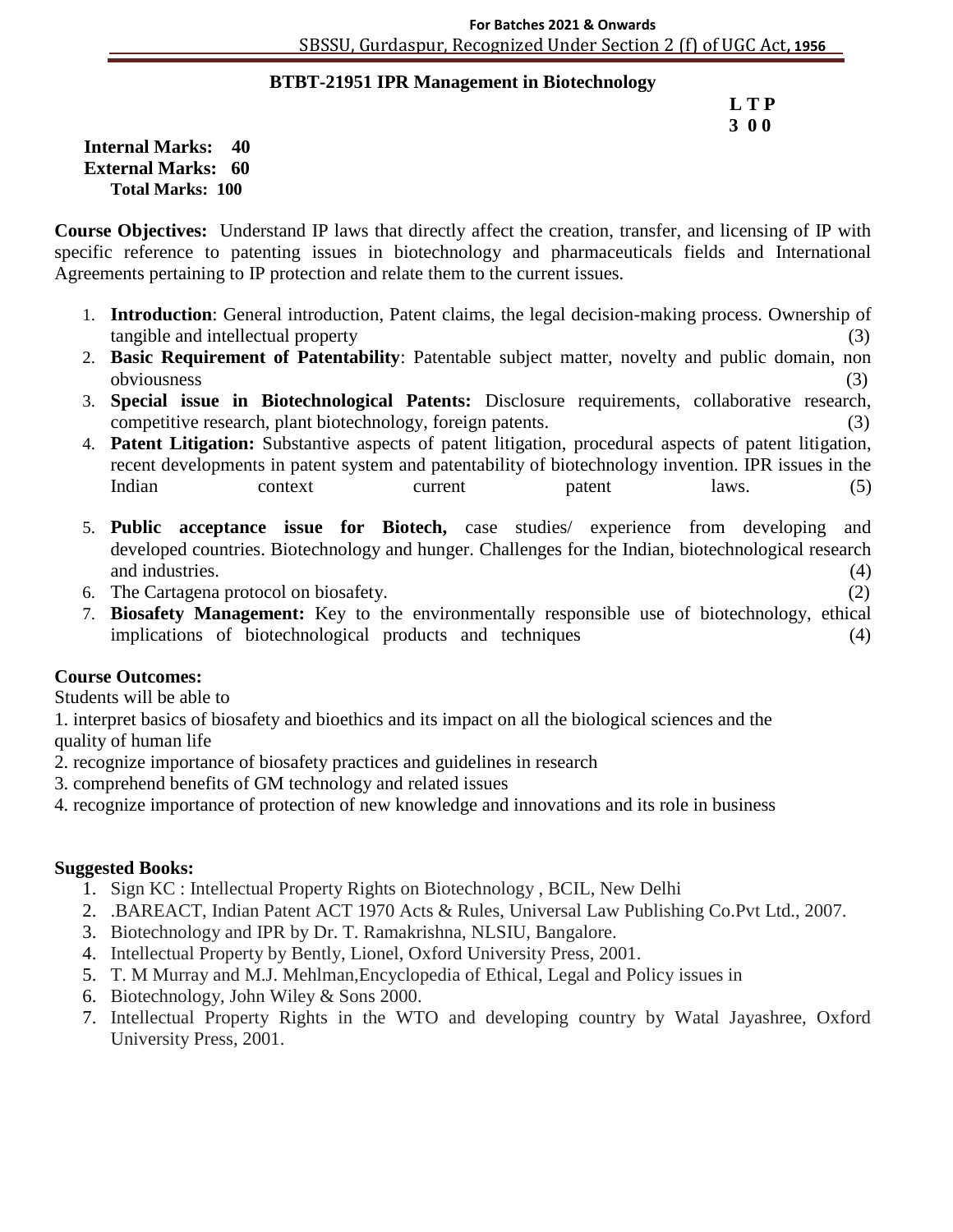#### **BTBT-21952 Stem Cell Technology )**

 **L T P 3 0 0**

#### **Internal Marks: 40 External Marks: 60 Total Marks: 100**

**Objective**: To impart students knowledge of wide-ranging topics related to stem cells and regenerative biology, including a brief history of the field, research on animal models of regeneration, tissue engineering, social and ethical issues related to stem cell research.

**1. Introduction to Stem Cells**: Principles and properties of stem cells, types of stem cells, comparison of embryonic and adult stem cells. **(3)**

**2. Stem Cell Niche**: Introduction to stem cell niches in gut epithelium, bone marrow, epidermis, testis and neural tissues **(5)**

**3. Cell Cycle and Development**: Cell cycle regulators and checkpoints, cell fusion, differentiation of stem cells and their role in self renewal **(7)**

**4. Epigenetic Control**: DNA-methylation and histone modifications, genomicimprinting, telomerase regulation, X-chromosome inactivation, reprogramming of cells, induced pluripotent stem cells and their therapeutic applications **(7)**

**5. Types and Regeneration**: Stem cells derived from amniotic fluid, extra embryonic membrane, germ cells, hematopoietic organs, neurons and kidney, cord blood transplantation, donor selection, HLA matching, patient selection, peripheral blood and bone marrow transplantation, bone marrow and cord blood collection procedures and cryopreservation **(6)**

**6. Experimental Methods**: Isolation and differentiation of human adult stem cells, embryonic stem cells and mouse stem cells, stem cell techniques: fluorescence activated cell sorting (FACS), time lapse video, green fluorescent protein tagging. **(5)**

**7. Applications**: Stem cells applications in cancer, diabetes, heart disease, muscular dystrophy, regeneration of epidermis; stem cell regulations, debate, social and ethical concerns **(3)**

#### **Course Outcomes:**

Students will be able to

- 1. comprehend the concept of stem cells, different types of stem cells
- 2. describe the concept of stem cell cloning and its applications
- 3. recognize treatment of human diseases connected to stem cell therapy.

- 1. Essentials of Stem Cell Biology by Lanza, R., 3rd Edition, 2013 Academic Press
- 2. Stem Cells: From Bench to Bedside by Bongso and Ariff. 3rd edition 2010 World scientific.
- 3. Hematopietic Stem Cell Transplantation by Treleaven, J., first edition 2009
- 4. Molecular Cell Biology by Lodish et al., eighth Ed., W.H. Freeman & Co. 2016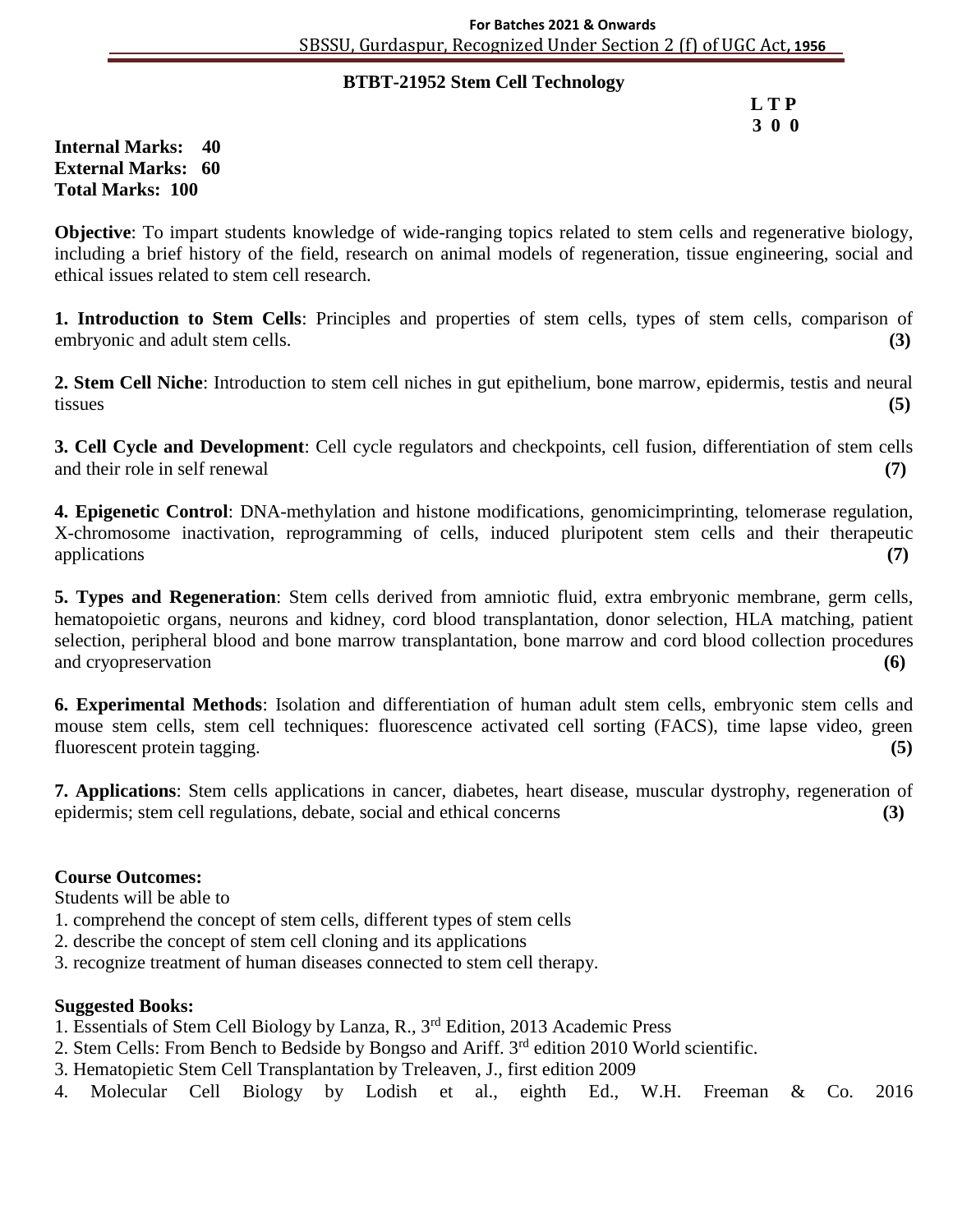#### **BTBT 21953 Advances in Drug Design and Pharmacogenomics )**

 **L T P 3 0 0**

**Internal Marks: 40 External Marks: 60 Total Marks: 100** 

**Course Objectives:** The objective of this course is to provide comprehensive knowledge of the basics of the drug discovery and development in the area of pharmacogenomics and natural products traditional and complementary medicine, synthetic medicinal chemistry and development of modern and innovative therapeutic substances.

**1. Introduction:** Definition of drugs, Overview of drug discovery process, Economics of drug discovery process, Trends in drug discovery process. Medical needs, Target identification, Target validation, Receptors and assay development. (5)

**2. Screening Strategies for Drug Leads**: Bioprospecting, plant natural products, Microbial secondary metabolites, Marine natural products**:** Bioassay guided isolation, High throughput assays for antimicrobial, anticancer, anti-diabetic and anti-hypercholesterolemia, combinatorial chemogenomics, combinatorial chemistry. Characterization of drug molecules using integrated technology (TLC, HPLC, MS, IR, NMR).

(7)

**3. Drug Development and Pre-Clinical Studies:** Introduction to structure–activity relationships (SAR), Drug receptor interactions; enzyme inhibition and inactivation, In vitro and in vivo pharmacodynamic models, Therapeutic index, Pharmacokinetics - Microbial and animal models, Lipinski's rule, In vitro and in silico toxicological models, Drug formulations.

**4. Biosimilar**: Introduction to biologics, defining biosimilar, differences between biosimilars and generics, selected examples of approved biosimilars, technical challenges associated with production of biosimilar molecules, regulatory aspects of biosimilar molecules. Current status of biosimilars in different countries (Europe, USA). (6)

**5. Pharmacogenomics:** Basic concepts of pharmacogenomics and genetic diseases and its necessity in drug designing. Tools for pharmacogenomics analysis, pharmacokinetics, pharmacodynamics.

(7)

**6**. **Drug Regulatory Operations and Drug Manufacturing:** Role of Regulatory Authorities, US FDA, Regulatory applications viz. investigational new drug (IND), new drug application (NDA), Abbreviated New Drug Application (ANDA). (4)

#### **Course Outcomes:**

**1**. Demonstrate current approaches and steps of global drug discovery, their advantages and limitations. **2**. Demonstrate awareness of different disciplines which play an integral role in drug discovery and development process.

**3**.Comprehend the key role played by natural products and pharmacogenomics in shaping the pharmaceutical industry

#### **Suggested Books:**

Benjamin B Basic Principles of Drug Discovery and Development, Academic Press, Ist Edition, ISBN : 9780124115088 (2015)

Larsen PK, Leljifore T and Medsan U, Text books of Drug Design and Discovery, CRC Press (2016) 5<sup>th</sup> edition.

Hillisch A and Hilgenfeld R, Modern Methods of Drug Discovery, Birkhauser 1<sup>st</sup> Edition (2003) Rapley ,R.&Harbron, S'Molecular analysis and Genome discovery'John Willey &sons. Ltd(2011)2nd Edition.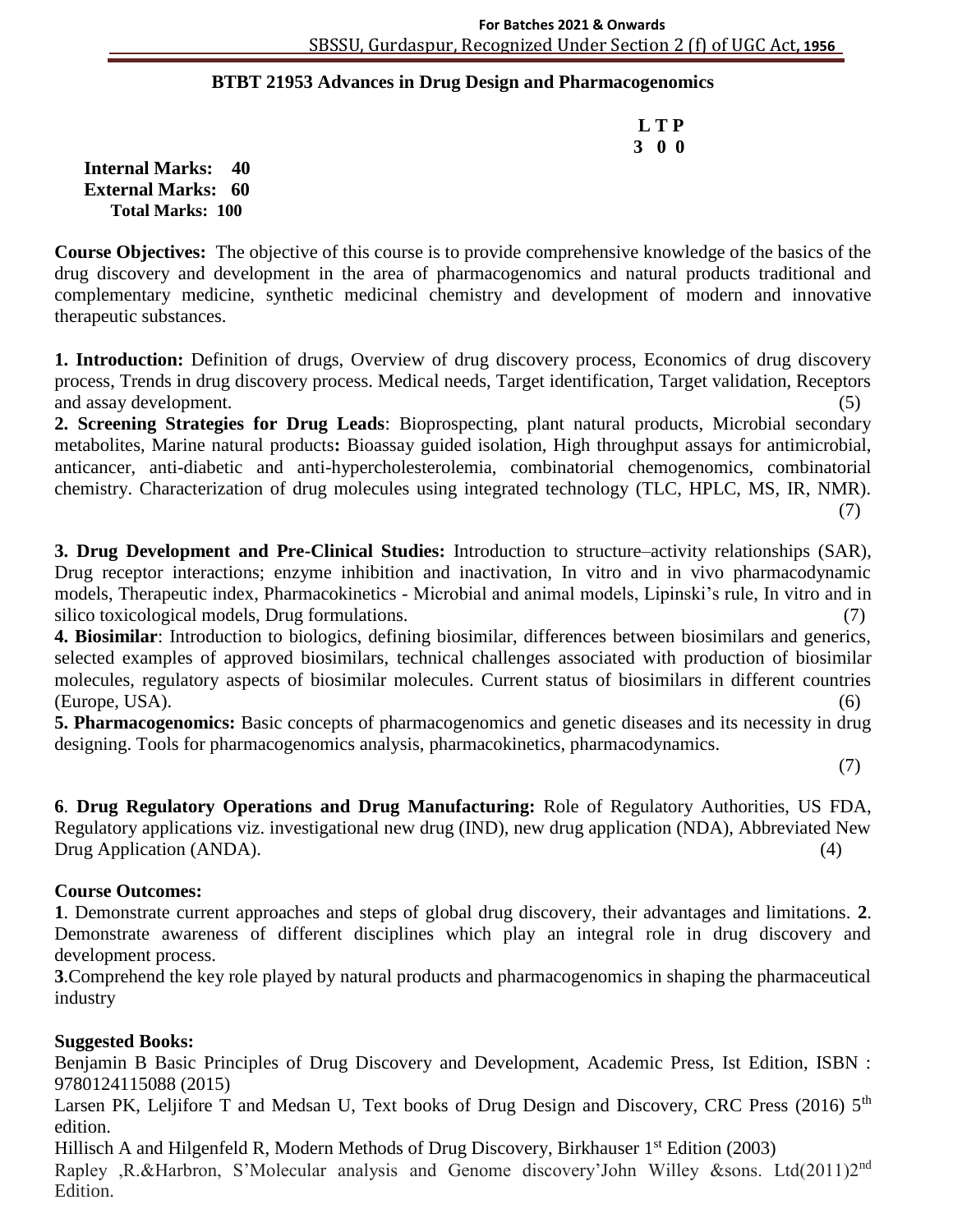#### **BTBT-21954 Biological waste treatment**

| <b>Internal Marks: 40</b> | L T P |
|---------------------------|-------|
| <b>External Marks: 60</b> | 300   |
| <b>Total Marks: 100</b>   |       |

**Course Objectives:** This course is to provide basic understanding of fundamental principles of existing and emerging technologies for the treatment of waste and recovery of value from waste. It provides detailed knowledge and skills in the management, treatment, disposal and recycling options for Biological Waste. Appreciate the increasing importance of waste and resource management in achieving environmental sustainability.

**1. Introduction to waste:** Types of wastes, Municipal waste, Industrial waste, Agricultural waste and residues, Hazardous waste, Sources of wastes and Environmental impact of waste, characterization of waste-Liquid waste characterization, solid waste characterization, ultimate analysis and proximate analysis. **(5)**

**2. Municipal Solid Waste Management:** Segregation and recycling and reuse of wastes; Collection, transportation and storage of municipal solid waste; Resource recovery from wastes; waste exchanges; Composting and Vermi-composting of wastes. **(6)**

**3. Biomedical Waste Treatment and Disposal:** Categories and Classification of biomedical wastes, Major and minor sources, Hazards, Need for disposal of biomedical waste, Waste minimization, Waste segregation and Labeling, Waste handling, collection, storage and transportation, Treatment and disposal. **(6)**

**4. Biological Waste Treatment:** Role of micro-organisms, microbial metabolism- Respiratory and fermentative, biological treatment processes- Aerobic, Anoxic, Anaerobic and Combined processes. Waste treatment and useful byproducts, solid waste treatment saccharification - gasification - composting- liquid waste treatment - aerobic, anaerobic methods. **(6)** 

**5. Waste to Energy conversion:** Biomass characterization (proximate and ultimate analysis); Biomass pyrolysis and gasification; Biomethanation and biogas plants; biogas enrichment and conditioning, Biofuels – biodiesel, bioethanol, Biobutanol; Algae and biofuels; Hydrolysis & hydrogenation; Solvent extraction of hydrocarbons; Pellets and brikets of biomass; Biomass based thermal power plants; Biomass as boiler fuel; Biomass fuels and GHG emissions. **(8)**

**6**. **Legal Requirements:** Municipal solid waste rules; Hazardous waste rules; Biomedical waste rules; Ewaste rules; Rules related to recycled plastics, used batteries, fly ash, etc. **(5)** 

#### **Course Outcomes:**

1. Understand the basic concepts of waste generation, its characterization and effective management.

- 2. Familiar with the recent methods and technologies for characterization and treatment of waste.
- 3. Aware of Indian rules and regulations about different waste and its management.

- 8. Bio-Medical Waste Management, Sushma Sahai, Published by APH Publishing Corporation, 2009.
- 9. W.W. Eckenfelder, JR AND D.J.O'Connor, "Biological Waste Treatment" Pergamon Press.
- 10. Waste Management: A Reference Handbook By Jacqueline Vaughn, ABC-CLIO, Inc.
- 11. George Tchobanoglous, Frank Kreith, Handbook of Solid waste Management, Second Edition, The McGraw-Hill Companies, Inc.
- 12. Ram Chandra, Environmental waste management, CRC Press, Taylor & Francis Group, 2015.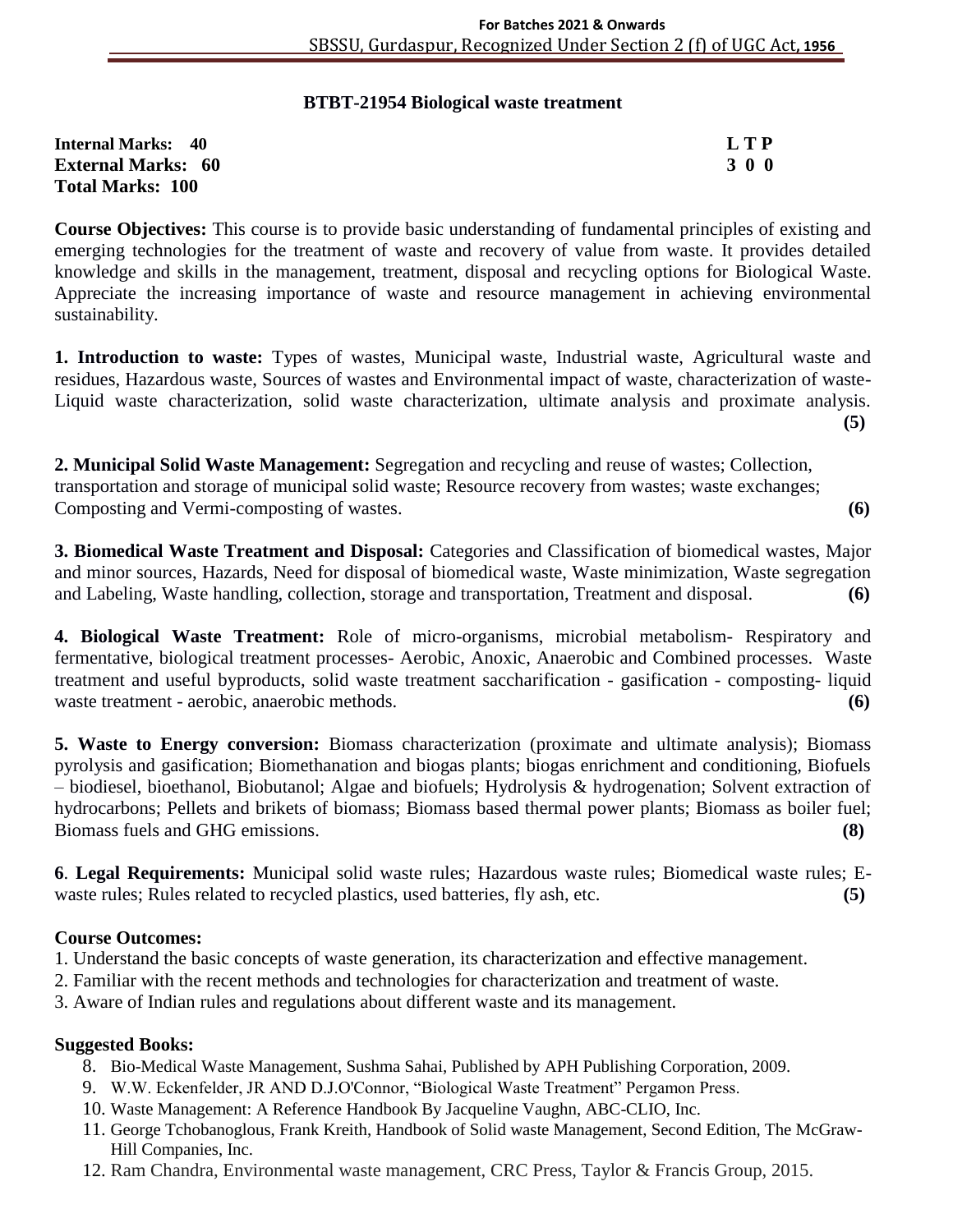#### **BTBT-21955 Introduction to Cancer Biology )**

 **L T P 3 0 0**

**Internal Marks: 40 External Marks: 60 Total Marks: 100** 

**Course Objectives**: The objective of this course is to introduce current concepts and advances in the area of cancer biology. The students will understand the role of oncogenes and suppressor genes and get knowledge on cancer related mutagens and pathways and cancer therapy

**1. Fundamentals of cancer biology:** Regulation of cell cycle, mutations that cause changes in signal molecules, effects on receptor, signal switches, tumour suppressor genes, modulation of cell cycle in cancer, different forms of cancers, diet and cancer. **(5)**

**2. Principles of carcinogenesis:** Theory of carcinogenesis, Chemical carcinogenesis, metabolism of carcinogenesis, principles of physical carcinogenesis, x-ray radiation-mechanisms of radiation carcinogenesis**.** (8)

**3. Principles of molecular cell biology of cancer:** Signal targets and cancer, activation of kinases; Oncogenes, identification of oncogenes, retroviruses and oncogenes, detection of oncogenes. Oncogenes/proto oncogene activity. Growth factors related to transformation. Telomerases. **(7)**

**4. Principles of cancer metastasis:** Clinical significances of invasion, heterogeneity of metastatic phenotype, metastatic cascade, basement membrane disruption, three step theory of invasion, proteinases and tumor cell invasion. **(7)**

**5. Cancer diagnostic and therapy:** Cancer screening and early detection, Detection using biochemical assays, tumor markers, molecular tools for early diagnosis of cancer. Different forms of therapy, chemotherapy, radiation therapy, detection of cancers, prediction of aggressiveness of cancer, advances in cancer detection. Role of papilloma, HIV, Epstein Barr Virus, HTLV and herpes in pathogenesis of cancers, diagnosis and prevention.

**(9)**

#### **Course Outcomes:**

Students will be able to

- 1. comprehend pathogenesis, molecular mechanisms and identification of cancer
- 2. explain cancer metastasis microenvironment and cancer therapy

3. explain pathogenesis viral disease and its treatment.

#### **Suggested Books:**

1. Sverre Heim, Felix, Mitelman. Cancer Cytogenetics 4th Edition Willy- Blackwell 2015.

2. Robin Hesketh. Introduction to Cancer Biology Cambridge, University Press 2013.

3. Fred Bunz. Principles of Cancer Genetics, Springer;  $2016\overline{2}^{\text{nd}}$  edition

4. Edward K. Wagner, Martinez J. Hewlett, David C. Bloom, David Camerini, Basic Virology 3rd edition, Wiley-Blackwell 2007.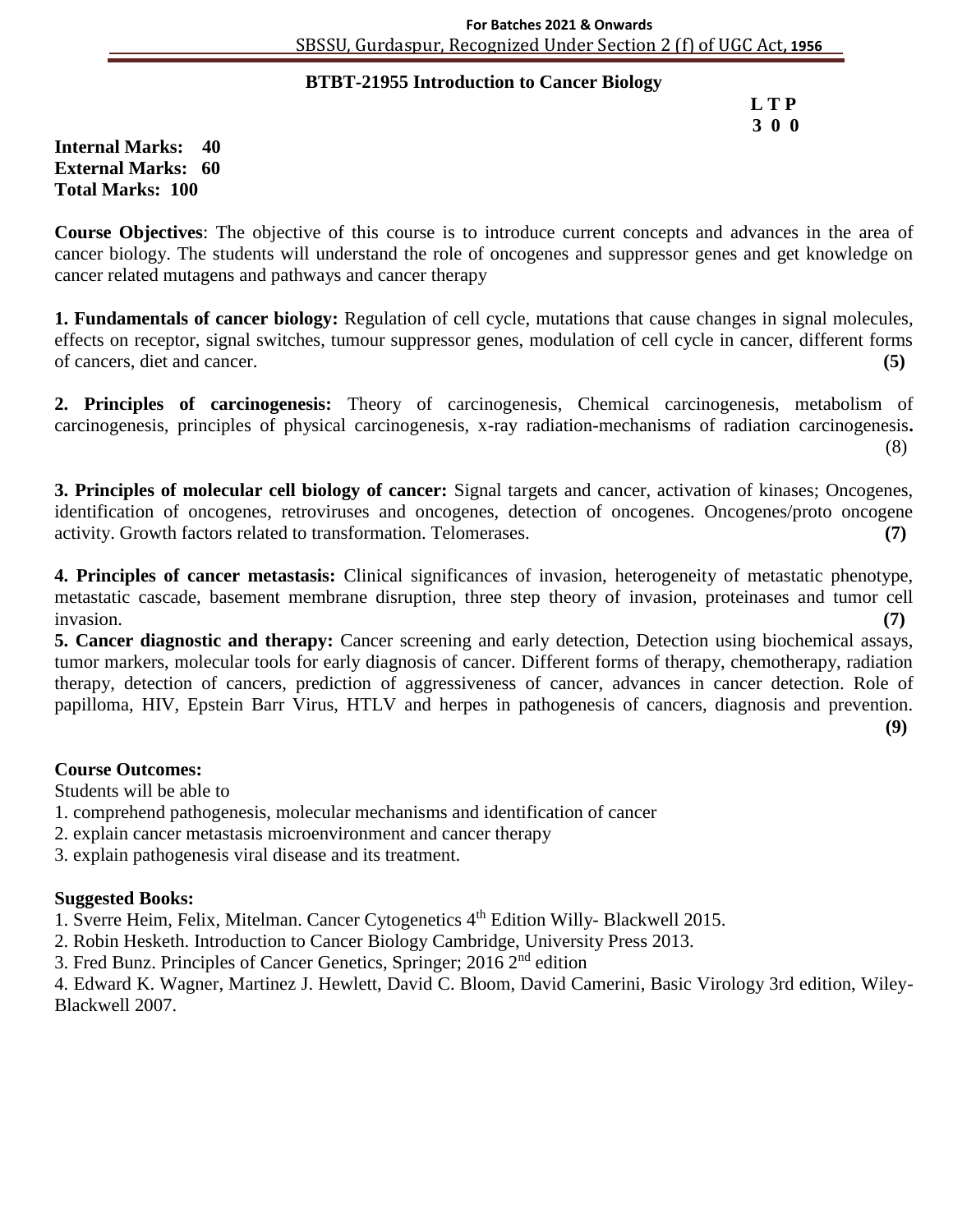#### **BTBT-21956 Protein Engineering )**

 **L T P 3 0 0**

**Internal Marks: 40 External Marks: 60 Total Marks: 100** 

**Course Objectives**: To make Students learn structural and functional relationships in proteins and altering their structure in order to function 'better'. To provide basic knowledge of enzyme technology and use of enzymes as tools in industry, agriculture and medicine.

**1. Protein structure and function: S**alient features of amino acids and their –R groups; information of proteins, the Ramachandran plot, folding, tertiary structure and structural domains and motifs of proteins; relationship between structure and function. **(4)**

**2. Characterization of Proteins structure**: Crystallography and X-Ray Diffraction, Spectroscopy (UV-VIS, NMR, MALDI-TOF, CD Spectroscopy and Fluorescence Spectroscopy) and Calorimetric Methods, Prediction of protein structure and conformation from sequence data. **(5)** 

**3. Protein stability and folding:** Protein stability, Mechanism of protein folding (types, level, thermodynamics, Anfinsen's dogma & Levinthol paradox& kinetics), Folding Rate, Molten globule; Techniques for studying of protein folding (NMR, CD spectroscopy, Proteolysis, Optical tweezers), Computational method. Protein folding errors: Alzheimer's, prions and Mad Cow (BSE, CJD), Cystic Fibrosis and cancer. (**6)**

**4. Protein Folding- Examples and Applications**: Location and functions of Molecular chaperones, chaperonin and co-chaperons, HSP chaperone system in *E.coli* & Human; Proteasomes and proteosome mediated protein degradation. Polyketides and non-ribosomal peptides; Combinational manipulation of polyketides and non-ribosomal peptides; application of protein folding to design new drug. **(6)**

**5. Protein Engineering and Design-I:** Methods in protein engineering and design – physical, computational, biochemical and molecular techniques; protein engineering in lysozyme and pepsin class of enzymes; chemical modifications of proteins; protein design, design of peptide and protein mimics. **(7)** 

**6. Protein Engineering and Design-II:** protein splicing and its application; Solid phase peptide synthesis, Production of Novel Proteins; Random and site directed mutagenesis, Methods for Expressing Recombinant Proteins; Industrial applications of Protein Engineering (Engineering of Stability, affinity for substrate, Protease Specificity, Cofactor requirements of Protein). **(8)**

#### **Course Outcomes:**

Students will be able to

- 1. comprehend the importance of R groups of the amino acids in any protein/enzyme.
- 2. know about domains and motifs in a protein and the basis of their prediction
- 3. know relationship between structure and function of a protein
- 4. design different strategies for protein engineering and protein design
- 5. know the principles of isolation and purification of enzymes from various sources

6. comprehend various methods involved in enzyme technology and their commercial applications.

#### **Suggested Books:**

1. Balasubramanian D, Bryce CFA, Dharmalingam K, Green J, and Jayaraman R, Concepts in Biotechnology, Universities Press (2007).

2. Rastogi SC, Mendiratta N and Rastogi P, Bioinformatics - Methods and Applications, PHI 4<sup>th</sup> edition 2013.

3. Satyanarayana, U, Biotechnology, Books and Allied (P) Ltd. (2013).

4. Smith JE, Biotechnology, Cambridge University Press  $5<sup>th</sup>$  edition (2012).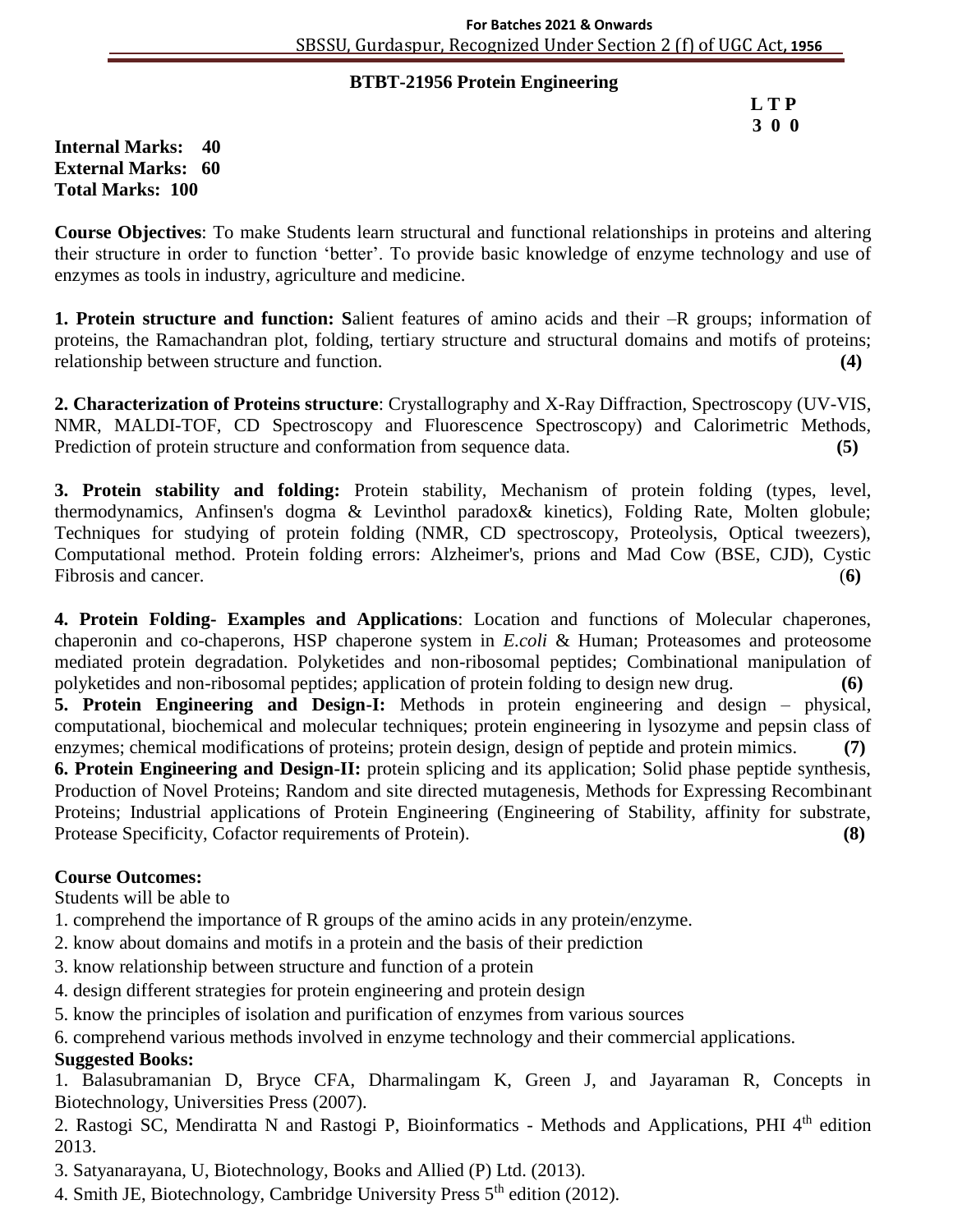#### **BTBT-21957 Molecular Farming )**

#### **L T P 3 0 0**

**Internal Marks: 40 External Marks: 60 Total Marks: 100** 

**Course Objectives:** The students will learn about molecular farming an emerging branch of plant biotechnology and wide range of products for molecular farming of various biomolecules, secondary products and commercially important molecules using plant systems as 'bioreactors'.

- 1. I**ntroduction: Definition,** common perception and the milestones of plant molecular farming; Transgenic plants as bioreactors-an attractive alternative to current forms of manufacture of various compounds, Relevance and advantages of plant-based molecular farming.
	- (6)
- 2. **Plant Transformation Techniques:** Advantages of various strategies for genetic transformation of plants-stable nuclear and plastid transformation, plant cell-suspension cultures, introduction to transient expression systems. (5)
- 3. **Factors Affecting Transgene Expression:** Limitations and optimization of plant production systems-choice of suitable host plants, optimizing expression and stability of recombinant proteins, glycosylation aspects, downstream processing of the plant-derived products (7)
- 4. **Case Studies:** Strategic details of various molecular farming techniques, production of carbohydrates, amylose-free starch, high-amylose starch, cyclodextrins, fructans, trehalose, production of lipids, medium-chain, saturated & mono-unsaturated fatty acids, improvement of plant oils, production of rare fatty acids, production of biodegradable plastics in plants. (7)
- 5. **Commercially Useful Products:** Genetically engineered plants as protein factories: Enzymes for industrial and agricultural uses, plantibodies and subunit vaccines. (5)
- 6. S**ocial and Ethical Concerns:** Critical evaluation of various case studies on molecular farming and their future prospects; Economic and regulatory considerations of plant molecular farming. (6)

#### **Course Outcomes:**

Students will be able to:

- 1. develop strategies for modification of plants for production of important molecules.
- 2. take decision to select the expression system in plants for various proteins and enzymes.
- 3. Biotransform the existing bio-molecules.

- 1. Slater, A., Scott, N.W., and Fowler, M.R., Plant Biotechnology, Second Edition, Oxford University Press (2008).
- 2. Primrose, S.B. and Twyman, R.M., Principles of Gene Manipulation and Genomics, Blackwell Publishing (2006).
- 3. Biotechnology-an Introduction by Barnum, S.R., Thompson Brooks/Cole (2007).
- 4. Biotechnology by Satyanarayana, U., Books and Allied (P) Ltd. (2005)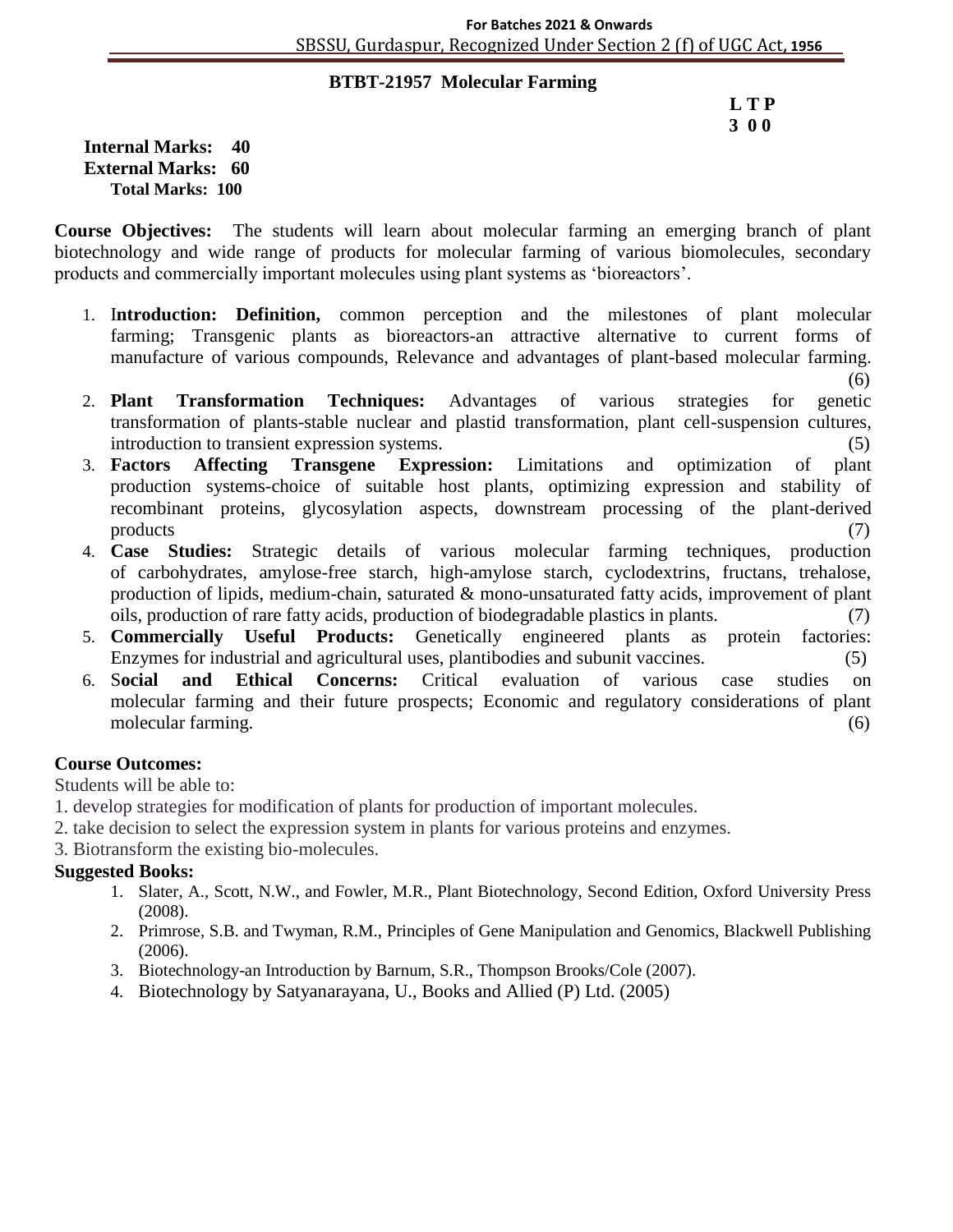#### **BTBT-21958 Environmental Biotechnology )**

| <b>Internal Marks: 40</b> | <b>LTP</b> |
|---------------------------|------------|
| <b>External Marks: 60</b> | 3 0 0      |
| <b>Total Marks: 100</b>   |            |

**Course Objectives:** The course content aims to make the student understand how biotechnology can help in monitoring or removing the pollutants and developing an understanding of new trends such as biofuels, renewable energy sources, or development of stress-tolerant plants which can minimize the harmful impact of pollutants thereby making the planet earth a better dwelling place.

**1. Introduction:** Environment, Types of Environmental pollution: Air, Water, Land, Radioactive pollution, Measurement of environmental pollution, Microbiology and biochemistry of pollution abatement, Biodegradation methods, Aerobic and anaerobic treatment methods of solid and liquid wastes, Minimum National Standards for Waste Disposal. **(4)**

**2. Biodegradation of Xenobiotic Compounds:** Xenobiotic compounds–Definition, examples and sources. Biodegradation- Introduction, effect of chemical structure on biodegradation, recalcitrance, co metabolism and biotransformation. Factors affecting biodegradation, microbial degradation of hydrocarbons: long chain aliphatic, aromatic, halogenated, sulfonated compounds, surfactants, pesticides and oil spills **(4)**

**3. Bioremediation, Biorestoration and Biotransformation:** Introduction and types of bioremediation, bioremediation of surface soil and sludge, subsurface material, In situ and Ex-situ technologies, phytoremediation. Biorestoration: reforestation through micropropagation, development of stress tolerant plants, use of mycorrhizae in reforestation, use of microbes for improving soil fertility, reforestation of soils contaminated with heavy metals. Biotransformation: toichiometry, kinetics, and thermodynamics of microbial processes for the transformation of environmental contaminants (5)

**4. Microbiology of waste water treatment:** Aerobic processes-Activated sludge, Oxidation ditches, Trickling filters, Towers, Rotating discs, Rotating drums, Oxidation ponds, Anaerobic processes: Anaerobic digestion, Anaerobic filters, Upflow anaerobic sludge blanket reactor, Treatment schemes for waste waters of dairy, distillery, tannery, sugar and antibiotic industry. **(7)**

**5. Eco-Friendly Bioproducts from Renewable Sources:** Fundamentals of composting process: composting technologies, composting systems and compost quality, scientific aspects and prospects of biofuel production: methanogenic, acetogenic, and fermentative bacteria, anaerobic and aerobic digestion processes and conditions, bioethanol, biohydrogen and biodiesel; biofertilizers and biopesticides. **(6)**

**6. Biotechnology in Environment Protection**: Current status of biotechnology in environment protection and its future, plasmid borne metabolic activities, bioaugmentation, packaged microorganisms, degradative plasmids, release of genetically engineered organisms in environment **(5)**

7. **Biodiversity:** Definition, species and ecosystem diversity, biogeographical classification of India, value of biodiversity, biodiversity at global, national and local levels. India as a mega-diversity nation, hot-spots of biodiversity, threats to biodiversity: habitat loss, poaching of wildlife, man-wildlife conflicts, red data book, rare, endangered, vulnerable and endemic species, conservation of biodiversity: In-situ and Ex-situ conservation, germplasm conservation **(5)**

**Course Outcomes:** By the end of the course, the student should be able to

- 1. Evaluate the potential for biodegradation of organic pollutants, taking microbial and Physical/chemical environments, as well as the chemical structure of the compound itself, into consideration.
- 2. Classify microbes according to energy source and carbon source and evaluate energy outcome of the energy metabolism, treatment technologies of wastewater.
- 3. Familiar with basic concepts of Renewable Energy, Advancements in renewable energy generation,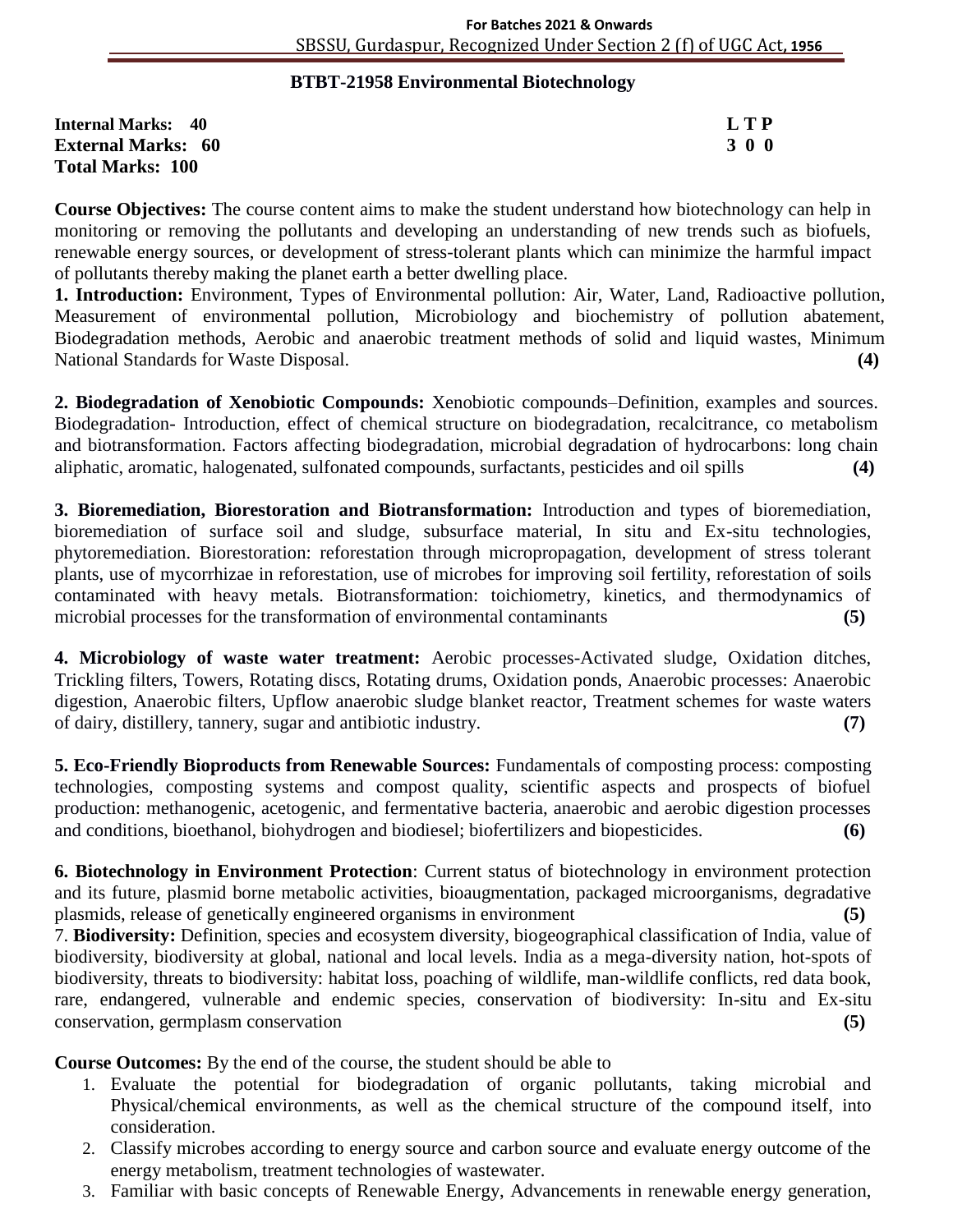concept of waste water and its treatment methods. **)**

4. Define basic concepts in microbial ecology, biological diversity and its conservation.

- 1. 1. Environmental Processes I-III, J. Winter, 2nd ed., Wiley Publications.
- 2. Introduction to Waste Water Treatment- R. S. Ramalho, Academic Press.
- 3. Bharucha Erach, The Biodiversity of India, Mapin Publishing Pvt. Ltd.
- 4. Environmental Biotechnology, B.C. Bhattacharya & Ritu Banerjee, Oxford Press,2007.
- 5. Environmental Biotech, Pradipta Krimar, I.K. International Pvt. Ltd., 2006.
- 6. Environmental Microbiology & Biotechnology, D.P. Singh, S.K. Dwivedi, New Age International Publishers, 2004.
- 7. Biodegradation and Bioremediation 1999 (2nd editon). Martin Alexander, Elsevier Science & Technology.
- 8. Environmental Biotechnology by Bruce Rittmann and Perry McCarty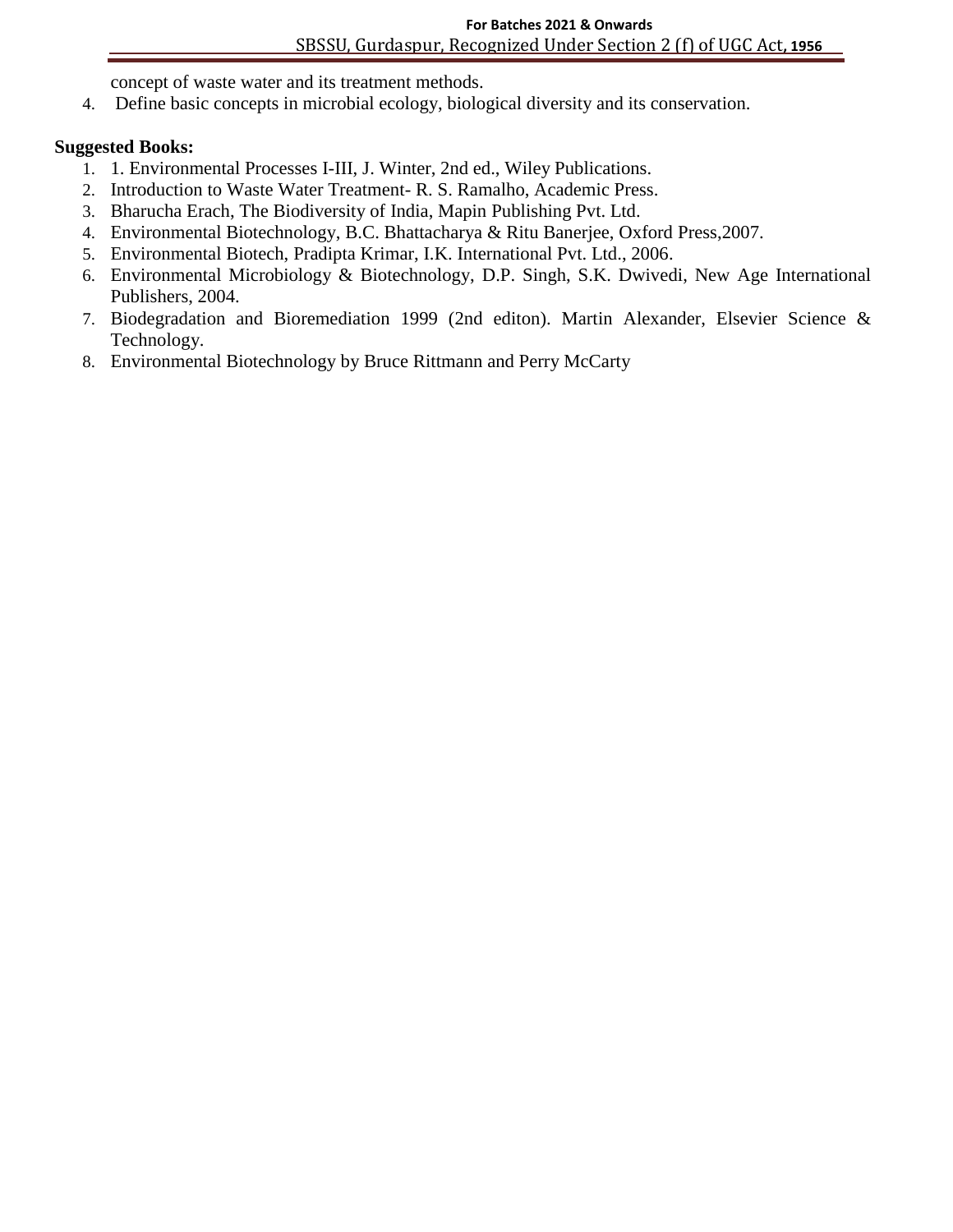#### **BTBT-21959 Pharmaceutical Biotechnology )**

#### **L T P 3 0 0**

## **Internal Marks: 40 External Marks: 60 Total Marks: 100**

**Course Objectives**: The objective of this course is to make students understand the basic concepts involved in pharmaceutical industry. The course will give knowledge about new drug development and approval process, ADMET of drugs, about the manufacturing and quality control of conventional, new type of dosage forms and biotechnology derived pharmaceuticals.

**1.Introduction to drugs and pharmacy:** An overview and history of pharmaceutical industry. The business and the future of Biopharmaceuticals. Drug regulation and control. Scope and applications of biotechnology in pharmacy. **(7)**

**2. New drug development and approval process:** Strategies for new drug discovery, finding a lead compound, combinatorial approaches to new drug discovery, pre-clinical and clinical trials. **(6)**

**3. Drug pharmacokinetics & pharmacodynamics:** Routes of drug administration, membrane transport of drugs, absorption, distribution, metabolism and excretion of drugs. Factors modifying drug action, mechanism of drug action on human beings, receptor theory of drug action, pharmacogenomics, adverse effects of drugs and toxicology, Drug interactions. **(8)**

**4. Pharmaceutical manufacturing:** Drug dosage forms and their classification. Sterile dosage formsparenteral and biologics, novel dosage forms and targeted drug delivery systems. Current good manufacturing practices and issues. Packaging material and techniques. Quality control of pharmaceutical products as per pharmacopoeia. Microbial assays of vitamins and antibiotics. Stability studies, Method validation. **(7)**

**5. Biotechnology derived pharmaceuticals.** Production of pharmaceuticals by genetically engineered cellshormones and vaccines. Regulatory issues in pharmaceutical products. Quality control of antibiotic and nonantibiotic formulations using titrimetric, spectrophotometric, chromatographic methods as per IP/US Pharmacopoeia. Microbiological assays of vitamins and antibiotics. Sterility testing and stability testing of parenteral formulations. **(8)**

# **Course Outcomes :**

Students will be able to

1. explain the strategies and various steps of new drug discovery process.

2. explain the concept of pharmacodynamics and pharmacokinetics

3. apply the knowledge of pharmaceutical manufacturing in the production of biopharmaceuticals like antibiotics, vaccines, proteins and hormones

4. carry out the quality control procedures in the production of various biopharmaceuticals

5. explain the regulatory aspects in the development of pharmaceuticals.

# **Suggested Books:**

1. Allen, L.V., Popovich, N.G. and Ansel, H.C., Ansel's Pharmaceutical Dosage Forms and Drug Delivery Systems, Lippincott Williams and Wilkins 11<sup>th</sup> edition (2018).

2. Walsh, G., Biopharmaceuticals: Biochemistry and Biotechnology, Wiley 2ne edition (2009).

3. Gennaro, A.R., Remington: The Science and Practice of Pharmacy. Lippincott Williams and Wilkins 21st edition (2008).

4. Tripathi, K.D., Essentials of Medical Pharmacology, Jaypee Brothers Medical Publishers 8<sup>th</sup> edition (2018).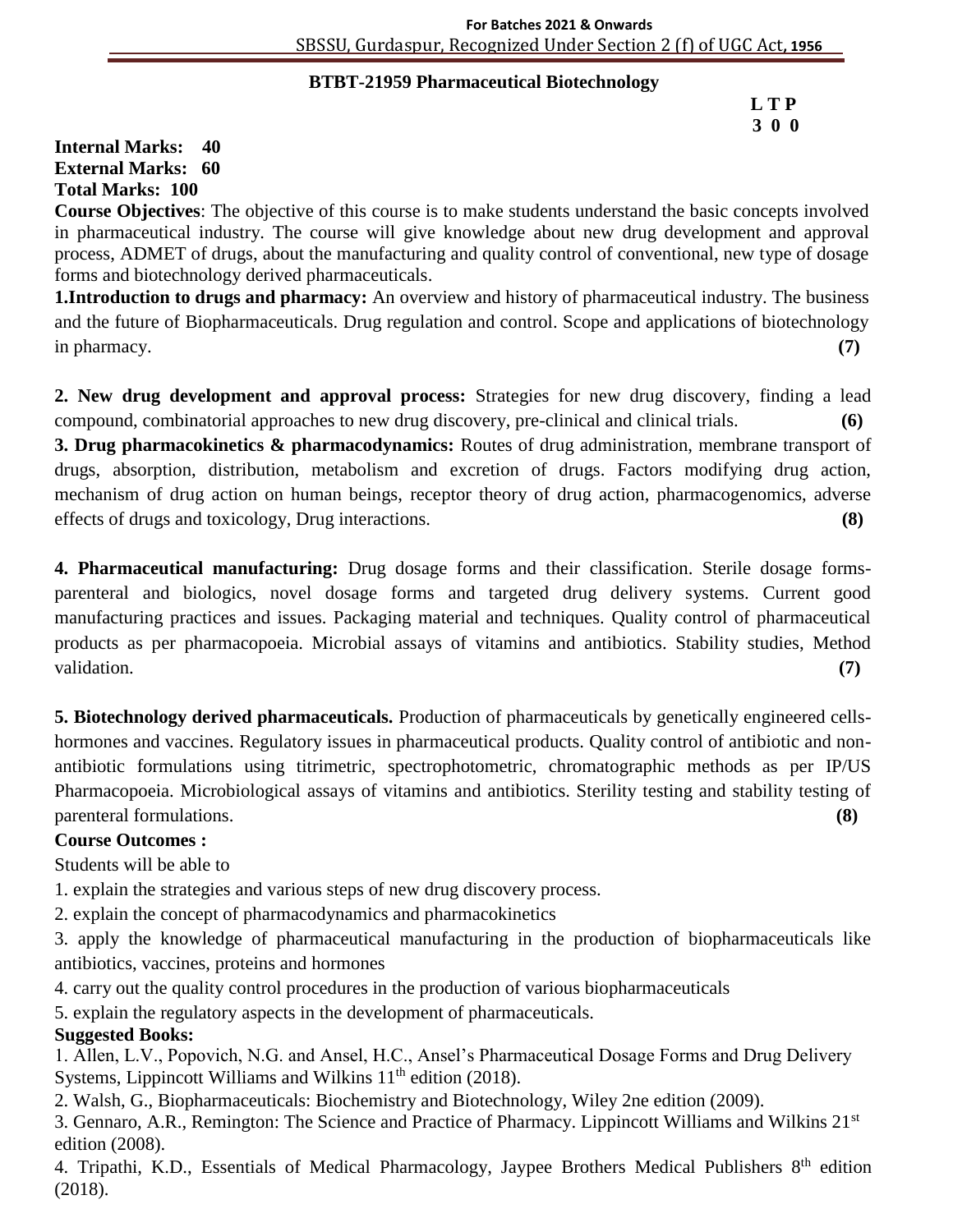#### **BTBT-21960 Agricultural Biotechnology )**

| LTP |
|-----|
| 300 |

#### **Internal Marks: 40 External Marks: 60 Total Marks: 100**

**Objective:** The objective of the course is to familiarize the students with basic concept, advanced research areas and Industrial application of Agriculture Biotechnology. At the end of the course, the students will have sufficient scientific understanding of Agriculture Biotechnology and apply this knowledge to research and industrial related activities to increase the productivity.

**1. Introduction**: Introduction and importance of agriculture in national economy. Basic techniques and tools in plant tissue culture, Establishment of callus, suspension cultures, organogenesis and embryogenesis, Meristem tip culture, Hardening of plants, Techniques of anther, embryo and ovule culture. Protoplast isolation, culture and fusion. Artificial seed (synthetic seed) and its importance **(6)**

**2. Methods of Crop Improvement**: Conventional methods for crop improvement (Pedigree breeding, Heterosis breeding, Mutation breeding). Tissue culture in crop improvement, Micropropagation for virus-free plants, Somaclonal variation, Somatic hybridization, Haploids in plant breeding, Recombinant DNA technology, Genetic Engineering of Crop Plants, Methods of plant transformation, Transgenic Plants, Molecular Markers, QTL Mapping. **(10)**

**3. Microbes in Agriculture and Food**: Applied Microbiology in the future of mankind, moving frontiers of applied microbiology, microbial enzymes and their applications in food processing and agrochemical industries, agro-waste utilization, biodegradable polymers and their applications, microbial polysaccharides; Production and utilization of essential amino-acids, chemicals from microalgae. **(7)**

**4. Secondary Metabolite Production**: Production of Secondary Metabolites, Production of foreign compounds in transgenic plant, Achievements and recent developments of genetic engineering in agriculture. Microbial Biopesticides, Biofungicides, Herbicides, and Agricultural antibiotic. **(7)**

**5. Ethical Issues, Acceptance and Developments in India**: Ethical Aspects and Public Acceptance, Animal farming. Important rural development programmes in India; organizational set up agricultural research, education and extension in India. **(5)**

# **Course Outcomes:**

Students will be able to:

- 1. undertake propagation of plant in culture and plan commercial production of plants through micropropagation
- 2. certify tissue culture raised plants
- 3. undertake trade specific modification through plant genetic manipulation and somatic hybridization
- 4. develop various gene constructs and their expression in plants

# **Suggested Books:**

- 1. Agricultural Biotechnology by Arie Altman. Marcel Dekker, Inc. (2001).
- 2. Biotechnology by B.D.Singh, Kalyani Publication.
- 3. Agriculture Biotechnology-Hemant Rawat, Oxford Book Company
- 4. M J Chrispeels, Plants, Genes and Crop Biotechnology, Jones and Bartlett Publishers, Inc., 2nd Sub Edition, 2002.
- 5. B Shmaefsky, Biotechnology on the Farm and in the Factory: Agricultural and Industrial Applications (Biotechnology in the 21stCentury), Chelsea House Publications, 2005.

6. Plant Biotechnology and Agriculture: Prospects for the 21st Century, Altman, Arie (EDT)/ Hasegawa, Paul Michael (EDT) Elsevier Science Publishing Co Inc 2011-12-13, San Diego, 2011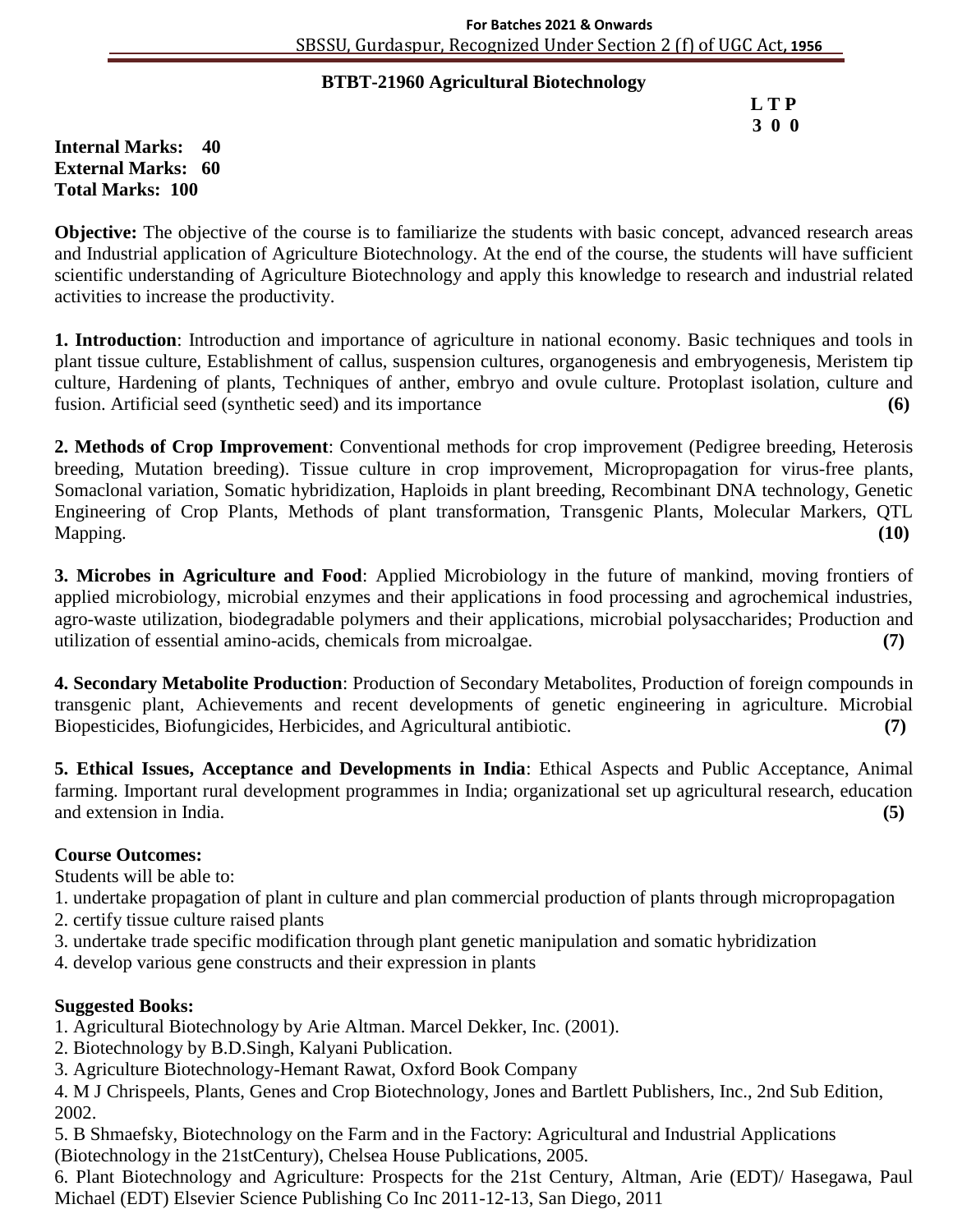#### **BTBT-21970 Industrial Waste Management )**

**Internal Marks: 40 L T P External Marks: 60 3 0 0** 3 0 0 3 0 0 3 0 0 3 0 0 3 0 0 3 0 0 3 0 0 3 0 0 3 0 0 3 0  $\sigma$ **Total Marks: 100** 

**Course Objectives:** This course will provide an introduction about the polluting potential of major industries in the country and the methods of controlling the same. To familiarize the methods of pollution prevention in industries, life cycle assessment of products and design for environment.

**1. Introduction**: Pollution Index, Types of industries and Industrial pollution – Characteristics of industrial wastes- Physical, Chemical and Biological characteristics, effects of industrial effluents on streams, sewer, land, sewage treatment plants and human health. Environmental legislations related to prevention and control of industrial effluents and hazardous wastes. **(6)**

**2. Pollution From Major Industries:** Sources, Characteristics, waste treatment flow sheets for selected industries such as Textiles, Tanneries, Pharmaceuticals, Electroplating industries, Dairy, Sugar, Paper, distilleries, Steel plants, Refineries, fertilizer, thermal power plants, Wastewater reclamation concepts. **(9)**

**3. Authorities and Regulations:** Environment friendly chemical processes, Material and process modifications, Concept of Green Chemistry, Regulations for clean environment and implications for industries- International environmental standards-Environmental technology assessment. **(6)**

**4. Source Reduction And Treatment Technologies:** Waste management Approach – Waste Audit – Volume and strength reduction, Recycle, reuse and byproduct recovery – Applications, residuals management-Economic recovery and recycling of wastes. Equalization, Neutralization, Removal of suspended and dissolved organic solids – Chemical oxidation – Adsorption - Removal of dissolved inorganics, Combined treatment of industrial and municipal wastes, Dewatering – Disposal. **(9)**

**5. Hazardous Waste Management:** Hazardous wastes, Physico chemical treatment, solidification, Incineration, Secured landfills, Industrial applications of pollution prevention, Life cycle assessment, and technology assessments **(6)**

#### **Course Outcomes:**

- 1. An insight into the pollution from major industries including the sources and characteristics of pollutants.
- 2. Understand the concept of pollution prevention and its related technologies.
- 3. Familiar with concepts for the processing and reclamation of Industrial waste water.

- 1. Melcalf & Eddy, George Tchobanoglous, Wastewater Engineering: Treatment and Resource Recovery, McGraw-Hill Education; 5 edition (2013)
- 2. James G. Mann and Y.A.Liu, "Industrial Water Reuse and Waste Water Minimization", McGraw Hill, 2009.
- 3. Eckenfelder .W.W, "Industrial Water Pollution Control", McGraw-Hill, 2009.
- 4. M.N.Rao & A.K.Dutta, "Wastewater Treatment", Oxford IBH Publication, 1995.
- 5. Freeman H.M., "Industrial Pollution Prevention Hand Book", McGraw Hill, 2005.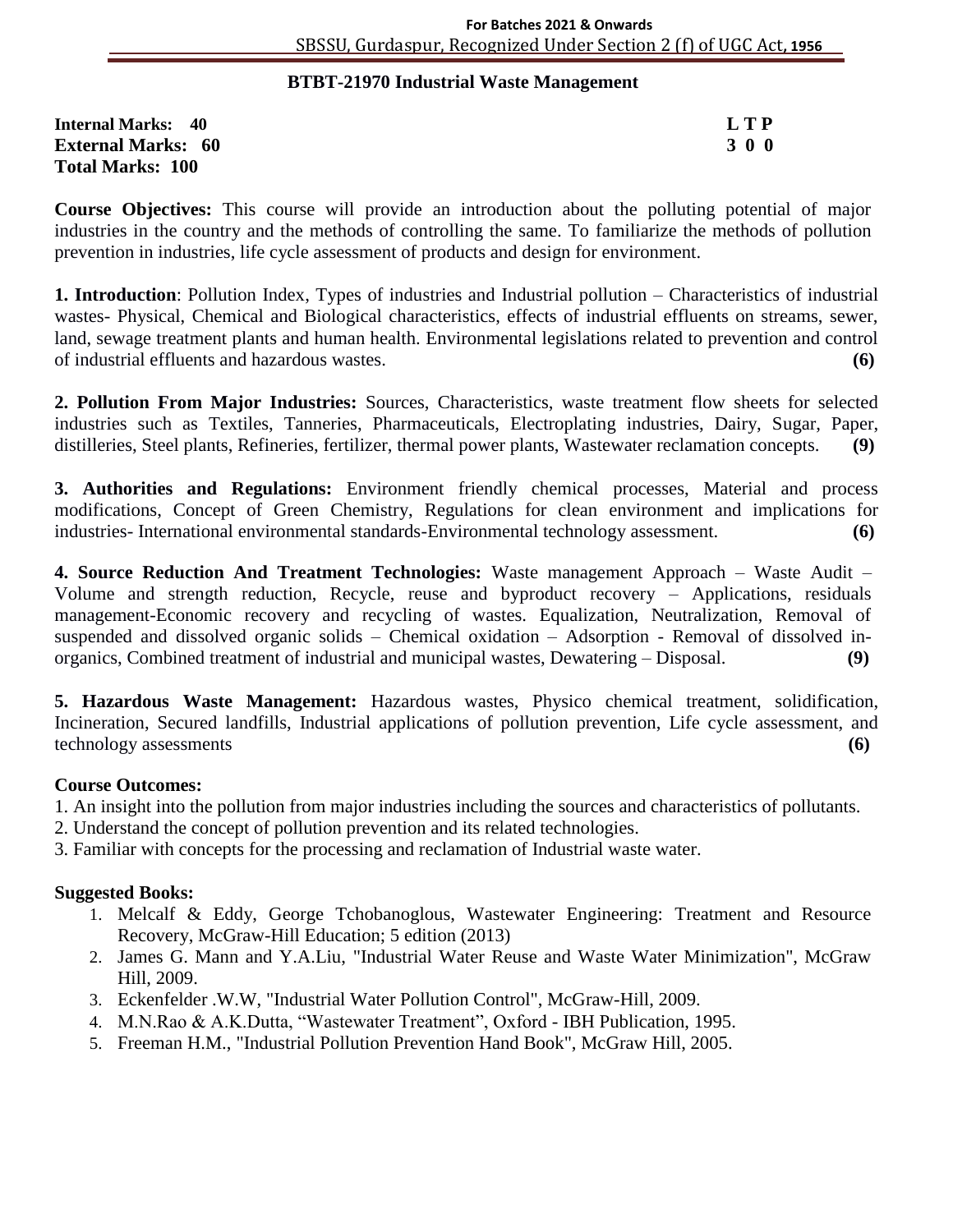#### **BTBT-21971 Bioinformatics )**

 **L T P 3 1 0**

**Internal Marks: 40 External Marks: 60 Total Marks: 100** 

**Course Objectives**: The objective is to help the students to reach rapidly the frontier of bioinformatics and be able to use the bioinformatics tools to solve the problems in their own research. Also the student should obtain the basic skill required to survive in the industry

**1. Introduction to Biological Database**: Overview, Types of biological databases, Nucleic acid databases (NCBI, EMBL etc); Protein Databases: Database Searching, Description of the entries and Sequence Data File, Sample Sequence Data File, Representation of sequence. (5)

**2. Sequence Analysis & Alignment:** Statistical significance of alignment; Sequence assembly Analysis; Global & Local Alignment and their algorithms, Pair-wise and Multiple sequence alignment: Scoring matrices- PAM, BLOSUM, PSSM, HMM etc., Gaps & gap penalties. Programs and methods for sequence alignment. Dot plots, Dynamic programming algorithms, Heuristics FASTA, BLAST. (7)

**3. Omics science:** Introduction to genomics, proteomics, metabolomics, interactomics (5)

**4. Phylogenetic Analysis:** Phylogenetic prediction, evolutionary tree construction, tree building methods, searching for trees, rooting trees, evaluation tree & data phylogenetic software like PHYLIP, CLUSTAL W, Tcofee, Phylogenetics on the web, Synteny (comparison of grass genomes), COGS (Cluster of Orthologous genes. (7)

**5. Protein structure prediction:** Protein structure classification, 3D proteins structure file formats: PDB, CIF, MMDB; secondary & tertiary structure predictions: threading, Fold recognition, Homology modelling, Protein visualization tools: Rasmol, Swiss-PDB etc. (6)

**6. Applications Of Bioinformatics In Biotechnology**: gene prediction in prokaryotes, eukaryotes; other applications in the areas of health, food and medicine. (5)

#### **Course Outcomes:**

- 1. Knowledge and awareness of the basic principles and concepts of biology, computer science and mathematics
- 2. Existing software effectively to extract information from large databases and to use this information in computer modeling
- 3. Problem-solving skills, including the ability to develop new algorithms and analysis methods
- 4. An understanding of the intersection of life and information sciences, the core of shared concepts, language and skills the ability to speak the language of structure-function relationships, information theory, gene expression, and database queries

- 1. 1.Bioinformatics: A Practical Guide to the Analysis of Genes and Proteins, By Andreas D, Baxevanis, B.F, Francis O, Wiley –Interscience , 4th Edition, 2013.
- 2. 2.Bioinformatics: Sequence and Genome Analysis by David W. Mount ,Cold Spring Harbor Laboratory Press,U.S.; 2nd Revised edition edition 2004.
- 3. 3.Bioinformatics and the genome projects by Smith DW, Academic Press, 2006 4.Bioinformatics: A Biological Guide to computing and the Internet by Stuart M and Brown NYU, Mecical Centre, NY USA, 2000.Textbook of Biotechnology, H K Das, Wiley- India (P) Ltd., New Delhi (2005).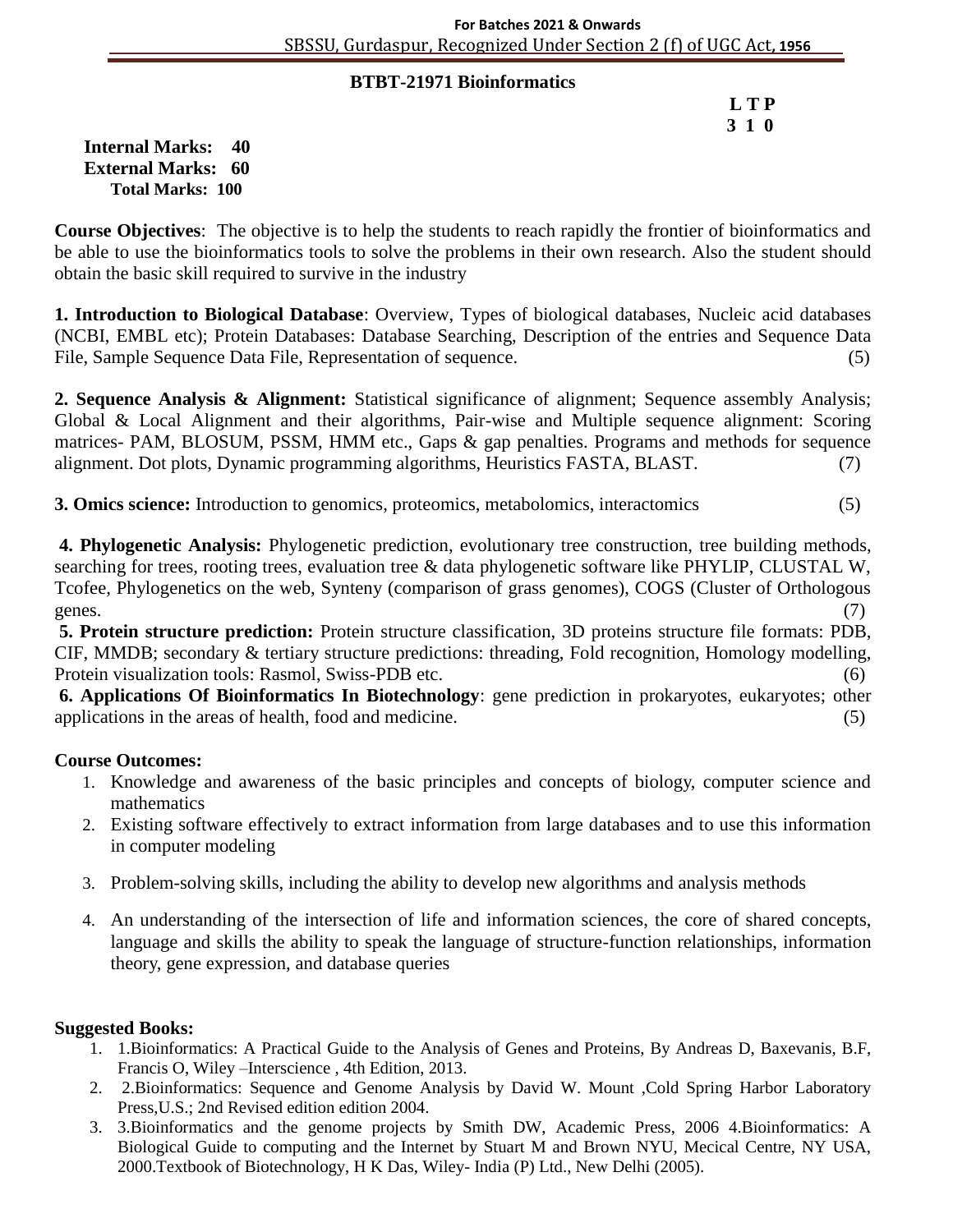#### **BTBT 21972 Food Safety)**

# **L T P 3 0 0**

**Internal Marks: 40 External Marks: 60 Total Marks: 100** 

**Course Objectives:** To impart knowledge about the various areas related to food science as a discipline. To develop an understanding of food composition, principles of preservation, new product development, food quality and analysis and food safety laws.

**1. Introduction:** Definition, its role in food industry, Physical properties: Color, viscosity, size and shape: Color measurement techniques by spectrophotometer, Munsell color system and Lovibond tintometer; Role of viscosity and consistency in food quality: Weight, volume, weight volume ratio, length, width, diameter, symmetry, curvature, area. (5)

**2. Food Quality and Maintenance:** Food quality, different factors inside and outside the food, Objective and subjective evaluation of food quality, analytical instruments used in food analysis, their working and principle. Maintenance of quality through mandatory and voluntary standards; their working set up and application in foods. (5)

**3. Role of QC and QA Quality:** Quality Control, Quality Assurance, Concepts of quality control and quality assurance functions in food industries. Quality Improvement Total Quality management: Quality evolution, quality gurus, defining TQM, principals of TQM, stages in implementation, TQM road map. Quality improvement tools, customer focus, cost of quality. (6)

**4. Food Security**: Reviewing the global food situation with emphasis on Food security, Nutritional security, Factors influencing nutritional security, Causes of food insecurity and solution in India as well as around the  $\text{world.}$  (5)

**5. Food Laws and Standards:** National and International food laws Mandatory and voluntary food laws. FSSAI Indian Food Regulations and Certifications: Food Safety and Standards Act FSSAI Rules, food adulteration, misbranding, common adulterants in foods, Duties and responsibilities of Food Safety Authorities. (5)

**6. AGMARK, BIS, FPO, Weights and Measures Act , CODEX :** Agricultural Marketing and Grading Standards (AGMARK), Bureau of Indian Standards(BIS) and their certification, FPO –standards and certification process Weights and Measures Act and Packaged commodity rules Role of CODEX in food safety and standards ,Food safety issues and risk analysis. (6)

**7. Food safety issues of new biotechnologies:** National and international norms, Traceability, HACCP, GMP, GAP, SPS, TQM, Six sigma, EIA and ISO. (4)

# **Course Outcomes:**

**1**.Explain importance of different techniques of food quality measurement and maintenance. **2**.Correlate basic food science with food safety laws and standards

**3**.Determine food quality by food analysis as per food laws and their importance in food industry

# **Suggested Books:**

1.S. Suzanne Nielsen-Food Analysis: Food Science Texts Series, Springer;  $5<sup>th</sup>$ . Edition (2017)

2.Shetty, K., Plaiyath, G., Pometto, A. and Levin, R.E., Functional Foods & Biotechnology, CRC Press (2019).

3.Avantina Sharma Textbook of Food Science & Technology, International Book Distributing Company, 3rd ed. (2017)

4.Yasmine Motarjemi and Huub Lelieveld Food Safety Management Elseiver1st Edition(2013)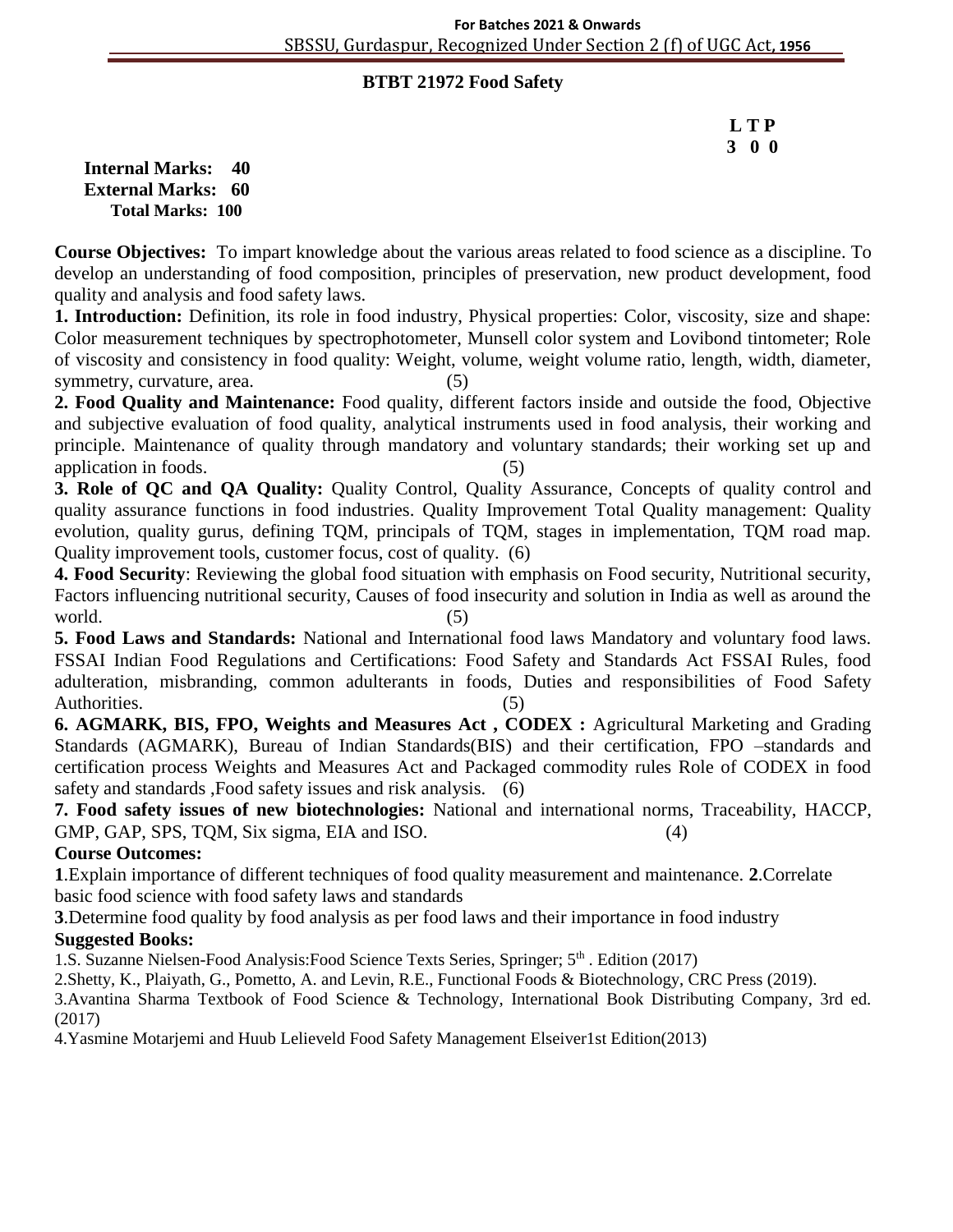#### **BTBT-21973 Intellectual Property Rights )**

#### **L T P 3 0 0**

**Internal Marks: 40 External Marks: 60 Total Marks: 100** 

**Course Objectives:** To introduce basic concepts of ethics and safety that are essential for various branches of science involving technical procedures and protection of intellectual property and related rights. To understand balanced integration of scientific and social knowledge in sustainable development.

- 1. Introduction: General introduction, Patent claims, the legal decision-making process. Ownership of tangible and intellectual property, introduction to WTO, WIPO, TRIPS (6)
- 2.
- 3. Law of copy rights: Fundamental of copy right law, originality of material, rights of reproduction, rights to perform the work publicly, copy right ownership issues, copy right registration, notice of copy right, international copy right law. Law of patents: Foundation of patent law, patent searching process, ownership rights and transfer. (7)
- 4.
- 5. Basic Requirement of Patentability: Patentable subject matter, novelty and public domain, non obviousness (5)
- 6. Patent Litigation: Substantive aspects of patent litigation, procedural aspects of patent litigation, recent developments in patent system. IPR issues in the Indian context current patent laws.

(5)

7. Case studies/ experience from developing and developed countries. (7)

# **Course Outcomes:**

# Students will be able to

- 1. recognize importance of IPR practices and guidelines in research
- 2. comprehend benefits of copy rights in technology and related issues
- 3. recognize importance of protection of new knowledge and innovations and its role in business

- 1. Sign KC : Intellectual Property Rights on Biotechnology , BCIL, New Delhi
- 2. BAREACT, Indian Patent ACT 1970 Acts & Rules, Universal Law Publishing Co.Pvt Ltd., 2007.
- 3. Biotechnology and IPR by Dr. T. Ramakrishna, NLSIU, Bangalore.
- 4. Intellectual Property by Bently, Lionel, Oxford University Press, 2001.
- 5. T. M Murray and M.J. Mehlman,Encyclopedia of Ethical, Legal and Policy issues in
- 6. Biotechnology, John Wiley & Sons 2000.
- 7. Intellectual Property Rights in the WTO and developing country by Watal Jayashree, Oxford University Press, 2001.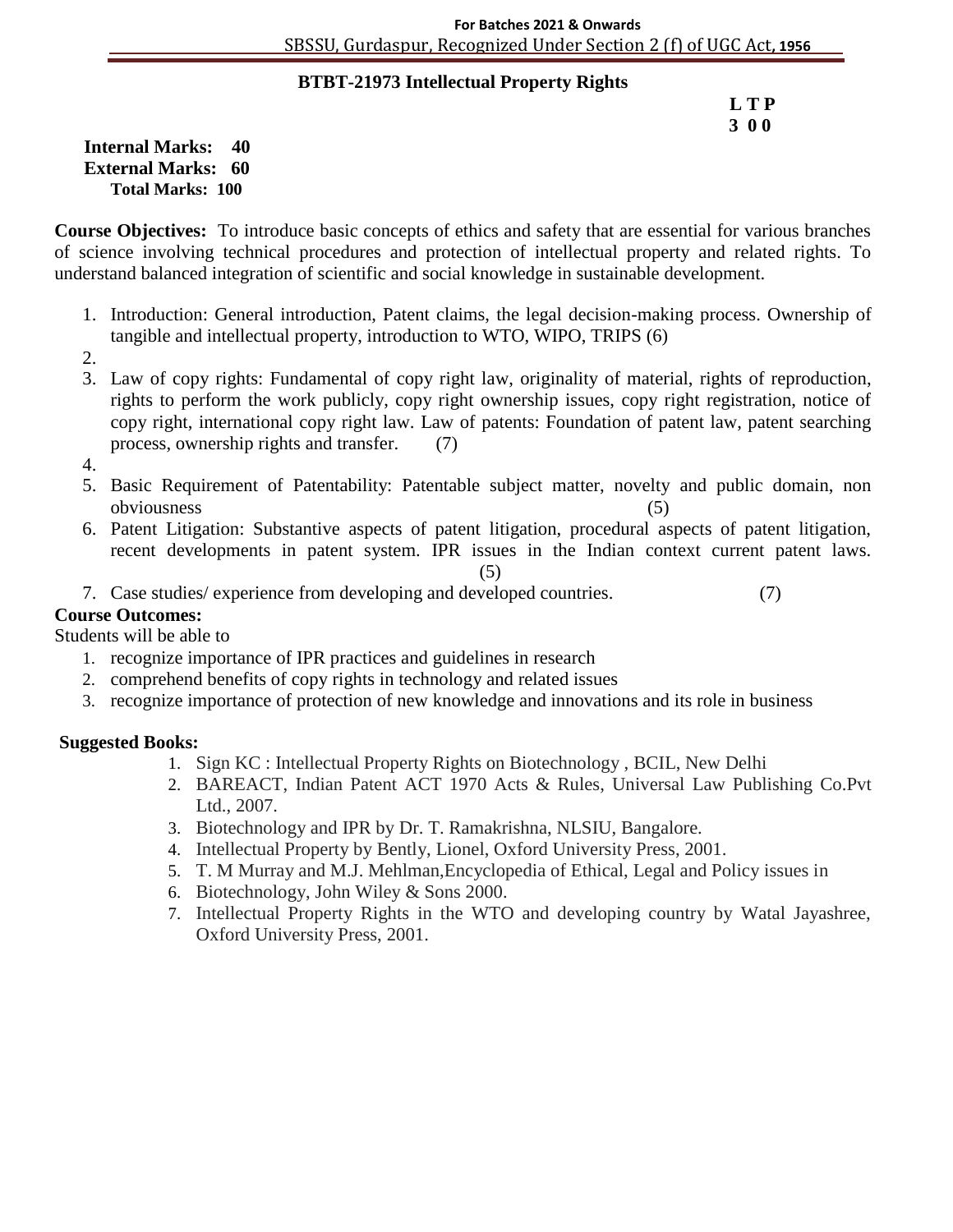#### **BTBT-21974 Biomedical Instrumentation )**

#### **L T P 3 0 0**

**Internal Marks: 40 External Marks: 60 Total Marks: 100** 

**Course Objectives:** The main objective of this course is to introduce student to basic biomedical engineering technology. As a result student can understand and evaluate systems and devices that can measure, test and/or acquire biological information from the human body as well as interpret that information to make diagnosis.

1. Introduction: Introduction to the physiology of cardiac systems, physiology of respiratory systems, physiology of nervous systems. (6)

2. Basic Transducer Principles: Transducer principles and different types of transducers (active & passive transducers), transducers for biomedical applications (6)

3. Electrodes: Electrode theory, bio potential electrodes, biochemical transducers. (5)

4. Cardiovascular Measurements: Electrocardiography, measurement of blood pressure, (indirect measurement), measurement of blood flow & cardiac output (blood flow-magnetic blood flow meter, ultrasonic blood flow meter), plethysmography, cardiac pacemaker, measurement of heart sound. (7) 5. Measurements in the Respiratory System: Respiratory mechanism, measurement of gas volumes & flow

rate, instrument for measuring the mechanism of breathing, spirometer (7)

6. The Nervous System: Electroencephalograph, MRI (Principle) and Electromyography. (5) **Course Outcomes:**

After the successful completion of the course the students will be able to:

- 1. Differentiate and analyse the biomedical signal sources.
- 2. Elucidate cardiovascular system and related measurements.
- 3. Explain the respiratory and nervous systems and related measurements
- 4. measure non-invasive diagnostic parameters.

- 1. Anandanatarajan, R.Biomedical instrumentation and measurements. PHI Learning Pvt. Ltd., 2011.
- 2. Bronzino, Joseph D. "The Biomedical Engineering Handbook; Biomedical Engineering Fundamentals." 2006.
- 3. Webster, John G. Bioinstrumentation. Wiley, 2004.
- 4. Khandpur, R. S. "Handbook of Biomedical Instrumentation." 2011.
- 5. Cromwell, L. and Weibell, F.J. and Pfeiffer, E.A., Biomedical Instrumentation and Measurement, Dorling Kingsley (2006) 2nd ed.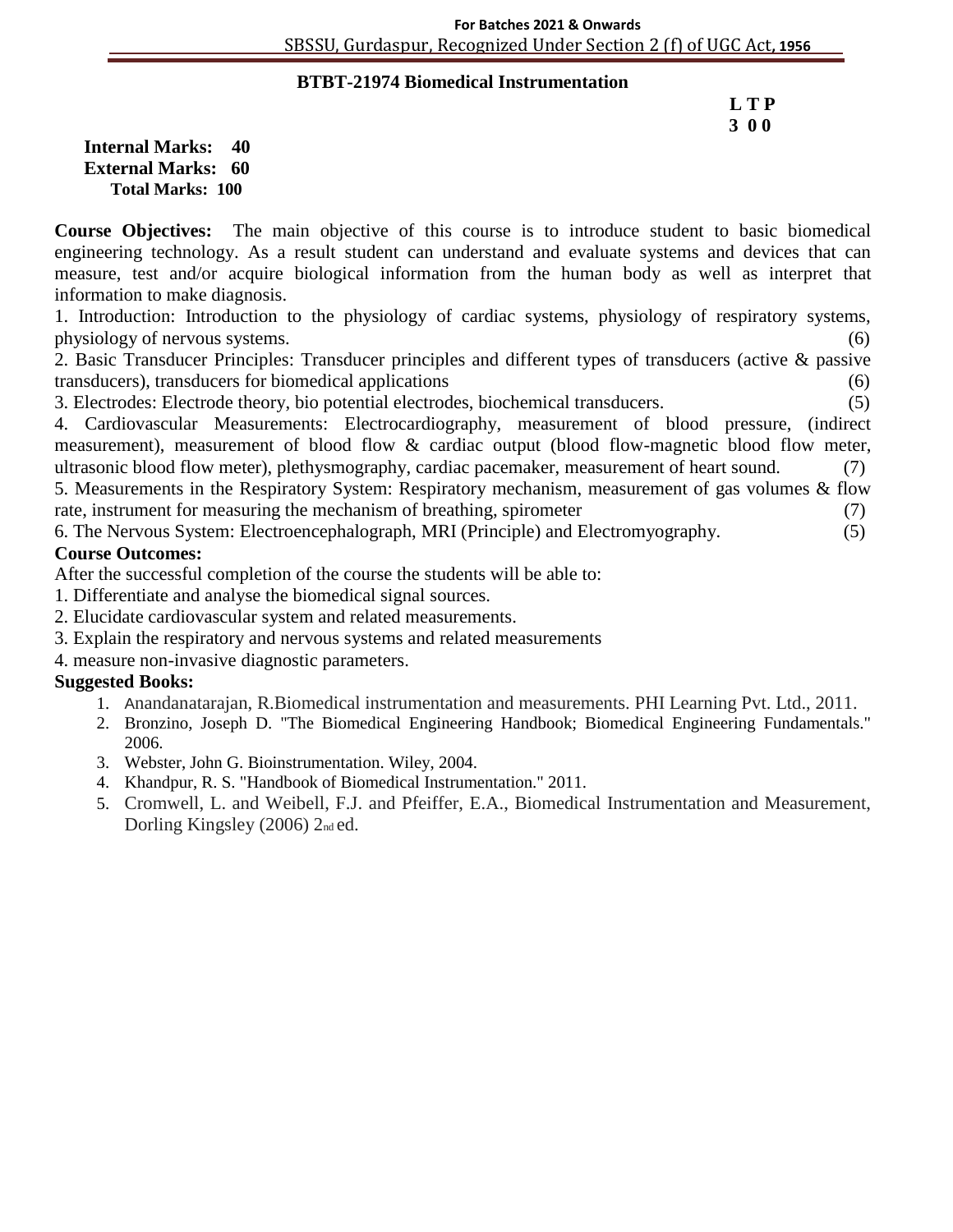#### **BTBT 21975 Human Disease and Control )**

**Internal Marks: 40 External Marks: 60 Total Marks: 100**

#### **L T P 3 0 0**

**Objective:** The objective of this subject is to impart knowledge about various human diseases, their cause, risk factor, clinical features, prevention and treatment.

**1. Introduction:** Human diseases, types of human disease, cause of human disease, preventions and treatment. (4)

**2. Diseases spread by food and water:** Diarrhoel disease, typhoid, parathyphoid fever, Hepatitis A, Hepatitis B (Mode of trasmission, manifestation, risk factors, diagnosis, prevention and treatment). (6)

**3. Diseases spread by animals and insects:** Anthrax,Hantavirus, Legionnaires disease, Leishmaniasis, malaria, rabies, tetanus, west nile fever, prevention and control (6)

**4. Diseases spread by person to person contact:** Diphtheria, Influenza, Pertussis, Mumps,rubella, Haemophilus influenza, Pneumococcal pneumonia, prevention and control (6)

**5. Tuberculosis:** Defination, modes of transmission, WHO strategy of TB, risk factors, diagnosis,treatment, Directly observed therapy(DOTS), immunisation, prevention and control.

**6. Diseases spread by sexual contact, blood and body fluids:** Chlamydia, Gonorrhoea, Syphilis, Genital herpes, HIV/AIDS, Social perception of HIV/AIDS, social action on HIV/AIDS, Hepatitis B, prevention and control (6)

**7. Cancer:** Definitions ,types, symptoms, cause, screening, diagnosis, prevention, Social perception of cancer, social awareness, Vaccines and antibiotics to control and prevent various diseases. (4)

#### **Suggested Books:**

1. Diseases , Disorders and Injuries by Marshell Cavendish (2010); Publisher: Cavendish Square Publishing.

2. Infectious Diseases by Sherwood L.Gorbach, John G.Bartlelt, Neil R. Blacklow(2003); Publisher: Lippincott Williams and Wilkins.

3. Cancer: its causes, symptoms and treatment by ELI G. Jones(2009); Publisher: B.Jain Regular.

4. HIV/AIDS by Kathy Furgang (2015); Publisher: Greenwood Publishing group.

5. Diseases and Disorders by J Victoria , Laurence and Elizabeth (2007); Publisher: Marshall Cavendish Corp.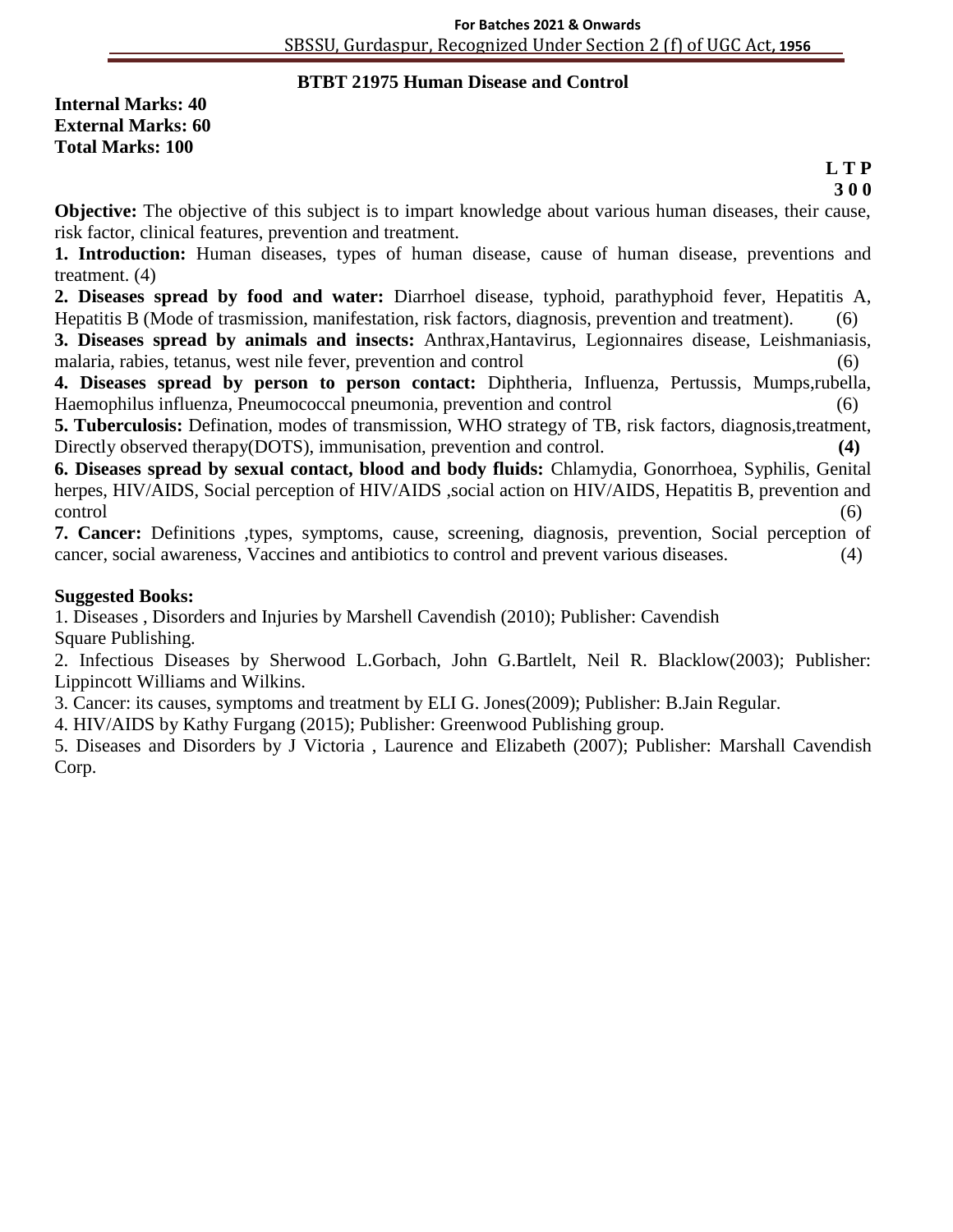#### **BTBT-21976 Bio fertilizer Technology )**

**Internal Marks: 40 L T P External Marks: 60 3 0 0** 3 0 0 3 0 0 3 0 0 3 0 0 3 0 0 3 0 0 3 0 0 3 0 0 3 0 0 3 0  $\sigma$ **Total Marks: 100** 

**Course Objectives:** This course will provide an overview of technology and techniques for the production of biofertilizers. It will explore the different aspects and factors responsible for biofertilizer production. It will provide useful information about the role of biological factors in biofertilizer production.

**1. Introduction to biofertilizers:** Structure and characteristic features of the following biofertilizer organisms: Bacteria: Azospirillum, Azotobacter, Bacillus, Pseudomonas, Rhizobium. Cyanobacteria: Anabaena, Nostoc, Hapalosiphon. Fungi: Glomus, Gigaspora, Sclerocystis, Amanita, Laccaria.

**2. Bio-fertilization processes**: Decomposition of organic matter and soil fertility and vermi composting. Nitrogen fixation- Free living and symbiotic nitrogen fixation. Biotechnological application in nitrogen fixation.

**3. Nitrogenous Biofertilizers:** Bacteria - Isolation and purification of Azospirillum and Azotobacter, mass multiplication of Azospirillum and Azotobacter, formulation of inoculum of Azospirillum and Azotobacter, application of inoculants of Azospirillum and Azotobacter. Isolation and purification of Rhizobium, mass multiplication and inoculum production of Rhizobium. Methods of application of Rhizobium inoculants.

**4. Isolation and purification of Cyanobacteria.** Mass multiplication of cyanobacterial bioinoculants - Trough or Tank method, Pit method, Field method; methods of application of cyanobacterial inoculum. Azolla - mass cultivation and application in rice fields.

**5. Mycorrhizal Biofertilizers-** Ecto and endomycorrhizae and their importance in agriculture. Importance of mycorrizal inoculum, types of mycorrhizae and associated plants, Mass inoculum production of VAM, field applications of Ectomycorrhizae and VAM. Biofertilizers - Storage, shelf life, quality control and marketing.

#### **Course Outcomes:**

- 1. Understand the concept of biochemical processes in biofertilizer production. .
- 2. Recognize the role of different biotic factors in the synthesis of biofertilizers.
- 3. The use of theoretical concepts of biofuel production technology at commercial level.

#### **Suggested Books:**

1.Reddy, S.M. et. al. Bioinoculants for sustainable agriculture and forestry, Scientific Publishers.

- 2. Purohit, S.S., P.R. Kothari and S.K. Mathur. Basic and Agricultural Biotechnology, Agro Botanical Pub. India.
- 3. Kannaiyan, S. Bioetchnology of Biofertilizers, CHIPS, Texas.
- 4. Subba Rao, N.S., G.S. Venkataraman and S. Kannaiyan. Biological nitrogen fixation, ICAR Pub., New Delhi.
- 5. Somani, L.L., S.C. Bhandari, K.K. Vyas and S.N. Saxena. Biofertilizers, Scientific Publishers Jodhpur.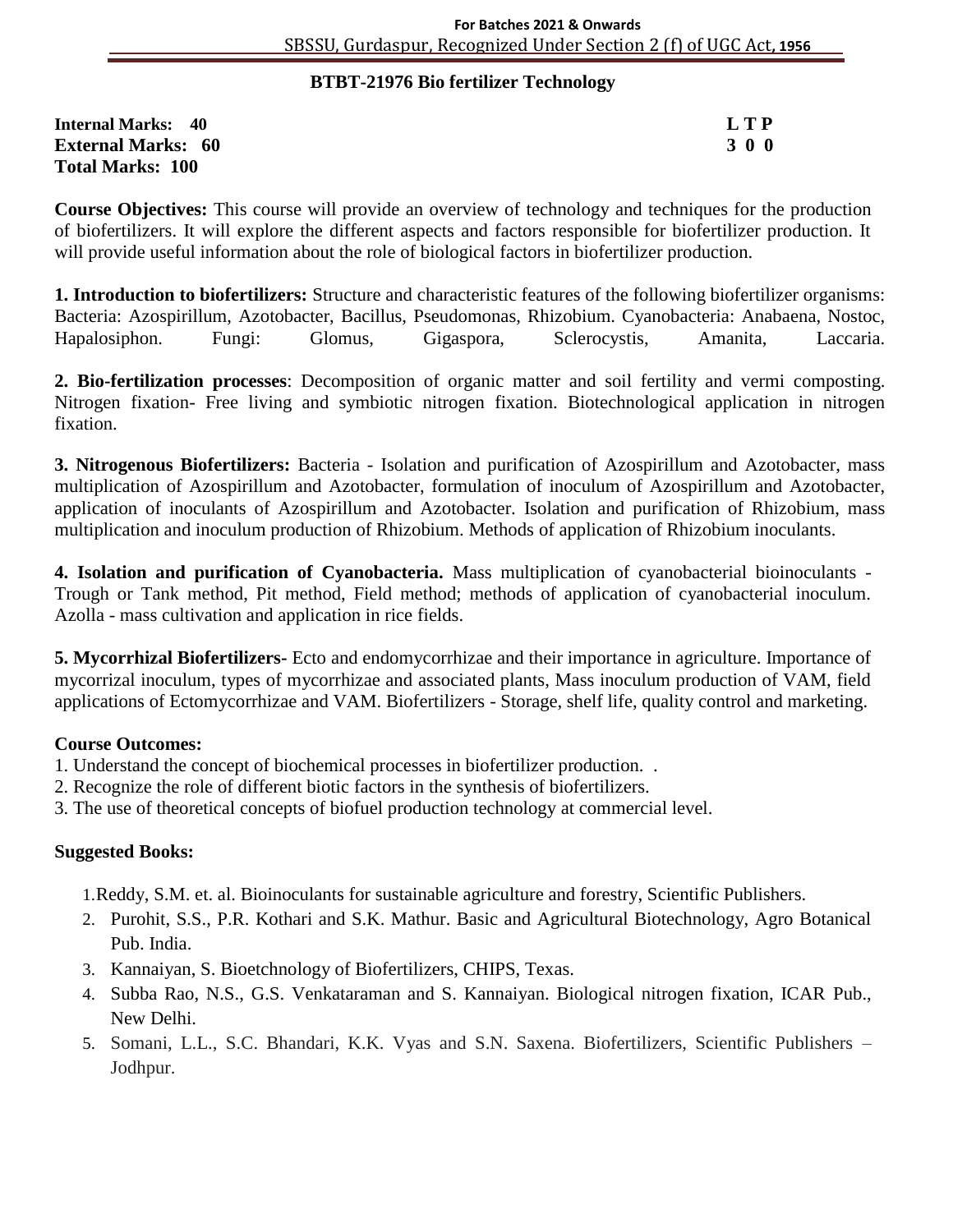#### **BTBT-21977 Bio Nanotechnology**

# **L T P 3 0 0**

(7)

#### **Internal Marks: 40 External Marks: 60 Total Marks: 100**

**Course Objectives:** This course is designed to make students understand the intersection of nanotechnology and biology. It will also acquaint the students with nanodevices of biomedical applications. Students will know about the use of nanotechnology in diagnostic biology and learn about health and environmental impacts of nanotechnology.

- 1. **Basic Concepts of Nanoscience:** Importance of "Nano" dimension, size matters: bulk vs nanomaterials, nanotechnology exists in nature, brief history of nanotechnology, applications of nanotechnology, challenges and future prospects, effect of 'nano' scale on material properties (electrical, thermal, mechanical, optical, chemical), quantum structures, quantum confinement, classification of nanostructured materials, surface effects of nanomaterials. (7)
- 2. **Synthesis and Characterization of Nanomaterials**: Bottom-up and bottom-down approaches: milling, arc discharge, laser ablation, spray pyrolysis, chemical vapor deposition, physical vapor deposition, wet chemical synthesis of nanoparticles, self assembled monolayer, Characterization of nanostructures, Spectroscopy: UV-Vis, FTIR; Electron microscopy: Scanning electron microscopy, EDX, Transmission electron microscopy, Atomic force microscopy.
- 3. I**ntroduction to Nanostructures:** Carbon nanotubes (CNT), fullerene ('C60'), quantum dots and semiconductor nanoparticles, metal-based nanostructures, nanowires, polymer-based nanostructures, gold nanostructures. (7)
- 4. **Biological Applications:** Biological nanomachines: ribosomes, photosynthesis systems, Bionanomotors, Nano-antimicrobials, Immobilized nanoparticles for water disinfection and biopesticides delivery applications. Biomedical Applications and Nanotoxicity: Biopolymers, Polymeric biomaterials, lipid nanoparticles for drug delivery applications, magnetic nanoparticles based hyperthermia treatment of cancer, DNA nanotechnology, Nano-biosensors: fabrication, fictionalization, applications, Cytotoxic and genotoxic effects of nanomaterials, toxic effects on environment, impact of nanotechnology on society and industry. (8)
- 5. **Health and Environmental Impacts of Nanotechnology:** Engineered nanomaterial of relevance to human health, routes of entry into the body, toxic effects on health, plants and microbes are nanofactories. (7)

#### **Course Outcomes:**

Students will be able to:

- 1. Comprehend the concept of "nanotechnology" and its interdisciplinary aspects.
- 2. learn various approaches of synthesizing nanomaterials, their advantages and limitations.
- 3. gain knowledge about various techniques used for characterizing nanomaterials.
- 4. comprehend the importance of engineered nanomaterials for biomedical, therapeutic and

environmental applications.

5. evaluate the potential toxic effects of nanotechnology on living organisms and the environment.

- 1. Fundamentals and applications of nanomaterials by Guo Z and Tan L, Artech house (2009)
- 2. Nanobiotechnology by Balaji S, MJP Publishers (2010)
- 3. Nanobiotechnology: concepts, applications and perspectives by Niemeyer CM andMirkin CA, Wiley-VCH (2004)
- 4. Introduction to Nanoscience by Lindsay SM, Oxford University Press (2010)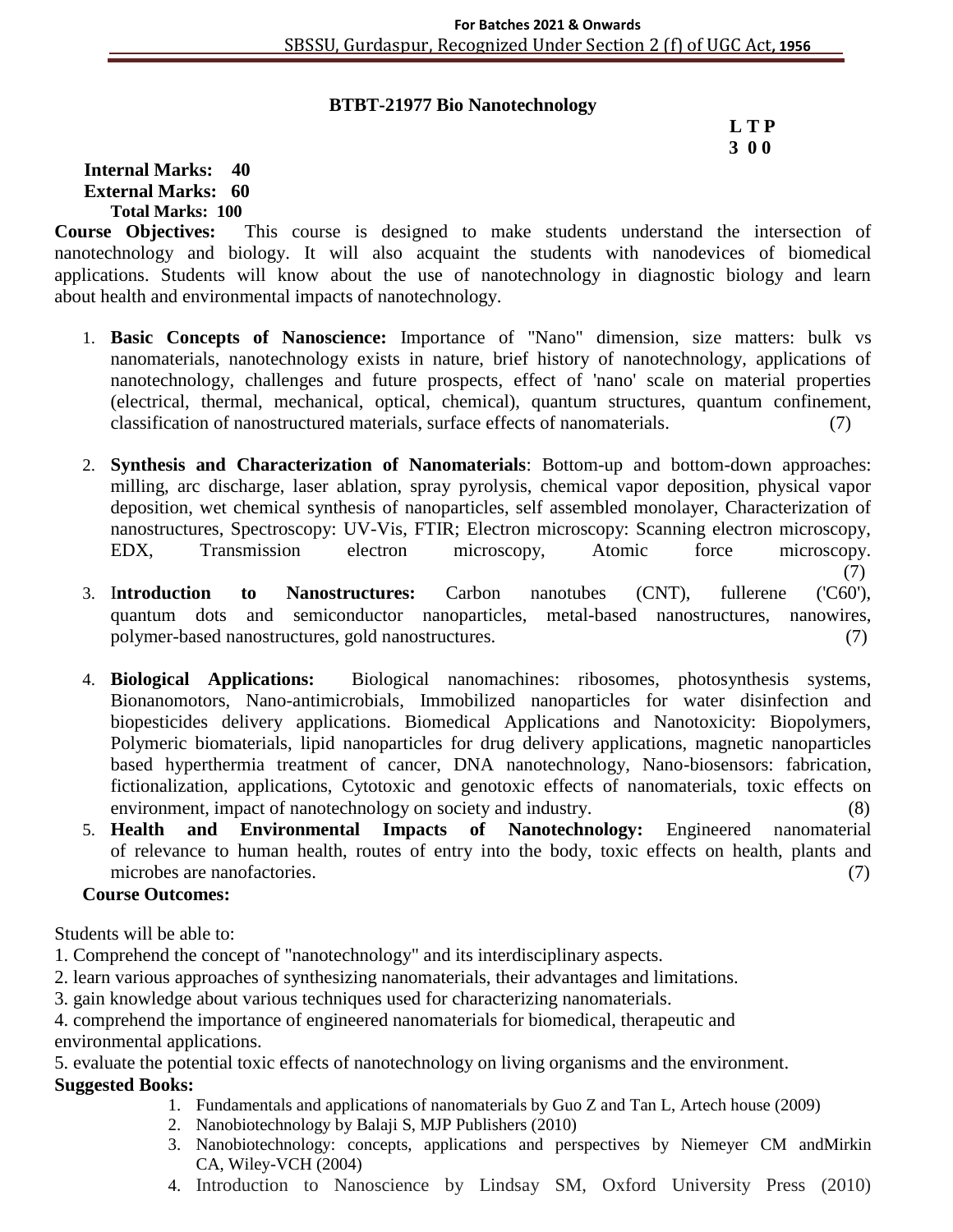#### **BTBT-21978 Biofuels**

#### **Internal Marks: 40 L T P External Marks: 60 3 0 0** 3 0 0 3 0 0 3 0 0 3 0 0 3 0 0 3 0 0 3 0 0 3 0 0 3 0 0 3 0 4  $\sigma$ **Total Marks: 100**

**Course Objectives:** This course will provide an overview of existing energy utilization, production and infrastructure. It will helpful to understand the chemistry of biofuels, the biology of important feedstock's, the biochemical, genetic and molecular approaches being developed to advance the next generation of biofuels and the economical and global impacts of biofuel production. Overall the course will emphasize the importance of biofuel development as a contributor to replacing the diminishing supplies of fossil fuels, and on reducing the consequences of carbon dioxide release into the environment.

**1. Introduction:** Fossil versus renewable energy resources, economic impact of biofuels, Comparison of Bio-energy Sources, Biorefinery, Biofuel production and applications, alternative energies, environmental impact of biofuel. (6)

**2. Biofuel Feedstock's and Production of biofuel**: Various types of feedstocks, starch feedstocks, sugar feedstocks, lignocellulosic feedstocks and other feedstocks. (7)

**3. Harvesting Energy from Biochemical Reaction:** Biochemical Pathways for Various Metabolic process, Chemical oxygen demand and Biological Oxygen demand. Ethanol production from sugar and starch feedstock ethanol production from lignocellulosic feedstock's, fermentation process and fermenter types. (8)

**4. Bioenergy from biomass as source of alternative energy:** Chemistry of Biodiesel production, Oil sources and production by plants and other sources, methods of biodiesel production. Wet milling of grain for alcohol production, grain dry milling cooking for alcohol production, use of cellulosic feed stocks for alcohol production. (8)

**5. Microbial Fuel Cells and its role in energy production:** Microbiology of methane production, biomass sources for methane production, biogas composition and use, biochemical basis of fuel cell design. Environmental issues associated with biofuels. (7)

#### **Course Outcomes:**

- 1. Explain fundamental and principles for chemical and biochemical biofuel synthesis.
- 2. Differentiate between various renewable and non renewable energy resources.
- 3. Recognize the use of theoretical concepts of biofuel production technology at commercial level.

#### **Suggested Books:**

1.Biofuels by WIM SOETAERT, ERICK J. VANDAMME, WILEY.

2.Biofuels Engineering process Technology by CAYE M. DRAPCHO, TERRY H. WALKER, M.G. Hills. 3.Khanal, S.K.; Surampalli, R.Y.; Zhang, T.C.; Lamsal, B.P.; Tyagi, R.D.; Kao, C.M.. Bioenergy and Biofuels from Biowastes and Biomass. Virginia, USA: American Society of Civil Engineers, 2010. ISBN 9780784410899. 4.Mousdale, D.M.. Biofuels : Biotechnology, Chemistry, and Sustainable Development. Boca Raton, USA: CRC Press, 2008. ISBN 9781420051247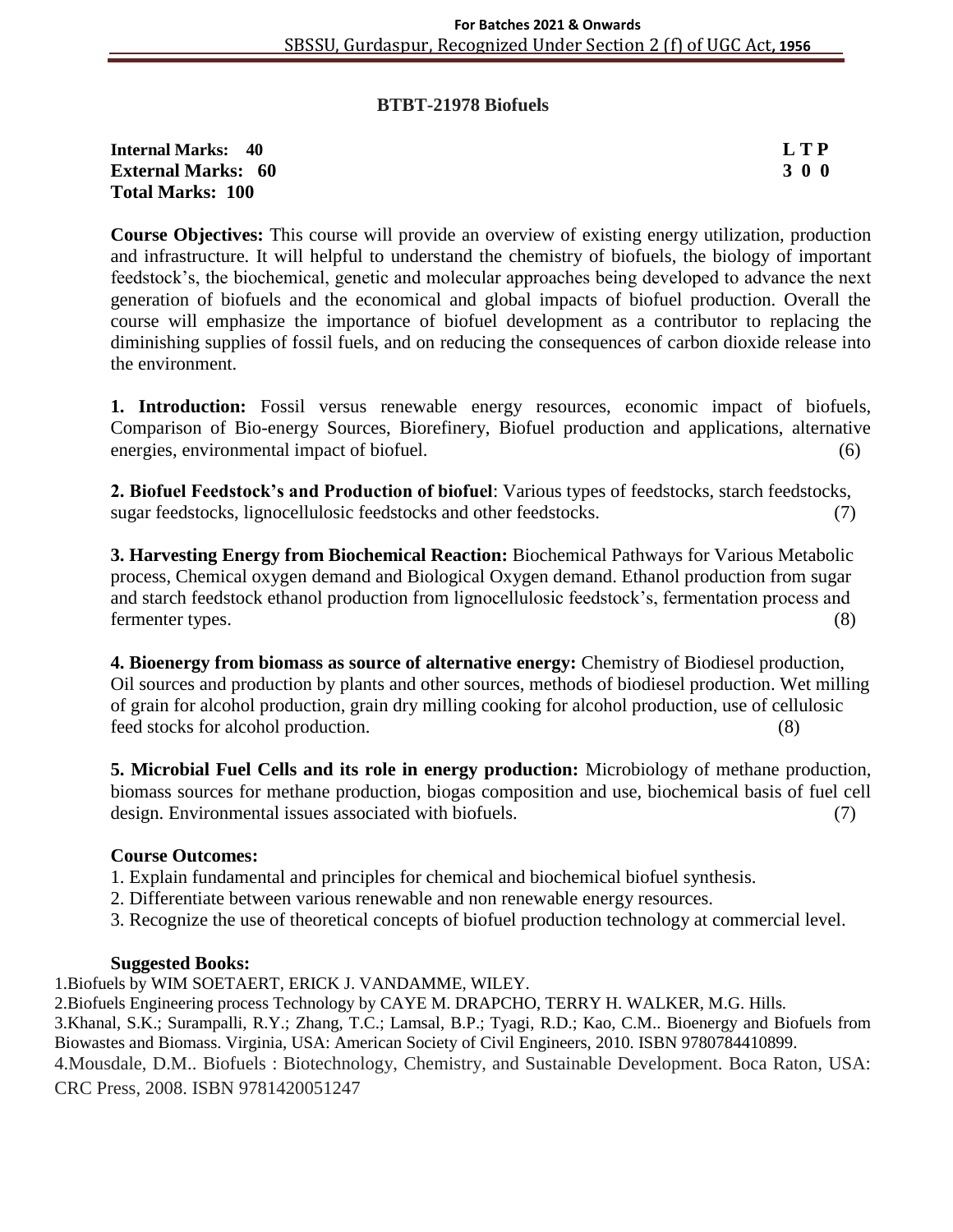#### **BTBT-21979 Computational Biology**

# **L T P 3 0 0**

**Internal Marks: 40 External Marks: 60 Total Marks: 100** 

**Objective**: To understand the basics of computational science and apply it to solve biological problems. To learn about developing algorithms for solving complex biological problems as theoretical. To develop software for predicting structure of protein, DNA and RNA and analysis of genetic and signaling pathways.

**1. Biomolecular Structure Dynamics**: Computational methods for pathways and systems biology, databases of metabolic pathways, Kyoto Encyclopedia of Genes and Genomes (KEGG), analysis of pathways, Glycolysis, signaling pathways, genetic pathways (4)

**2. Gene Prediction**: Computational gene mapping and gene hunting, genetic mapping, physical mapping, sequencing similarity search, gene prediction, mutational analysis, introduction to restriction mapping and map assembly, gene prediction methods, gene prediction tools, gene expression (5)

**3. Gene Mapping**: DNA double digest problem, multiple solutions to double digest problem, alternating cycles in colored graphs, physical maps and alternating Eulerian cycles, transformations in Eulerian cycles, partial digest problem, probed partial digest problem, homometric sets. Gene mapping, mapping with unique and non-unique probes, optical mapping, interval graphs, mapping with restriction fragment fingerprints, Lander-Waterman statistics, screening clone libraries, radiation hybrid mapping (7)

**4. Computer Aided Drug Design**: Computer aided drug design, methods of computer aided drug design, ligand design methods, docking algorithms and programs, drug design approaches, absorption, distribution, metabolism, and excretion (ADME) property prediction, computer based tools for drug design (5)

**5. Soft Computation**: Hidden Markov Model (HMM), Neural networks, machine learning, support vector machines, fuzzy logic, Evolutionary computing and genetic algorithms –application to data mining and bioinformatics, machine learning tools (MATLAB) (5)

**6. Structure Databases**: PDB and MMDB, structure file formats, visualizing information, advance structure modeling, Internal and external co-ordinate system and cylindrical polar co-ordinate system, potential energy calculations using semiempirical potential energy function, Electrostatic energy surface generation, three dimensional structure using dynamic programming methods, Molecular mechanics and dynamics (6)

**7. RNA Secondary Structure and Perl Language**: RNA secondary structure – combinatories, minimum free – energy structures, consensus folding, Unusual DNA structures, Perl language and Perl Programming

#### **Course Outcomes:**

Students will be able to:

- 1. perform programming in BioPerl programming language.
- 2. explain various types of algorithms with their possible application in solving biological problems.
- 3. explain underlying algorithms for sequence analysis
- 4. use HMM and other algorithms
- 5. explain the computational aspects of complex biotechnological analyses.

#### **Suggested Books:**

1. Computation Biology and Bioinformatics: Gene regulation by Ka- Chun Wong (2016). CRC Press, Taylor and Francis group, Science Publisher book, ISBN 9781498724975.